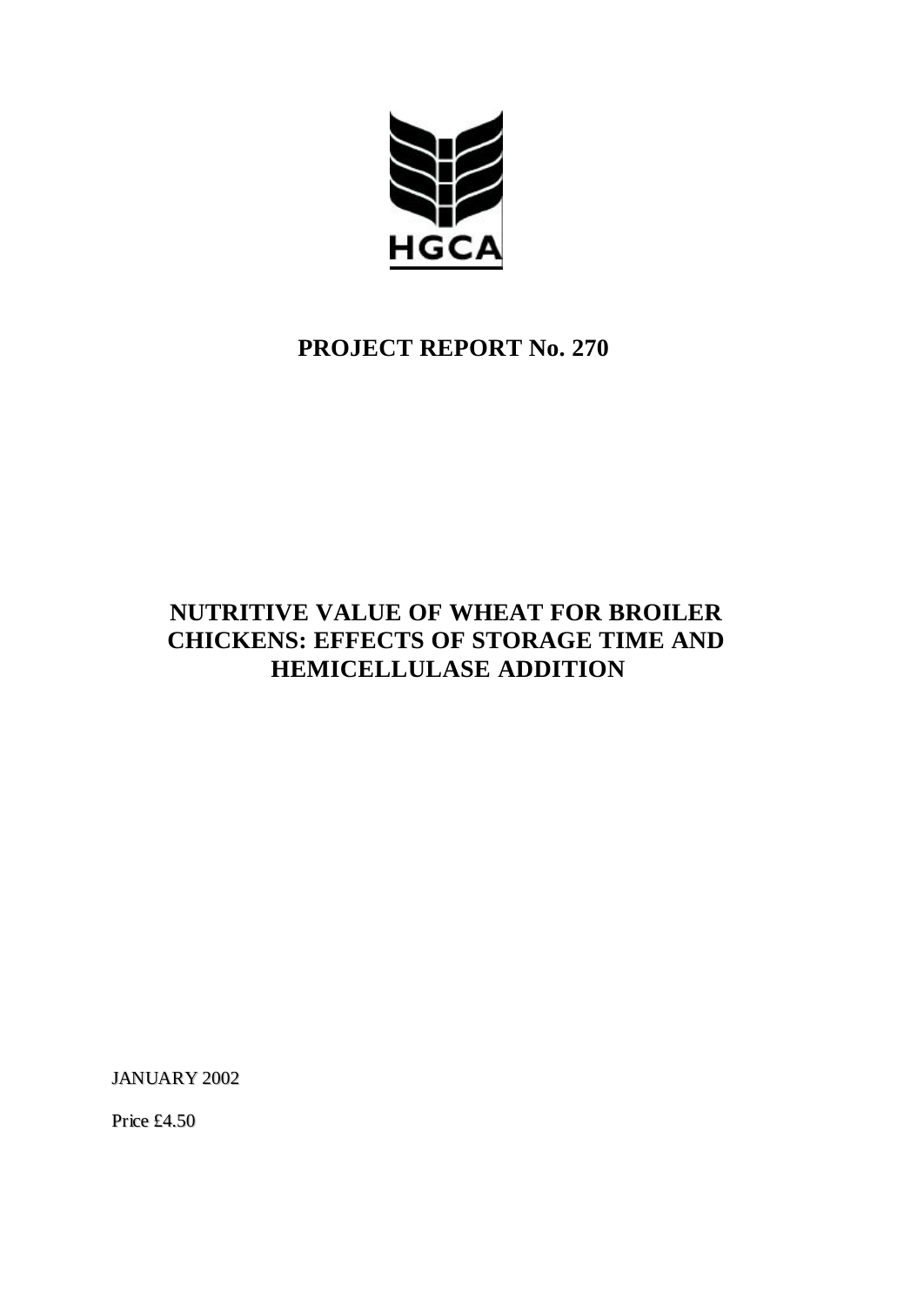# **PROJECT REPORT No. 270**

# **NUTRITIVE VALUE OF WHEAT FOR BROILER CHICKENS: EFFECTS OF STORAGE TIME AND HEMICELLULASE ADDITION**

by

# J McNAB and A KNOX

#### Roslin Nutrition Limited, Roslin BioCentre, Roslin, Midlothian, EH24 9TT

This is the final report of a one year project which started in September 1999. The work was funded by a grant of £48,601 from the Home-Grown Cereals Authority (project no. 2277).

The Home-Grown Cereals Authority (HGCA) has provided funding for this project but has not conducted the research or written this report. While the authors have worked on the best information available to them, neither HGCA nor the authors shall in any event be liable for any loss, damage or injury howsoever suffered directly or indirectly in relation to the report or the research on which it is based.

Reference herein to trade names and proprietary products without stating that they are protected does not imply that they may be regarded as unprotected and thus free for general use. No endorsement of named products is intended nor is any criticism implied of other alternative, but unnamed products.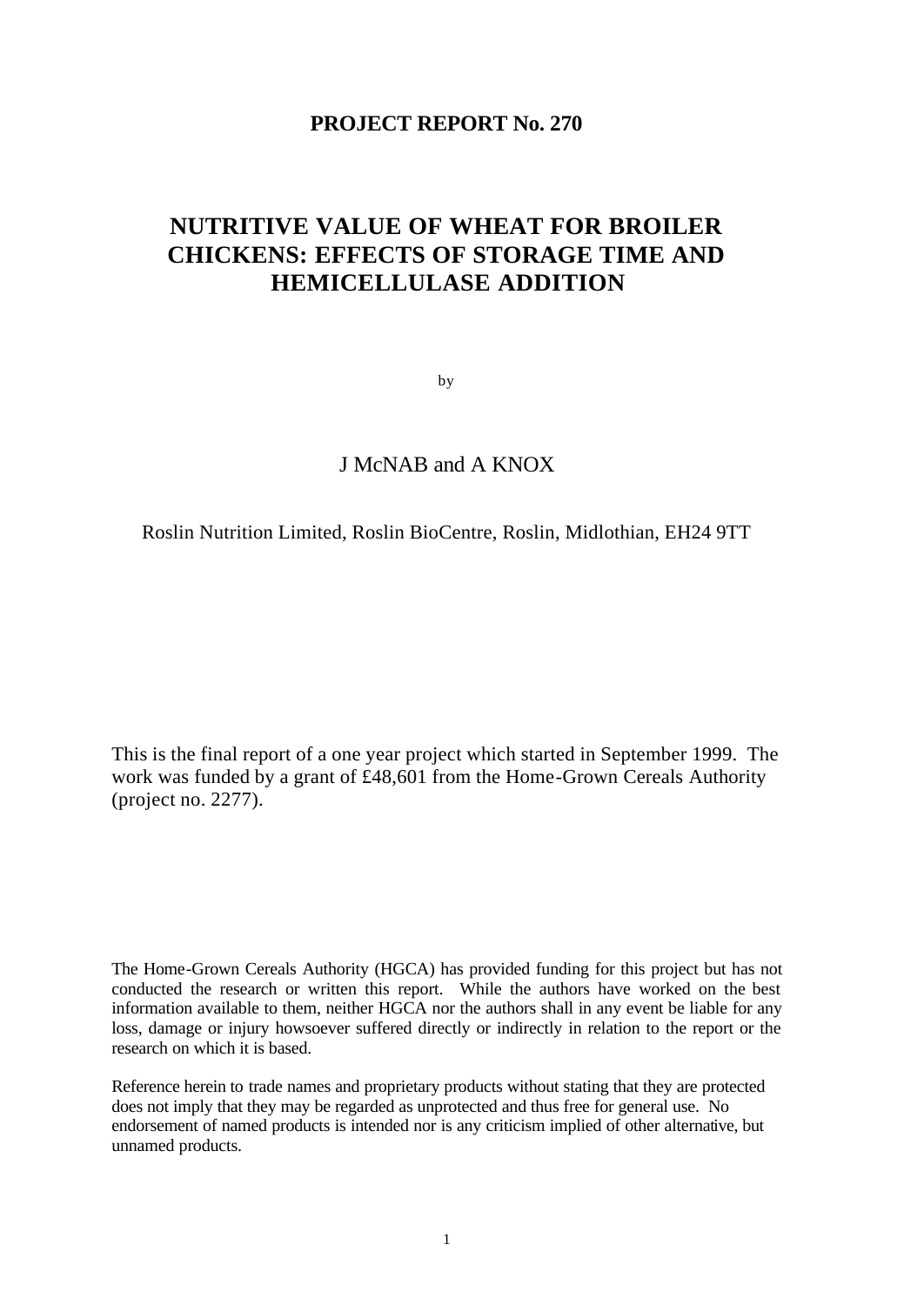# **Contents**

| Page 2<br>Contents/Quality statement |  |
|--------------------------------------|--|
| Page 3<br>Abstract                   |  |
| Pages $4-14$<br>Summary              |  |
| Pages 15-18<br>Materials and methods |  |
| Page 19<br>Results                   |  |

Tables 1-23

Figures 1-5

# **Quality statement**

Roslin Nutrition Ltd (RNL) throughout this trial was working to ISO 9002 standards. This covered all areas (feed manufacture, farm facilities and analytical laboratory). Accreditation has now been gained (November 2000).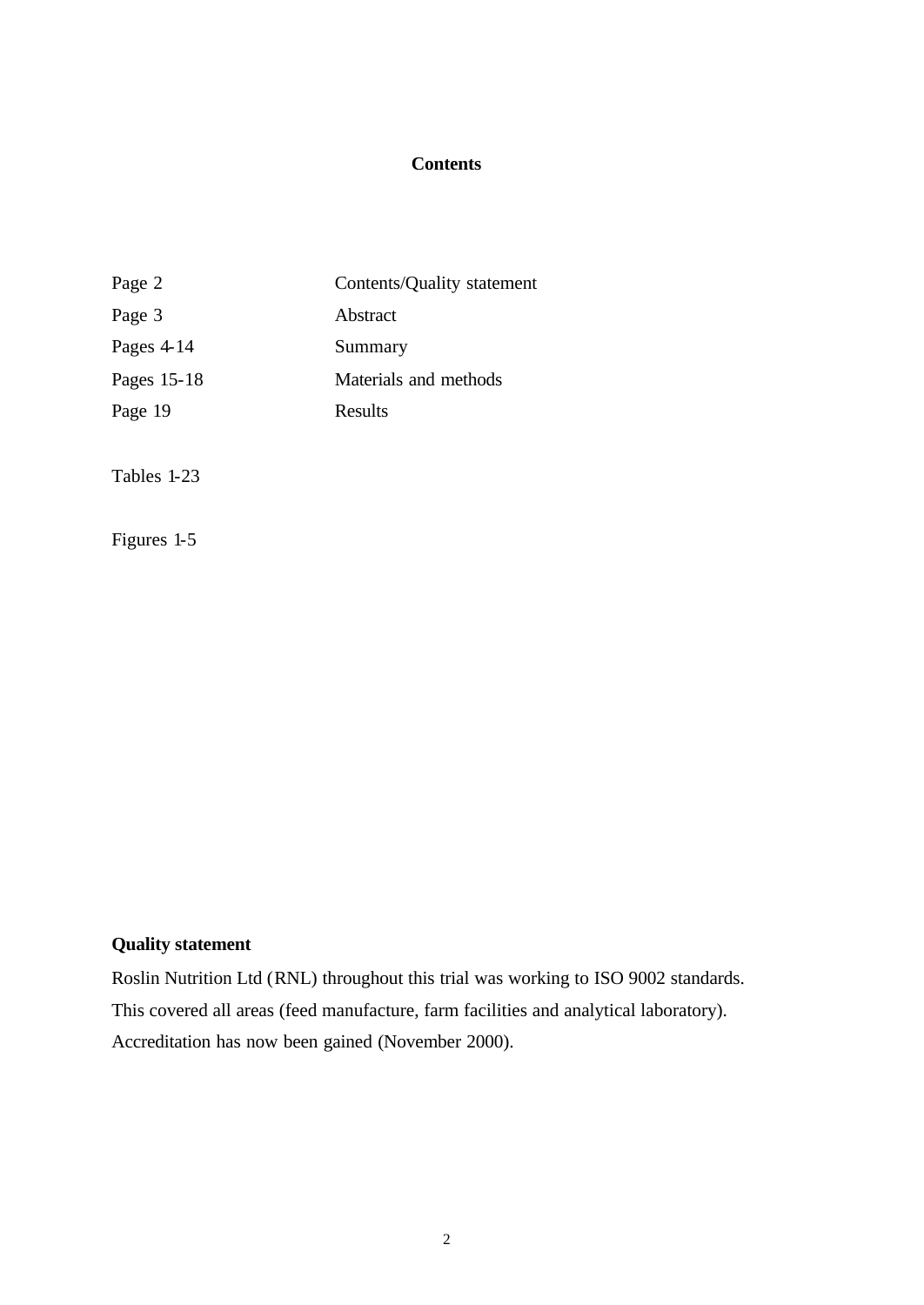#### **Abstract**

This project set out to test whether there is validity in the hypothesis that the quality of wheat (as judged by its viscosity-inducing properties) for broiler chickens is affected by the time for which it is held in storage. Any interactions between its initial quality (low, medium and high viscosity) and the period of time for which it was stored were also examined.

Three varieties of wheats [Consort (low viscosity), Brigadier (medium viscosity) and Rialto (high viscosity)] were identified and purchased immediately after harvest  $(31<sup>st</sup>$ August 1999). They were monitored after intervals of 1, 9, 17, 25, 33 and 53 weeks in storage (on 7/9/99, 2/11/99, 28/12/99, 22/2/00, 18/4/00 and 5/9/00 for dry matter, oil (B), nitrogen (crude protein) and ash, as well as for specific weight, 1000 grain weight and viscosity of aqueous solutions. Isocaloric and isonitrogenous diets containing the wheats at commercial inclusion rates (605.4 g/kg) were formulated to meet the requirements of broiler chickens and fed to 6 groups of 5 birds for 3 weeks at each of the storage ages. Performance parameters (weight gain, food intake and food conversion efficiency) were monitored and dietary apparent metabolisable energy (AMEN) values derived. True metabolisable energy (TMEN) values of these diets and the individual wheats were determined at the same time and with identical birds of the same age. The effects of the addition to the diets of a commercial hemicellulase (Avizyme 1300) were also evaluated simultaneously.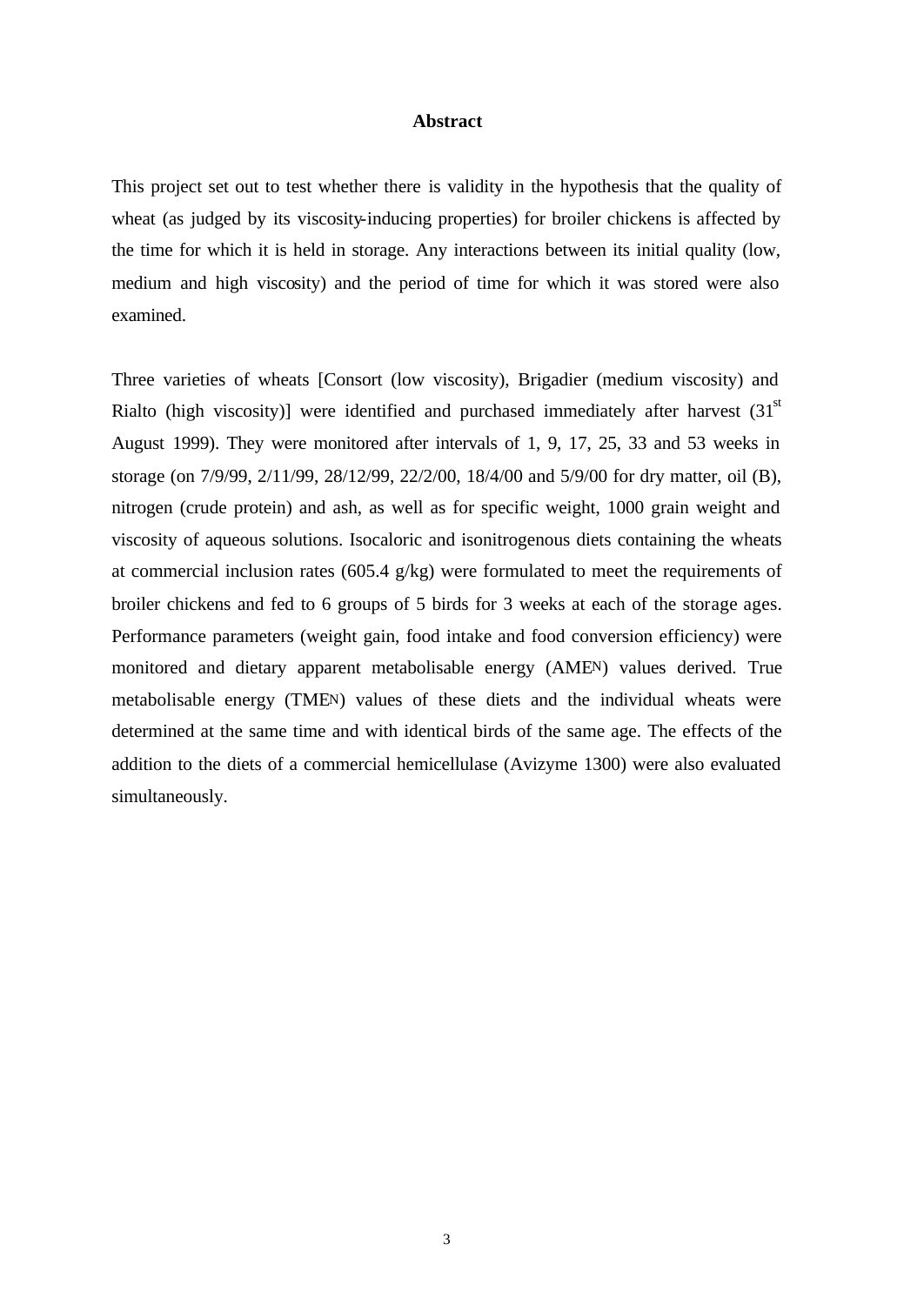#### **Summary**

## **Objectives**

This project set out to test whether there is validity in the hypothesis that the quality of wheat (as judged by its viscosity-inducing properties) for broiler chickens is affected by the time for which it is held in storage. Any interactions between its initial quality (low, medium and high viscosity) and the period of time for which it was stored were also examined.

Three varieties of wheats [Consort (low viscosity), Brigadier (medium viscosity) and Rialto (high viscosity)] were identified and purchased immediately after harvest  $(31<sup>st</sup>$ August 1999). They were monitored after intervals of 1, 9, 17, 25, 33 and 53 weeks in storage (on 7/9/99, 2/11/99, 28/12/99, 22/2/00, 18/4/00 and 5/9/00 for dry matter, oil (B), nitrogen (crude protein) and ash, as well as for specific weight, 1000 grain weight and viscosity of aqueous solutions. Isocaloric and isonitrogenous diets containing the wheats at commercial inclusion rates (605.4  $g/kg$ ) were formulated to meet the requirements of broiler chickens and fed to 6 groups of 5 birds for 3 weeks at each of the storage ages. Performance parameters (weight gain, food intake and food conversion efficiency) were monitored and dietary apparent metabolisable energy (AMEN) values derived. True metabolisable energy (TMEN) values of these diets and the individual wheats were determined at the same time and with identical birds of the same age. The effects of the addition to the diets of a commercial hemicellulase (Avizyme 1300) were also evaluated at the same time.

#### **Composition of the wheats**

The proximate compositions of the 3 wheat varieties were not very different from each other (Table 4), although the protein content of Rialto (105.8 g/kg) was slightly higher than those of either Consort (93.8 g/kg) or Brigadier (88.6 g/kg). It should be noted that with all 3 wheat varieties the dry matter contents were lower, by approximately 5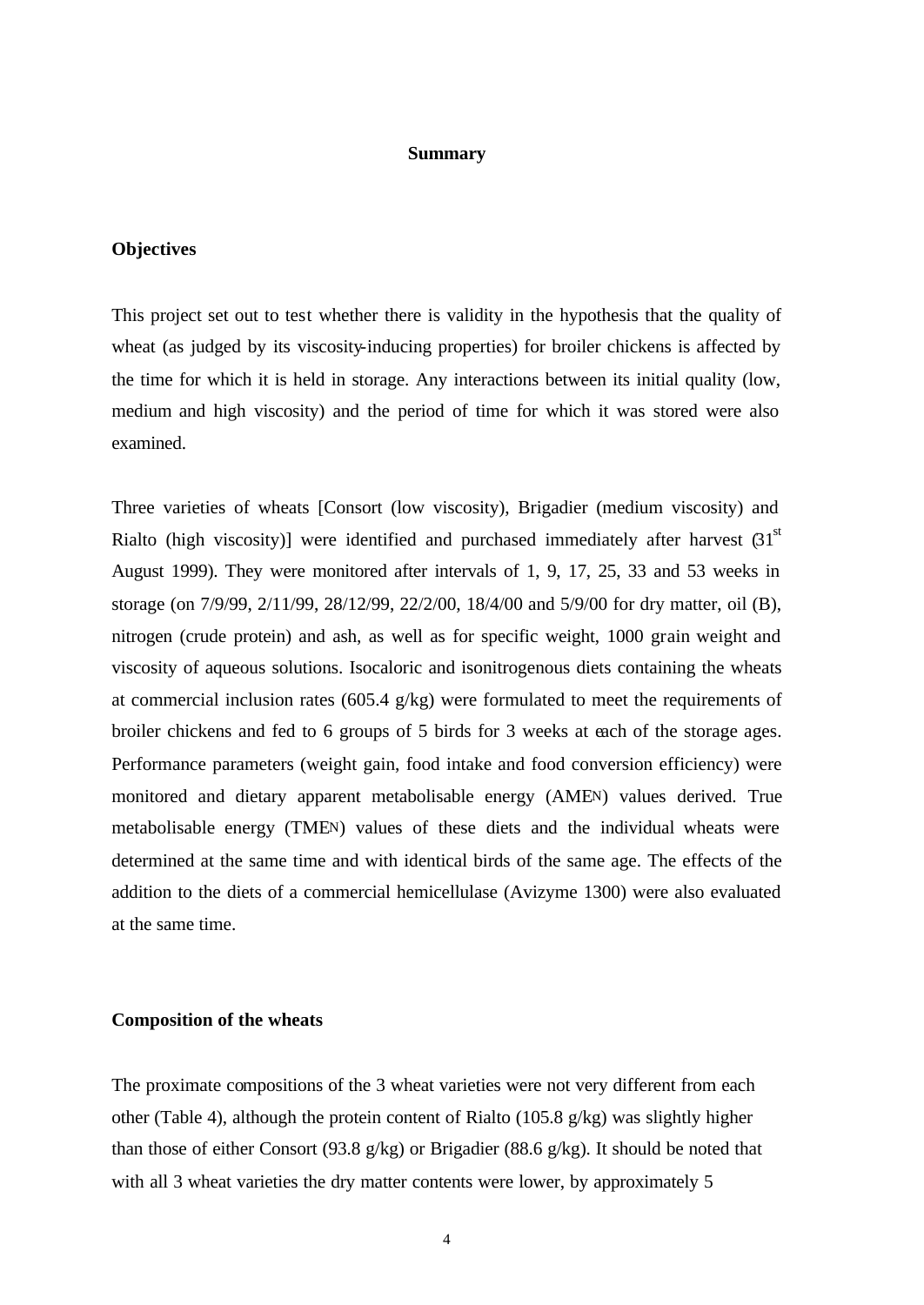percentage points, than wheat that would normally be fed to commercial broilers. This was because the wheats were deliberately not subjected to drying after harvest. The wheats did not change markedly in proximate components during storage although the oil content appeared to rise permanently by about 0.7 percentage units across all 3 varieties between 17 and 25 weeks in storage.

Likewise, thousand grain weight and gross energy were remarkably consistent across the 3 varieties examined and showed no meaningful changes during storage.

Consort had the lowest viscosity (4.0 cps) and Rialto the highest (9.6 cps), with Brigadier intermediate (5.6 cps). Although the viscosities of the wheats appeared to vary slightly at each of the observation stages, with the exception of Rialto which fell significantly from 12.3 cps after 1 week in storage to around 9 cps at the later stages, no other trends were detectable. It was, therefore, assumed that significant changes to the viscosities of Consort and Brigadier did not occur over the period when the experiments were carried out.

#### **TMEN of the wheats**

The mean TMEN value of the 3 wheats over the 6 storage periods was 12.90 MJ/kg. Rialto and Consort had significantly higher TMEN values (12.89 and 12.87 MJ/kg, respectively) than Brigadier (12.58 MJ/kg). Overall the TMEN of the wheats declined with the passage of time during which they had been stored. This decline was linear. Although there was little or no effect of variety on the nature of this response (Figure 1), each of the wheats following a similar pattern, the decline in the TMEN of Rialto, which dropped from 13.86 MJ/kg (the highest of all the values observed) after 1 week in storage to 12.00 MJ/kg (the lowest of all the values observed) after 33 weeks in storage tended to be steeper than those of Consort and Brigadier. This change did not correspond to any of the relative minor changes that were observed in the proximate composition of Rialto.

The response in the mean TMEN of the 3 wheat varieties against the time in storage is shown in Figure 2 and can be described by the following equation:

 $y = 13.43 - 0.028x$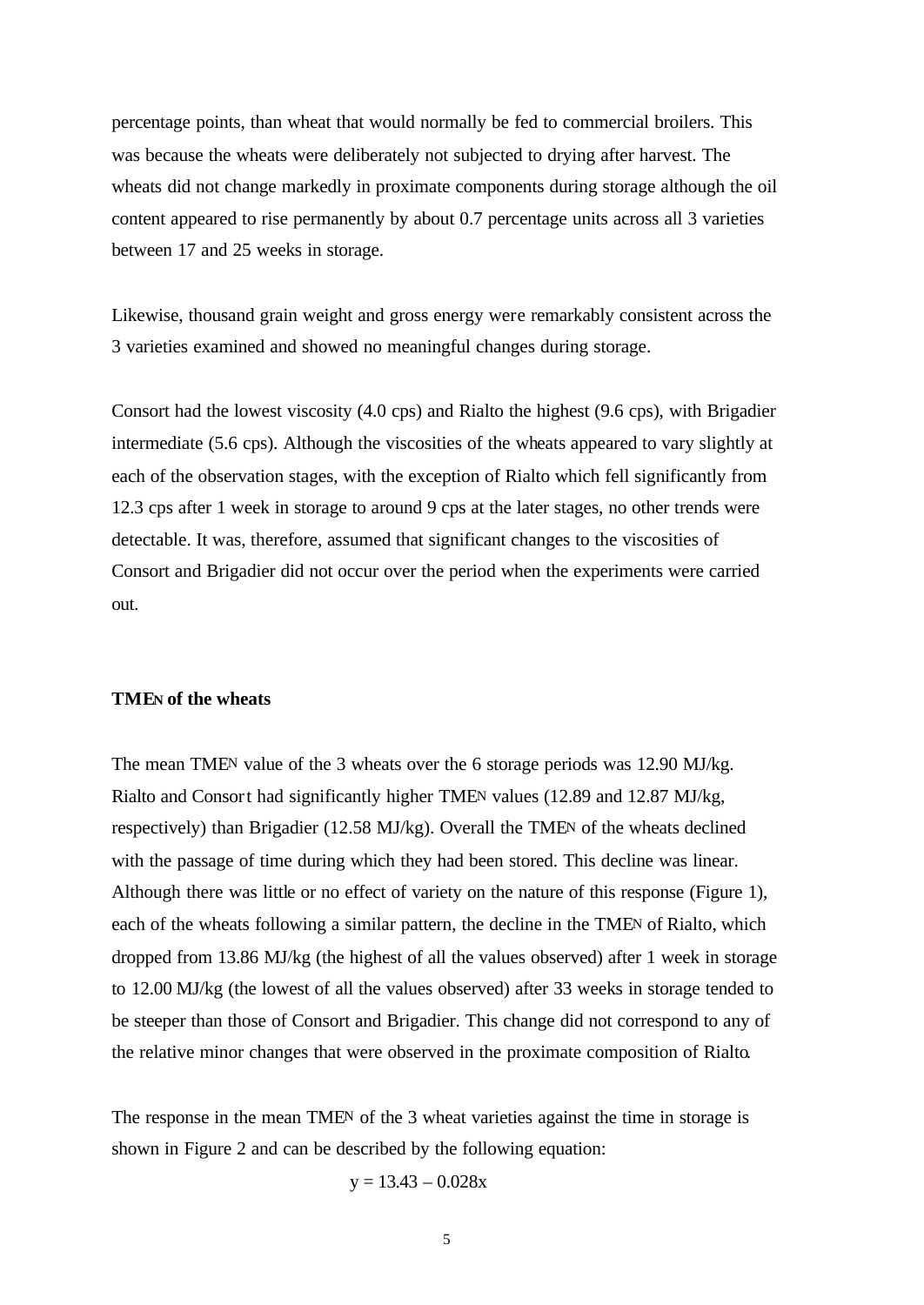This indicates that for each 4 weeks during which the wheats had been stored they had lost 0.11 MJ/kg in TMEN. Over a year this translates to a decline of 1.44 MJ/kg or 10.8% of the TMEN value of freshly harvested wheat.

The equations describing the responses in the TMEN values of the individual wheat varieties against the time in storage were similar to the mean response and these are shown in Figure 1.

#### **TMEN values of the diets containing the wheats**

The mean TMEN value of the diets (both unsupplemented and supplemented with Avizyme 1300) containing the wheats was 12.92 MJ/kg. There was no significant difference overall between those diets supplemented with Avizyme 1300 and those unsupplemented (13.31 and 13.29 MJ/kg, respectively). The diets containing Brigadier had a significantly higher TMEN value (13.41 MJ/kg) than the diets containing either Rialto (13.26MJ/kg) or Consort (13.23 MJ/kg). This contrasted with the TMEN values derived for the wheats alone, where Rialto and Consort were found to have significantly higher TMEN values than Brigadier.

As was found with the TMEN values of the wheats alone, the period for which they were stored also reduced the TMEN values of the diets containing the wheats in a linear fashion (Figure 3). The response can be described by the following equation:

$$
y = 13.76 - 0.022x
$$

 This indicates that, for every 4 weeks that wheat is stored, the TMEN value of a diet in which it comprises about 600 g/kg will decline by 0.09 MJ/kg. In other words a year in storage would lower the TMEN value of a diet containing 600 g/kg wheat by 1.14 MJ/kg. It can also be seen in Figure 4 that the relationships between the dietary TMEN values and the periods for which the individual wheats had been in store were very similar, although there was a suggestion that the decline in the TMEN value of the diets containing Brigadier was less steep than those of the diets containing either of the other 2 wheats. This was true whether or not the diets had been supplemented with enzyme or not. The differences were noticeable after 9/17 weeks compared to 1 week in storage (13.39 /13.40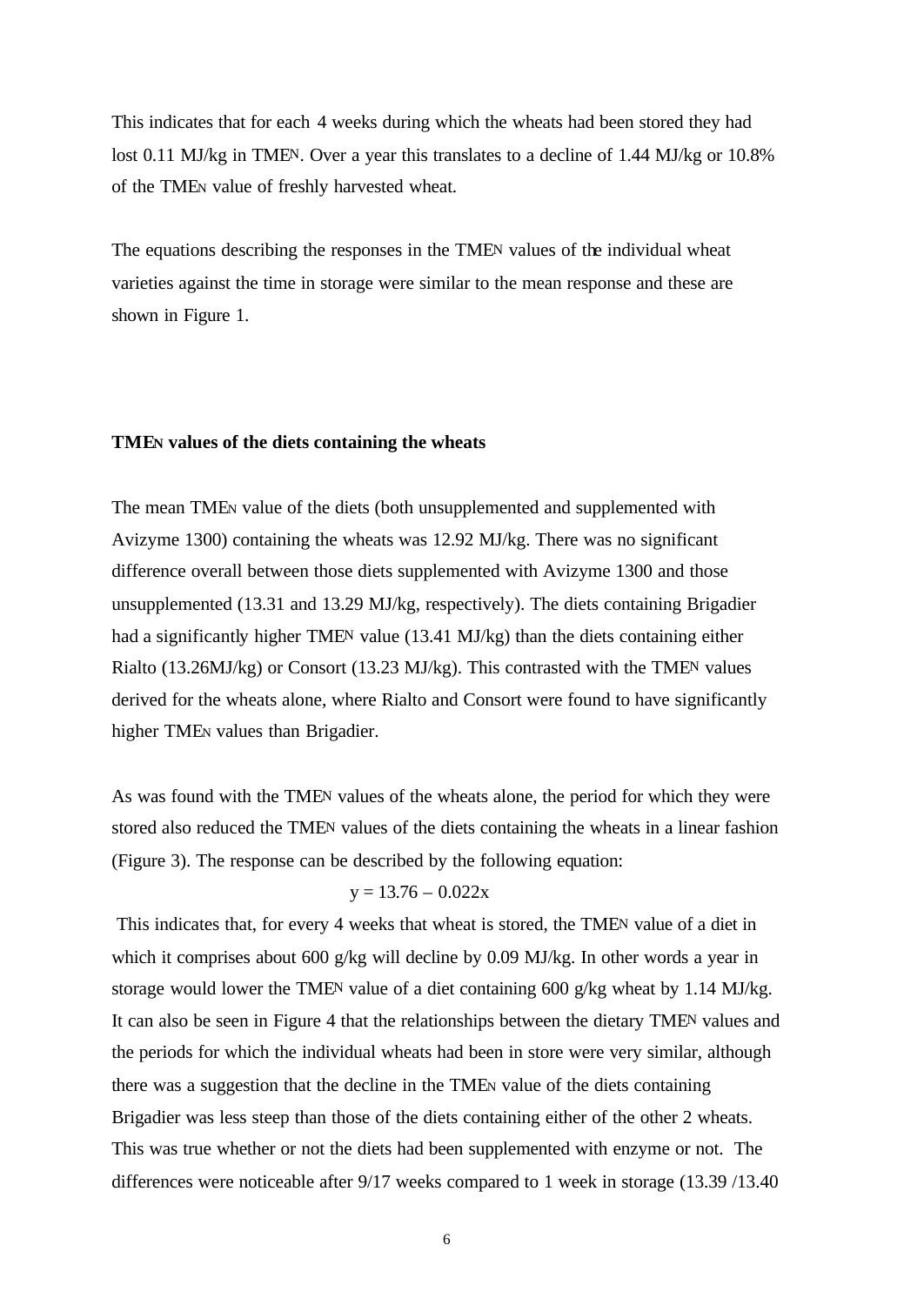and 13.96 MJ/kg, respectively) and further reductions were seen after 25 and 53 weeks (13.06 and 12.68 MJ/kg, respectively). Avizyme 1300 significantly improved the mean TMEN value of the diets containing Rialto (from 13.16 to 13.37 MJ/kg) but it had no effect on those of the diets containing Consort or Brigadier.

With one atypical example (after 1 week storage), when the addition of Avizyme 1300 significantly improved the overall TMEN value of the diets containing the wheats from 13.26 to 13.52 MJ/kg, the addition of the enzyme did not affect the TMEN values of the diets containing the wheats, *i.e*. it did not influence the general decline observed in the TMEN values of the diets over the period of time for which the wheats had been stored.

When individual wheat varieties were considered separately, the period for which they were stored also reduced the TMEN values of the diets in which they were included, although the decline was significantly less steep for the diets containing Brigadier. Here the difference between the mean TMEN value of the diets containing the Brigadier (13.21 MJ/kg) that had been stored for 25 weeks was not significantly different from those of the diets containing the same variety stored for 9 or 17 weeks (13.47 and 13.38 MJ/kg, respectively). Neither was the TMEN of the diet containing the Brigadier that had been stored for 53 weeks significantly different from that containing the same variety stored for 25 weeks.

Interactions between the variety of the wheat, the period for which it was stored and the presence or absence of enzyme were observed, although none concealed or improved the interpretation of the more general effects described above. They were as follows:

• Avizyme 1300 tended to slow down the decline in the TMEN values of the diets containing Rialto. Thus, after the wheats had been 25 weeks in storage the TMEN value of the diet containing Rialto was significantly improved by enzyme addition (from 12.75 to 13.33 MJ/kg). However, after the wheats had been stored for 9 (13.22 to 13.51 MJ/kg) and 53 weeks (12.43 to 12.64 MJ/kg), the differences between the TMEN values of the diets containing Rialto just failed to reach significance.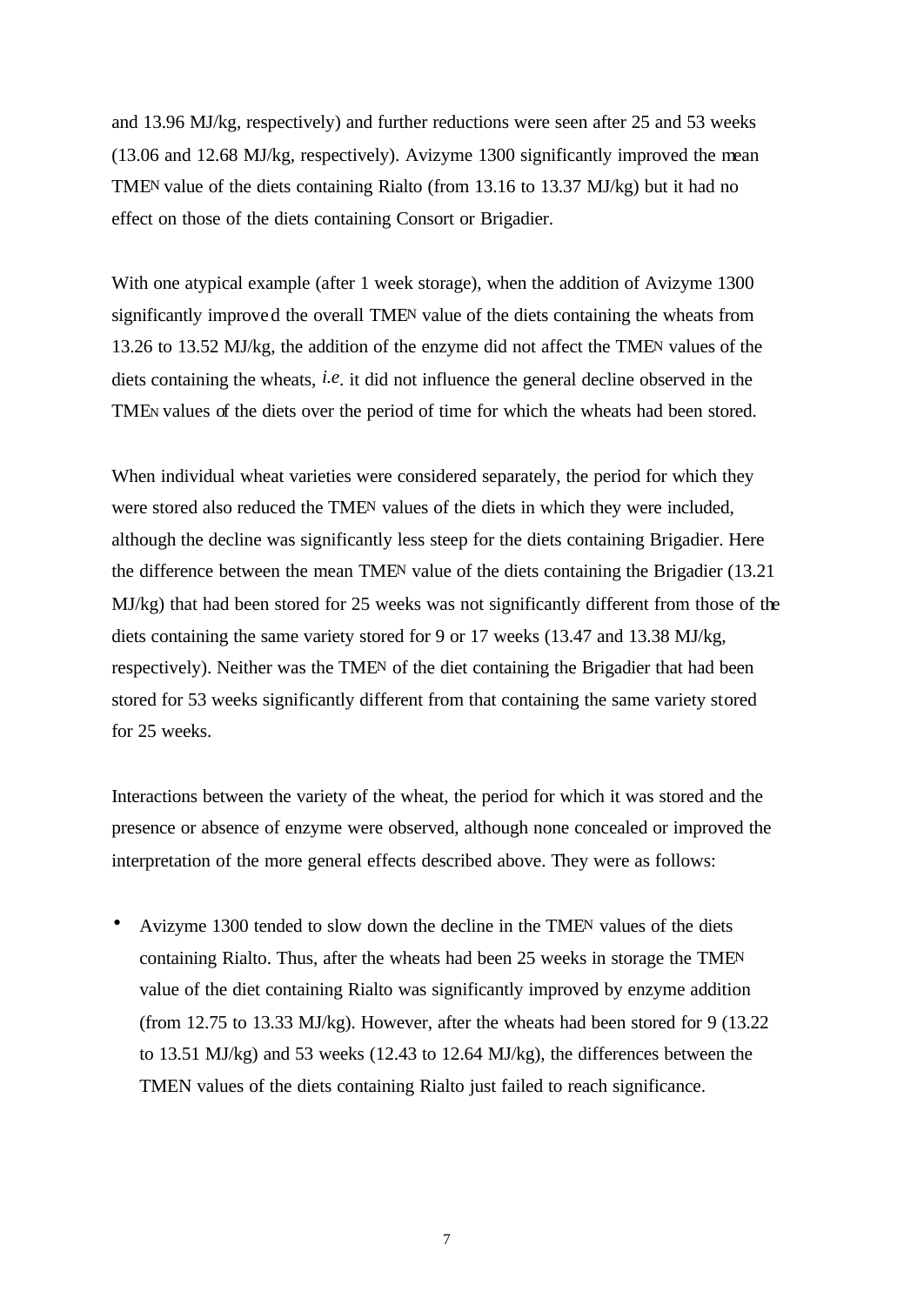- A somewhat similar but less marked trend was observed with the diets containing Brigadier, where the addition of Avizyme 1300 also slowed down the decline in the dietary TMEN value observed when the period for which the wheats had been stored lengthened. Thus, although there was no significant difference in the TMEN values of the diets prepared with the Brigadier that had been stored for 17 (13.29 and 13.48 MJ/kg) or 25 weeks (13.26 or 13.16 MJ/kg) whether enzyme was present or not, the TMEN value of the diet supplemented with Avizyme 1300 and containing Brigadier which had been stored for 25 weeks hardly differed from the diet containing the same variety which had been only stored for 17 weeks (13.26 and 13.29 MJ/kg, respectively). However, when no Avizyme 1300 was present, the mean TMEN value of the diets containing Brigadier stored for 25 weeks was numerically lower, just failing to reach significance, than the diet containing the same variety which had been stored for 17 weeks (13.16 and 13.48 MJ/kg, respectively).
- The diets containing Consort behaved anomalously. Thus, with no enzyme present, when Consort had been stored for 17 weeks the TMEN value of the diet was significantly higher than it had been when it had been stored for only 9 weeks (13.66 and 13.24 MJ/kg, respectively). Even after Consort had been stored for 25 weeks, the TMEN value of the diet was relatively high (13.29 MJ/kg) and not significantly different from either of the TMEN values of the diets prepared from the same variety that had been stored for 9 and 17 weeks (13.24 and 13.66 MJ/kg, respectively). The addition of enzyme to the diets containing Consort that had been stored for 17 (13.66 and 13.19 MJ/kg) and 25 weeks (13.29 and 12.60 MJ/kg) reduced the dietary TMEN values significantly.

#### **AMEN of the diets containing the wheats**

Overall the mean AMEN of the diets containing the wheats was 11.35 MJ/kg, 14.70% less than the comparable TMEN value. The mean AMEN of the diets containing Brigadier was significantly higher (11.49 MJ/kg) than those containing either Consort (11.38 MJ/kg) or Rialto (11.17 MJ/kg).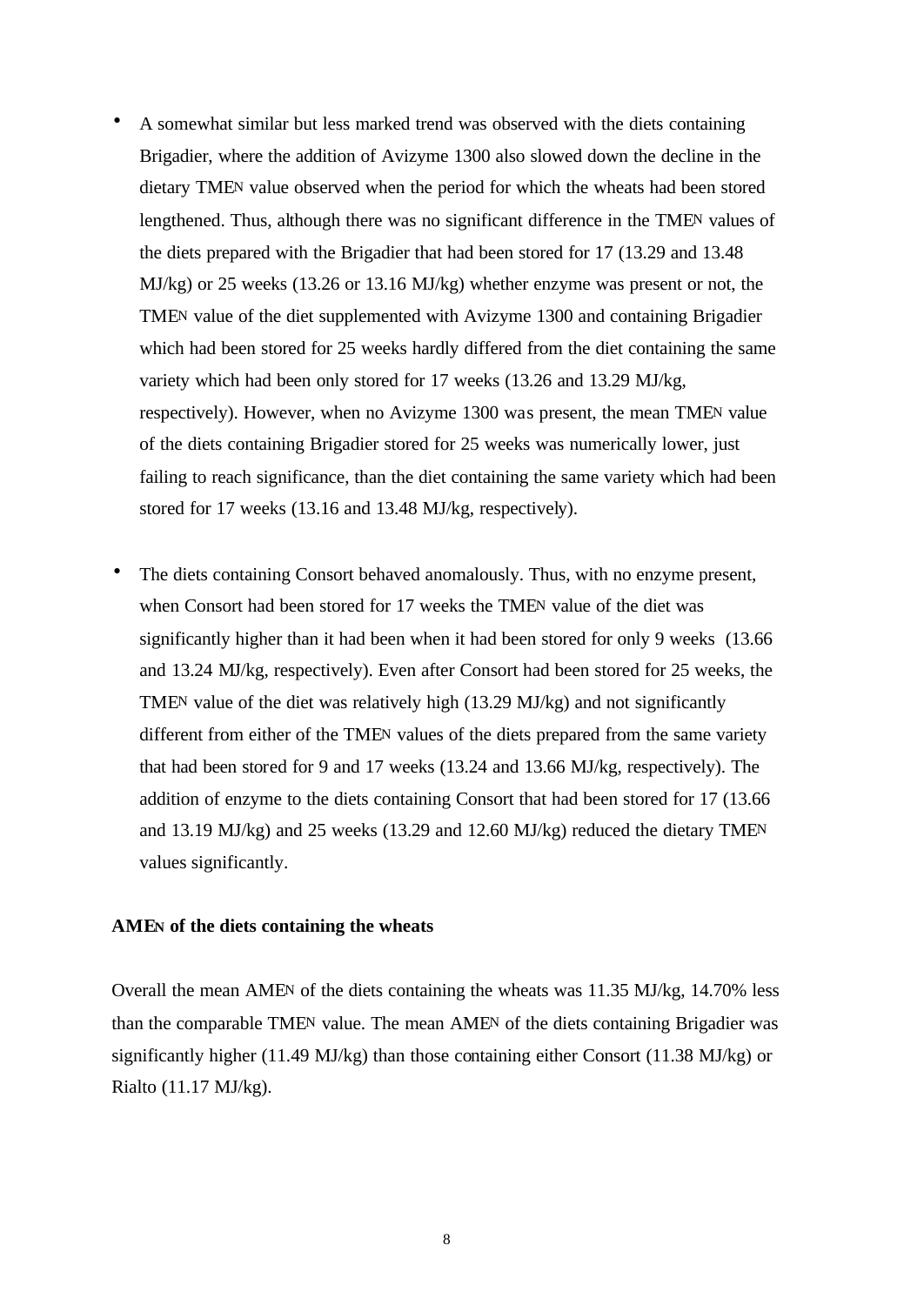Overall, the addition of Avizyme 1300 had no significant effect on the mean AMEN value of the diets containing the wheats (11.32 and 11.38 MJ/kg, respectively). Neither were the AMEN values of the diets containing the individual wheat varieties significantly affected by the addition of enzyme, although in every case the AMEN value of the diet with added enzyme was numerically the higher.

The periods for which the wheat were stored appeared to have a quite random effect on the AMEN values of the diets containing the wheats (Figure 5). It looks as if the results from the diets tested with the wheats that had been stored for 1 and 9 weeks were anomalous. Therefore, ignoring those data, in general the AMEN values of the diets containing the wheats increased with the period of time that the wheats had been in store *i.e.* from 17 to 53 weeks. The most clear-cut effect was seen with the AMEN values of the diets containing Consort (11.25, 11.40 and 11.70 MJ/kg), although the AMEN values of the diets containing the other 2 varieties showed the same tendency to increase. The most substantial change was seen between 25 and 53 weeks in storage, when the mean dietary AMEN value increased from 11.44 to 11.74 MJ/kg. The effect was greatest for the diets containing Brigadier (11.38 to 11.94 MJ/kg) and least for those containing Rialto (11.56 to 11.57 MJ/kg), with those containing Consort intermediate (11.40 to 11.70 MJ/kg).

 Enzyme supplementation tended to have little or no effect on the AMEN values of the diets containing the wheats stored for 17 (11.23 and 11.30 MJ/kg), 25 (11.46 and 11.43 MJ/kg) or 53 weeks (11.71 and 11.77 MJ/kg), although there were exceptions to this when the diets containing the individual wheat varieties were examined. For example, after the wheats had been stored for 17 weeks, the diet containing Brigadier had a significantly higher AMEN value without the addition of enzyme (11.62 and 11.20 MJ/kg); the AMEN of the diet containing Rialto which had been stored for 53 weeks was also significantly reduced after enzyme addition (11.73 to 11.42 MJ/kg). In contrast, the diet containing Consort which had been stored for 17 weeks was significantly improved as a result of enzyme addition (11.06 to 11.44 MJ/kg).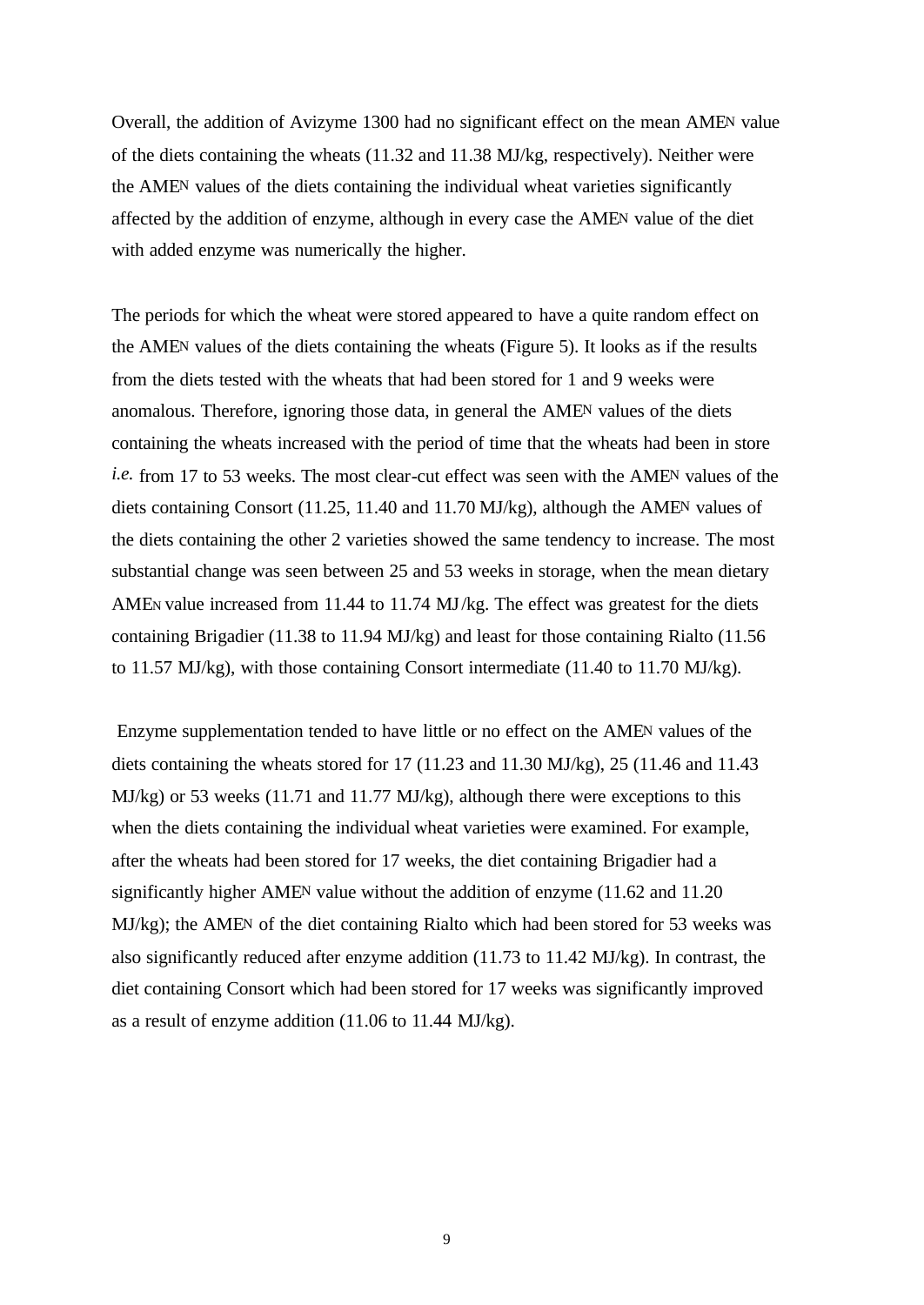#### **Performance of the birds fed on the diets containing the wheats**

#### **Weight gain**

The average weight gained by the birds over the 5 experiments was 583 g. However, this concealed a substantial variation between the trials (from 511 g with the diets containing the wheats that had been stored for only 1 week to 703 g with the diets containing the wheats that had been stored for 17 weeks. Possible explanations are subtle differences between the genotypes of the different batches of birds, different ages of the parent stock, or differences in the environment of the room in which the birds were grown in the different experiments; all seem rather unlikely. It must be said, however, that with variations of this magnitude in growth it is not possible to make meaningful conclusions in the effect of wheat storage on bird performance, other than to simply state that wheat should be stored for 17 weeks before including it in diets for poultry.

As might have been expected birds fed on the diets supplemented with Avizyme 1300 gained significantly more weight (594 g) than those fed on the diets with no added enzyme (572 g). However, when the results with the individual wheats were considered, although all the birds fed on the supplemented diets gained numerically more weight than their counterparts fed on the diets with no added enzyme, only those fed on diet containing Rialto and Avizyme 1300 gained significantly more (580 compared to 557 g). Furthermore, when the different storage periods are examined only those birds fed on the diets containing the wheats that had been kept for 25 and 53 weeks and were supplemented with Avizyme 1300 gained significantly more weight (639 and 550 g, respectively) than their counterparts fed on the diets with no added enzyme (581 and 512 g, respectively).

Birds fed on the diets containing the wheat varieties Brigadier and Consort gained significantly more weight (594 and 589 g, respectively) than the birds fed on the diets containing Rialto (566 g).

10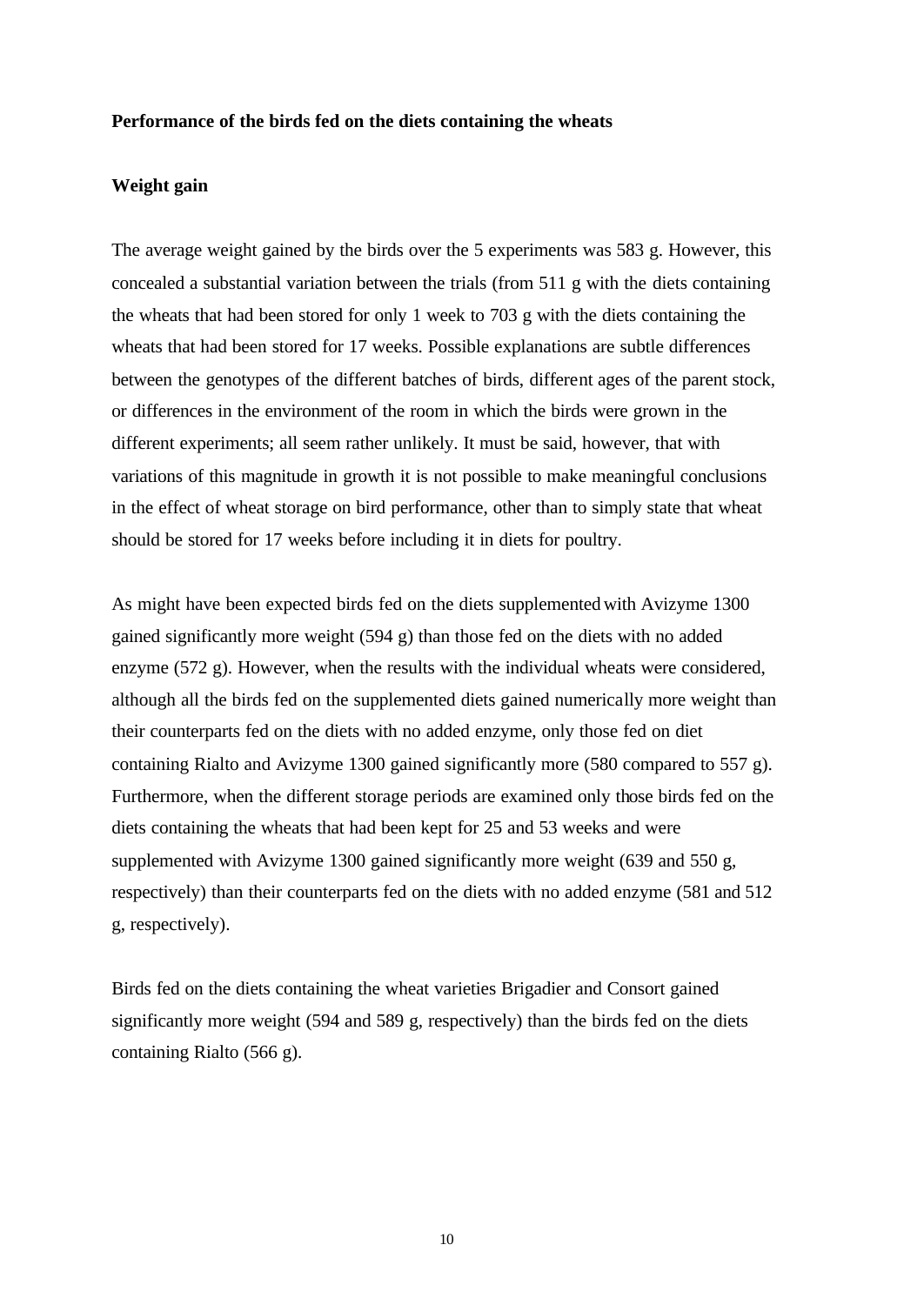Overall, birds gained significantly most weight when fed on the diets containing the wheats which had been stored for 17 weeks; wheats stored for 25 weeks came next, followed by the wheats stored for 9 and 53 weeks and, finally the wheats stored for 1 week giving the poorest gains.

#### **Food intake**

The average food eaten by the birds over the 5 experiments was 930 g. As with weight gain there were very large differences between experiments in the amount of food eaten per bird. The values ranged from 840 g per bird with the diets containing the wheats that had been stored for 1 week to 1077 g per bird with those that contained the wheats that had been stored for 17 weeks.

In common with what was found with weight gain, birds fed on the diets supplemented with Avizyme 1300 ate more food than those birds fed on the unsupplemented diets but unlike weight gain the difference did not attain significance. When the individual wheat varieties were considered, the results were identical to those observed with weight gain. In other words, birds fed on the enzyme-supplemented diets ate numerically more food than their counterparts fed on the diets containing no Avizyme 1300, although none of the differences were significant. While birds ate numerically more of the supplemented diets containing the wheats which had been stored for 9, 17, 25 and 53 weeks than those fed on the unsupplemented diets containing the wheats stored for comparable periods, only the birds fed on the diets with the wheats which had been stored for 25 weeks ate significantly greater amounts of food (973 compared to 901 g).

Birds fed on the diets containing Brigadier ate significantly more food (943 g) than birds fed on the diets based on Rialto (910 g).

Overall, the effects on food intake of the time for which the wheat had been stored were exactly the same as those for weight gain.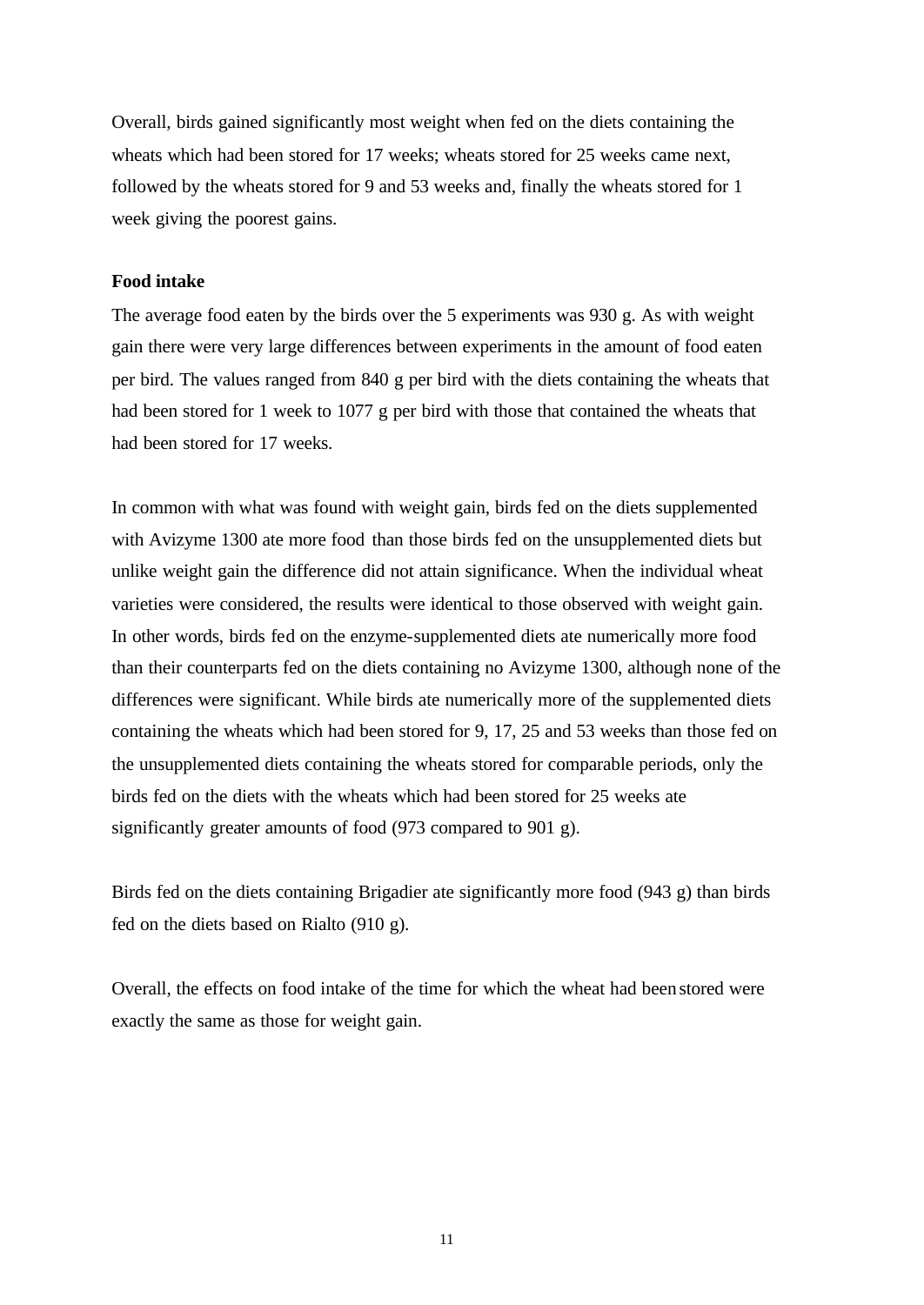#### **Food conversion efficiency**

Although generally the differences observed in food conversion efficiency tended to be smaller than those for weight gain and food intake (and frequently did not reach statistical significance) the trends were exactly the same as for these two parameters.

## **Conclusions**

With the possible exception of their oil contents, which increased from 11.3 to 18.6 g/kg, the proximate compositions of the 3 wheat varieties did not alter throughout the periods for which they were in store. The significance of the change in oil, which occurred between 17 and 25 weeks in storage and was observed in all 3 varieties, is unclear. In view of its uniformity it is possibly most likely that it was a consequence of the analytical procedure or one of the reagents used to extract the oil.

As was planned Rialto had the highest viscosity. It also had the highest protein content, although the gross energies of all 3 varieties were remarkably similar and were unaltered by the period in storage. The viscosity of Rialto fell during storage from 12.3 to 8.2 cps, most of the drop occurring between the 1 and 9 week storage periods. This change could not be related to any of the measures of nutritive value or production parameters. Indeed Rialto tended to have the highest TMEN value of all the wheats during the early stages of storage but showed the most rapid decline. Although less marked the same tended to hold for the TMEN values of the diets containing Rialto. The viscosity of Consort was slightly lower than that of Brigadier and neither changed during the periods for which they were stored.

The mean TMEN value of the 3 wheats declined linearly during the time they were in store (Figure 2). The equation describing the decline suggests that newly harvested wheat has a TMEN value of 13.43 MJ/kg (as received) which declines by 0.27 MJ/kg for every 10 weeks for which it is stored. Hence, during a year's storage wheat loses 1.43 MJ/kg of its metabolisable energy content (or just over 10 % of its newly harvested value). This result is essentially substantiated by the TMEN data on the diets containing the wheat, which were also found to decline linearly over the period during which the wheat hade been stored (Figure 3). The equation describing this reduction suggests that

12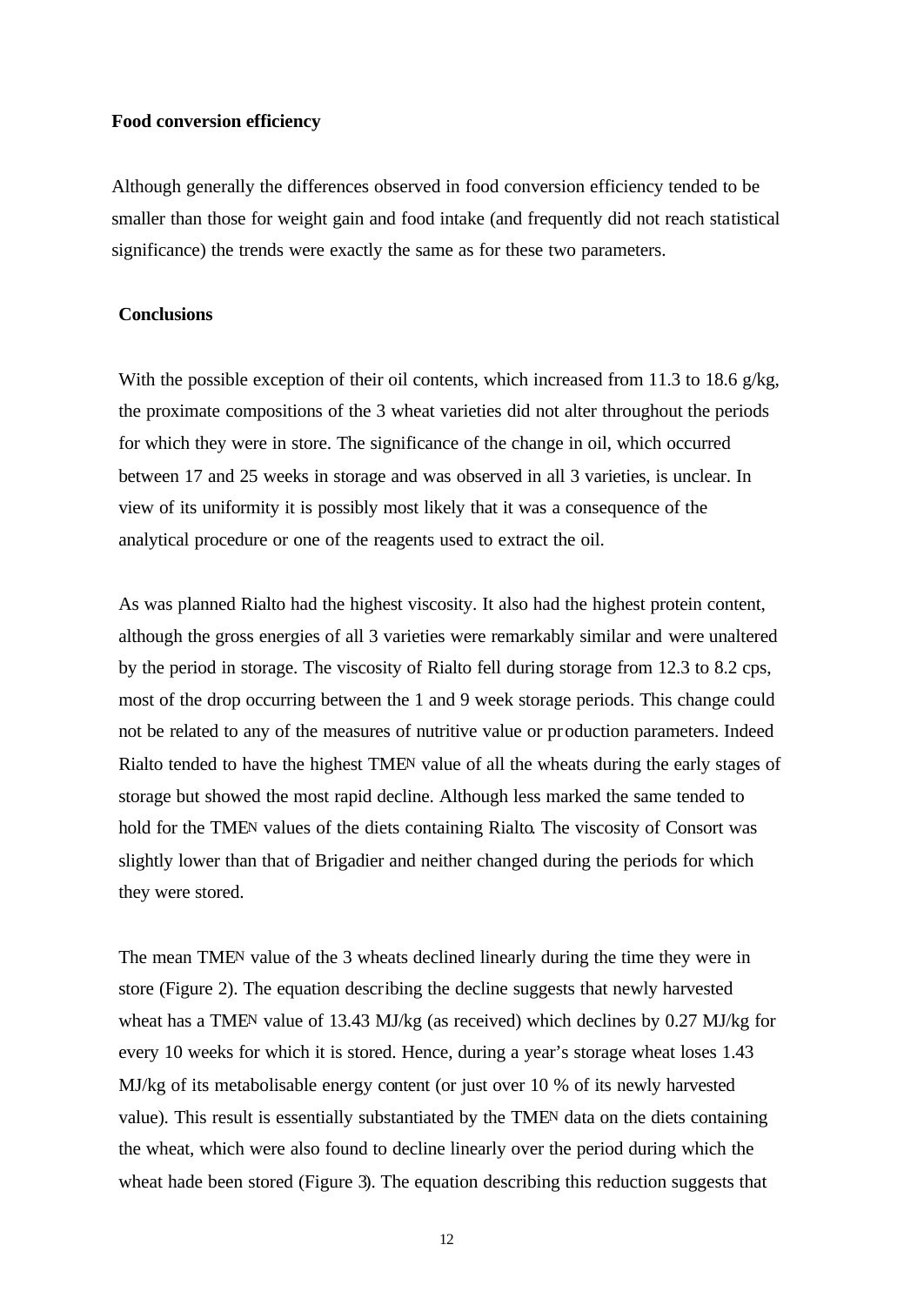the diets containing the newly harvested wheats had a TMEN value of 13.76 MJ/kg (as received) and this declined by 0.22 MJ/kg for every 10 weeks for which the wheat had been stored. This implies that the other energy-yielding components of the diets are also losing energy during storage because a *pro rata* fall in the TMEN of the wheat would only result in a drop in dietary TMEN of 0.16 MJ/kg for each 10 weeks in store. Results from the individual wheats (Figure 1) and diets containing them (Figure 4) show the same general responses as the average of the 3 varieties.

The results from the AMEN experiements (Figure 5) differed dramatically from the above data on TMEN and it is difficult to reconcile the 2 sets under one conclusion. The AMEN values of the diets fell significantly between 1 and 9 weeks in store and then tended to rise steadily for the remainder of the period for which the wheats were stored.

The performance of the birds at each of the 5 storage stages also followed an inconsistent pattern that did not relate to either of the metabolisable energy measurements recorded. Thus the birds performed significantly better on the diets containing the wheats which had been stored for 17 weeks, when both measures of metabolisable energy were about their mid point values. The minor changes in the compositions of the diets at the different experimental periods were considered insufficient to explain the differences recorded.

.

The values for the viscosities of the digesta removed from the birds' jejunums generally appear logical. Thus the diets containing Rialto gave the highest viscosities and those containing Consort the lowest. Both were significantly reduced when Avizyme 1300 was included in the diets. However, the diets containing the wheats which had been stored for 17 weeks gave the highest viscosities in the jejunum (exception Consort), and this of course is in stark contrast to the performance responses observed at that time.

In summary, the results of these carefully planned and executed series of experiments have given extremely equivocal results. The clearest message is given by the TMEN data but the response is surprising. It has generally been considered that storage of wheat results in an enhancement in its nutritive value and not a decline. In that respect the AMEN results are, at least partially, what was expected.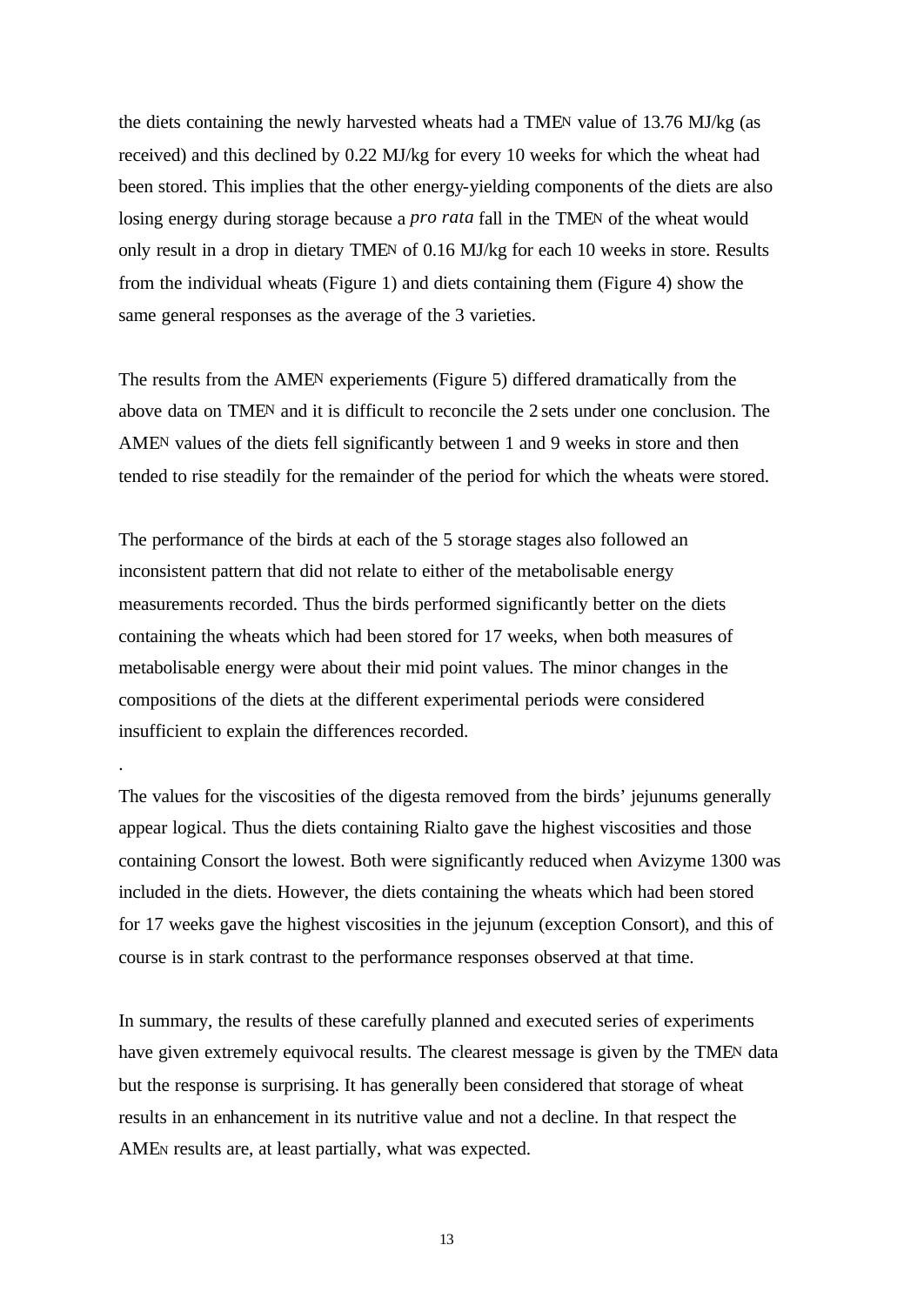The performance data provided few clues to any changes that are occurring in the wheats while they are in store and seemed to be more influenced by other external and unknown factors.

The effects of the enzyme were clear-cut. The addition of Avizyme 1300 to the diets reduced the viscosities of the jejunal contents of the birds fed on the diets containing all 3 wheat varieties, the largest effect being seen with the diets containing Rialto, the wheat with the highest intrinsic viscosity. However, although dietary enzyme inclusion also generally improved performance there were only the weakest effects seen on the metabolisable energy values of the diets. Thus enzyme addition did appear to slow down the rate of decline in the TMEN values of the diets containing Rialto and Brigadier. This promising trend was unfortunately spoilt by the results from the diets containing Consort where several diets containing Avizyme 1300 resulted in poorer performance responses from the birds than those obtained from the diets with no added enzyme. No such clear message could be taken from the corresponding AMEN values.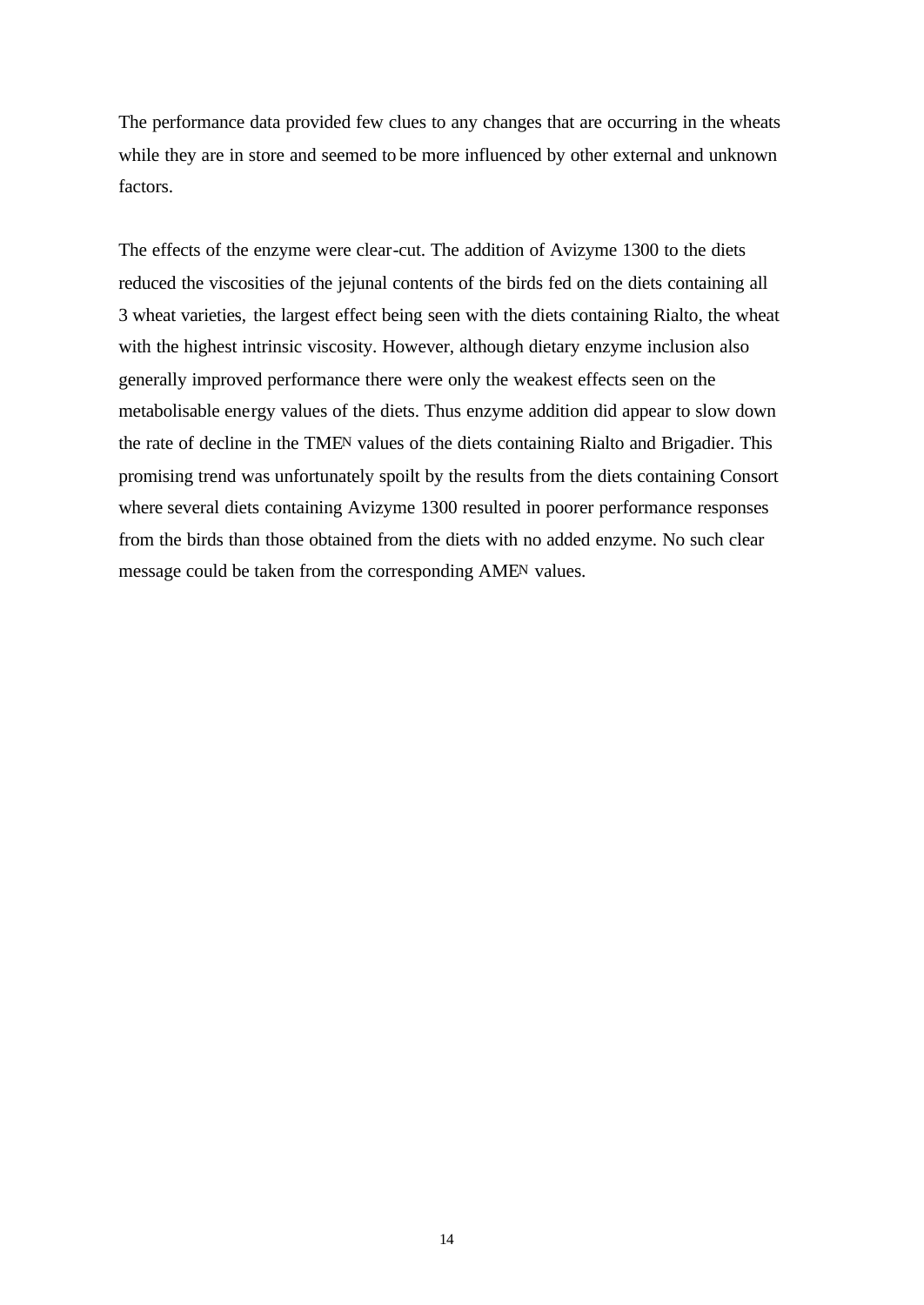#### **Materials and Methods**

#### **Test articles**

The test articles were the 3 whole wheat samples grown in the UK and sourced by Roslin Nutrition Ltd. After delivery to Roslin Nutrition Ltd where they were stored as whole grains in 1000 kg tote bags on pallets in a closed shed. The temperature and relative humidity in the shed were carefully monitored and recorded (every second day) throughout the storage period. The temperature ranged from a minimum of  $\mathcal{O}C$ (February) to a maximum of  $25^{\circ}$ C (August). The relative humidity varied from 36% (April) to 70% (September). The wheats were ground through a 5 mm screen before analyses, diet preparation and feeding.

#### **Target species: growth studies and AMEN determinations**

Day-old Ross 1 cockerels were the target species for this trial. The birds were not acclimatised to any of the diets. The 6 experimental diets which consisted of each of the 3 wheats at 605.4 g/kg, with and without the addition of Avizyme 1300, were fed *ad libitum* to 6 quadrants each containing 5 one-day-old broilers until the birds were 21 days old. The diet formulation is shown in Table 1. The birds and food were weighed at the start and finish of the experiments and weight gain and food intake calculated. AMEN values were derived from samples of the diets and droppings taken from the cages when the birds were 21 days of age. To allow AMEN to be calculated titanium dioxide was added to each of the experimental diets (4 g/kg)

#### **Target species: TMEN determinations**

Ross 1 cockerels were reared on a commercial pe lleted broiler starter diet for 21 days when they were transferred to individual cages equipped with drinkers and drinking water. They were deprived of food for 48 hours when 8 birds were fed by tube 10 g of each of the experimental diets and each of the samples of wheat. At this point clean trays were placed under each birds cage. The birds were given 10 ml of water by tube 24 h after being fed but otherwise received no further food for the duration (48 h) of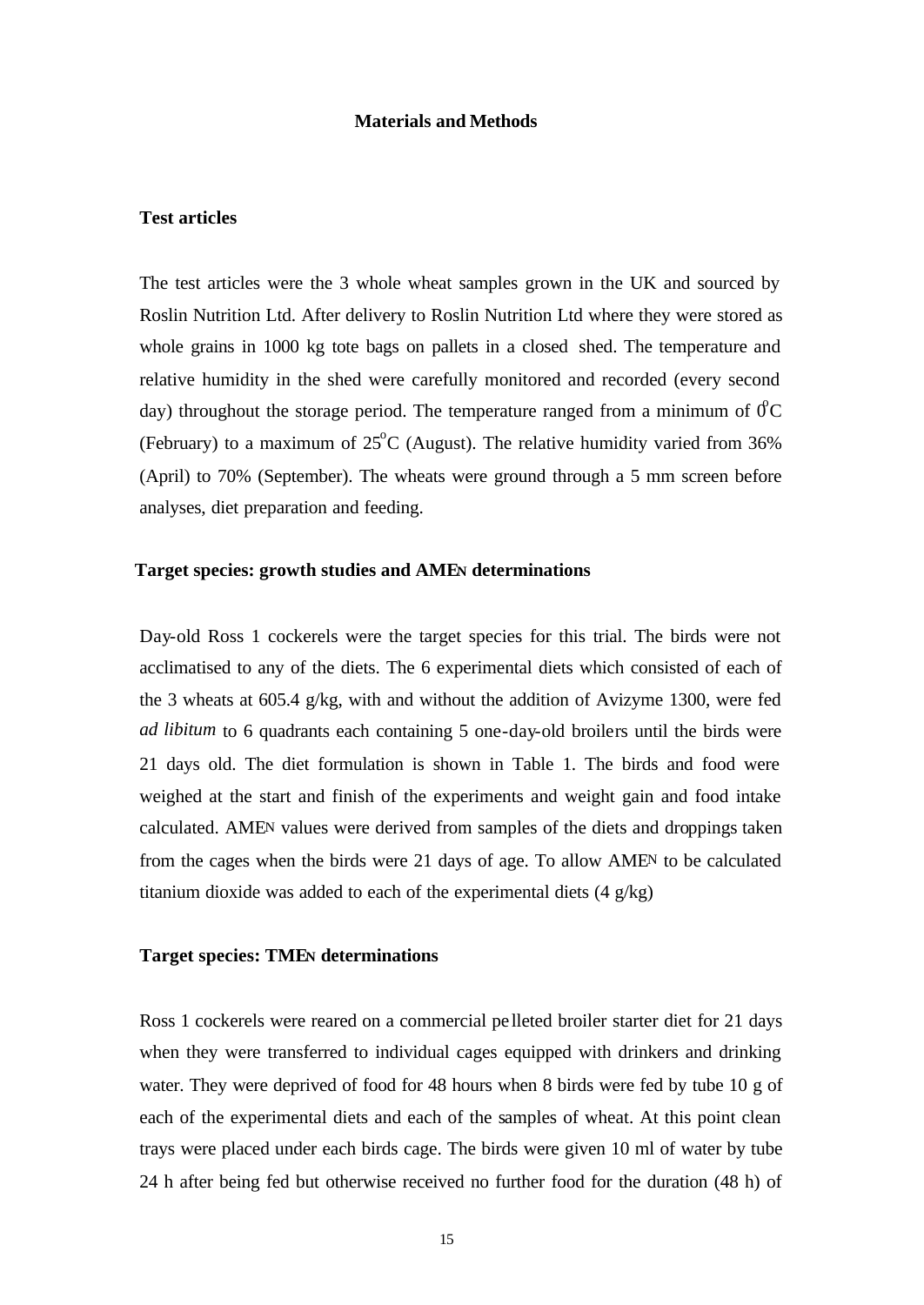the balance period. After 48 h the droppings from each bird were collected quantitatively in aluminium dishes, frozen, freeze dried, allowed to equilibrate to atmospheric moisture for 24 h, weighed, ground to pass through a 1 mm screen and stored in sealed containers to await analyses.

## **Animals and maintenance conditions**

Before the start of the trials the animals were examined for signs of ill-health and injury. Only birds appearing to be in good condition were used for the study. The birds were assigned to their treatment groups using a recognised randomisation technique. The cages housing the animals were uniquely labelled. In the course of the  $5<sup>th</sup>$  trial there was a failure in the water supply to the birds and over 20% of the birds died with the remainder suffering a severe set-back. We had no option but to abandon the trial and make do with the results from 5 storage periods.

## **Environment**

The birds were kept in brooders at Roslin Nutrition Ltd under the following environmental conditions

| Temperature                                      | $28^{\circ}$ C |
|--------------------------------------------------|----------------|
| Light                                            | $23$ h/day     |
| Air changes                                      | $10-15$ per h  |
| NB: Daily records were kept of the environmental |                |
| temperatures.                                    |                |

#### **Water supply**

Water was available *ad libitum* throughout the test periods.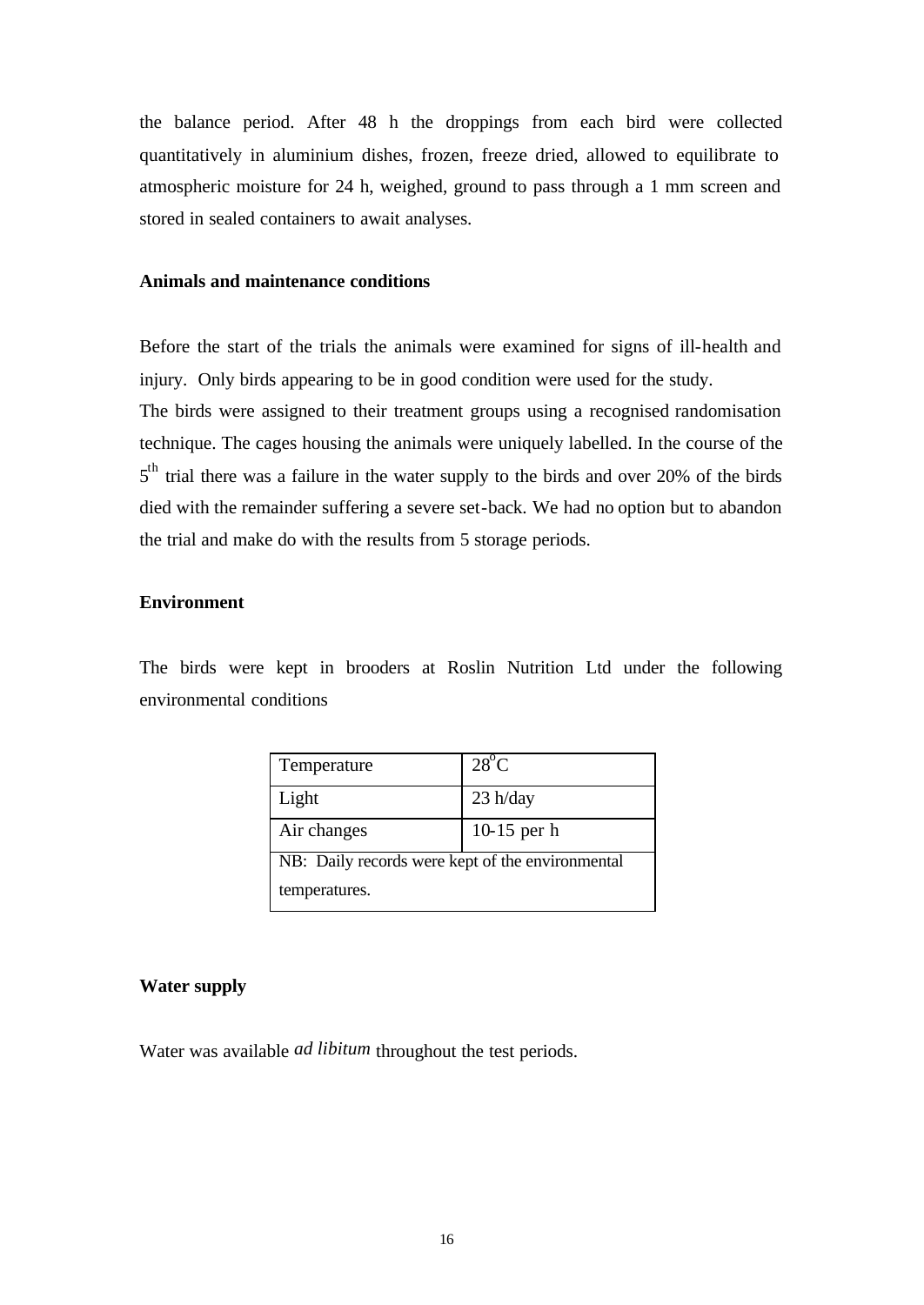#### **Assignment of treatments to growth trials**

In each of the 6 trials each of the 6 diets were allocated to 6 quadrants of battery brooders (6 diets x 6 replicates) according to a standard randomisation technique. This approach was taken for the treatment allocations for each of the 6 trials.

#### **Assignment of treatments to TMEN assays**

In each of the 6 trials each of the 6 diets and 3 wheat varieties were tube-fed to eight 3 week-old Ross 1 cockerels. The birds had been allocated according to a standard randomisation technique to the cages and the feed samples allocated to the birds in the cage in the same way such that each treatment was fed to 8 birds.

#### **Allocation of birds and feeding**

On 6 separate occasions 80 3-week-old Ross 1 cockerels were allocated to individual cages according to a standard randomisation precedure and were starved of food for 48 h. They were then fed 10 g aliquots of either the diets or the wheats by tube and returned to the same cages equipped with clean trays for the quantitative collection of droppings for 48 h (the full TME protocol is shown in Table 2). Eight of these birds received 10 g of glucose and acted as negative controls for the determination of endogenous excretions (energy and nitrogen). All birds had free access to water at all times.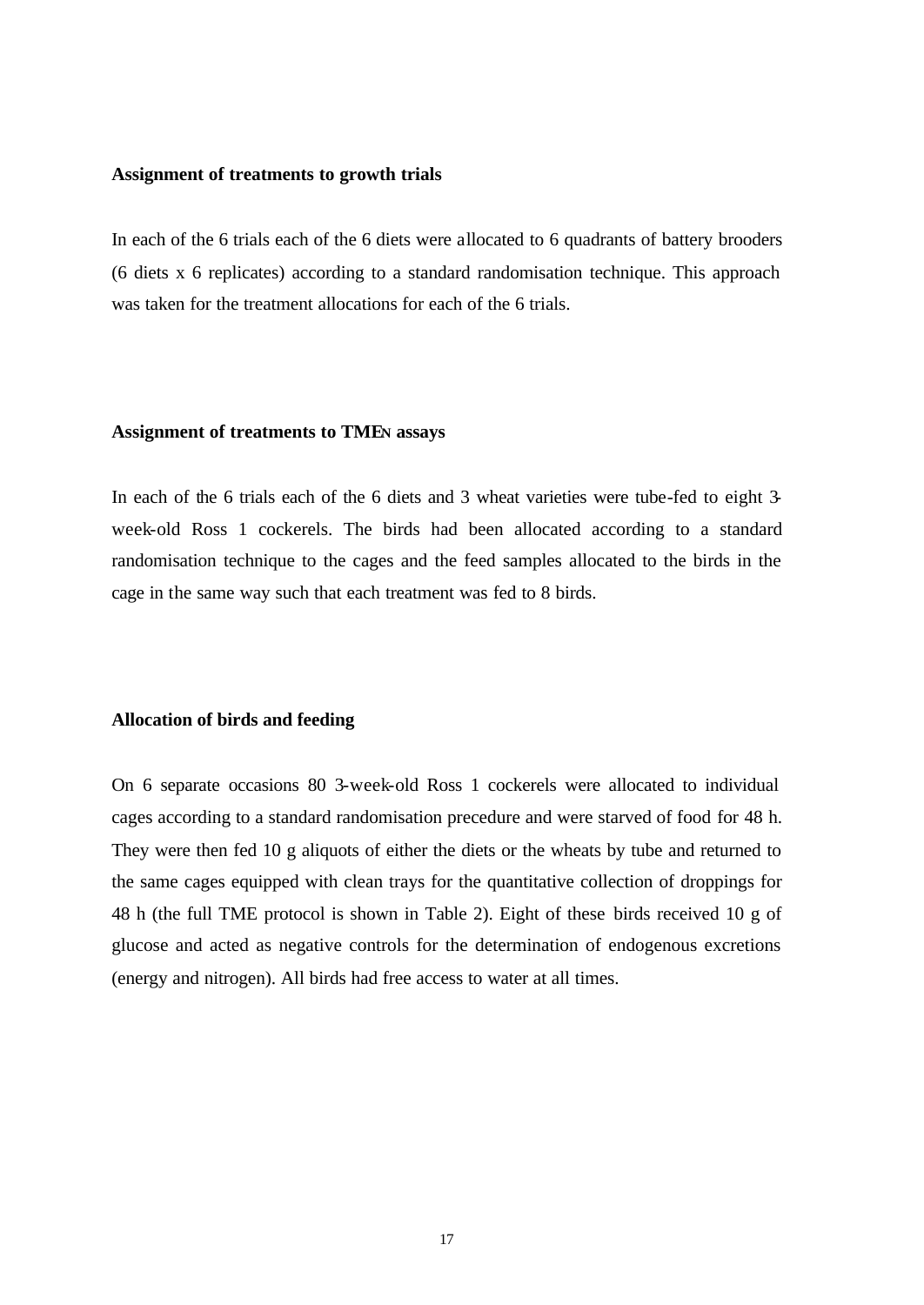#### **Collection of droppings**

Precisely 48 h after feeding the birds the trays were removed and the droppings quantitatively collected, frozen, freeze-dried, equlibrated to atmospheric moisture level, weighed and ground through a 1 mm screen before analyses.

## **Analyses of droppings**

In each of the TMEN trials aliquots of each of the 3 ground wheat samples and the 6 diets containing the wheats and all of the dropping samples were analysed for gross energy and nitrogen according to standard procedures.

In each of the AMEN trials samples of droppings were collected from each brooder quadrant at the end of the trial, frozen, freeze-dried, equilibrated to atmospheric moisture for 24 h and ground through a 1 mm screen before analysing for gross energy, nitrogen and titanium dioxide. Samples of the diets were also analysed for titanium dioxide.

#### **Viscometry**

At the end of the experiment the 2 median birds from each quadrant were killed with an injection of sodium pentobarbitone, their jenunums excised and aliquots of the contents analysed for viscosity in a Brookfield viscometer. At the same time aqueous solutions of the wheats were prepared according to Bedford and Classen (1993) and viscosities measured on the supernatants.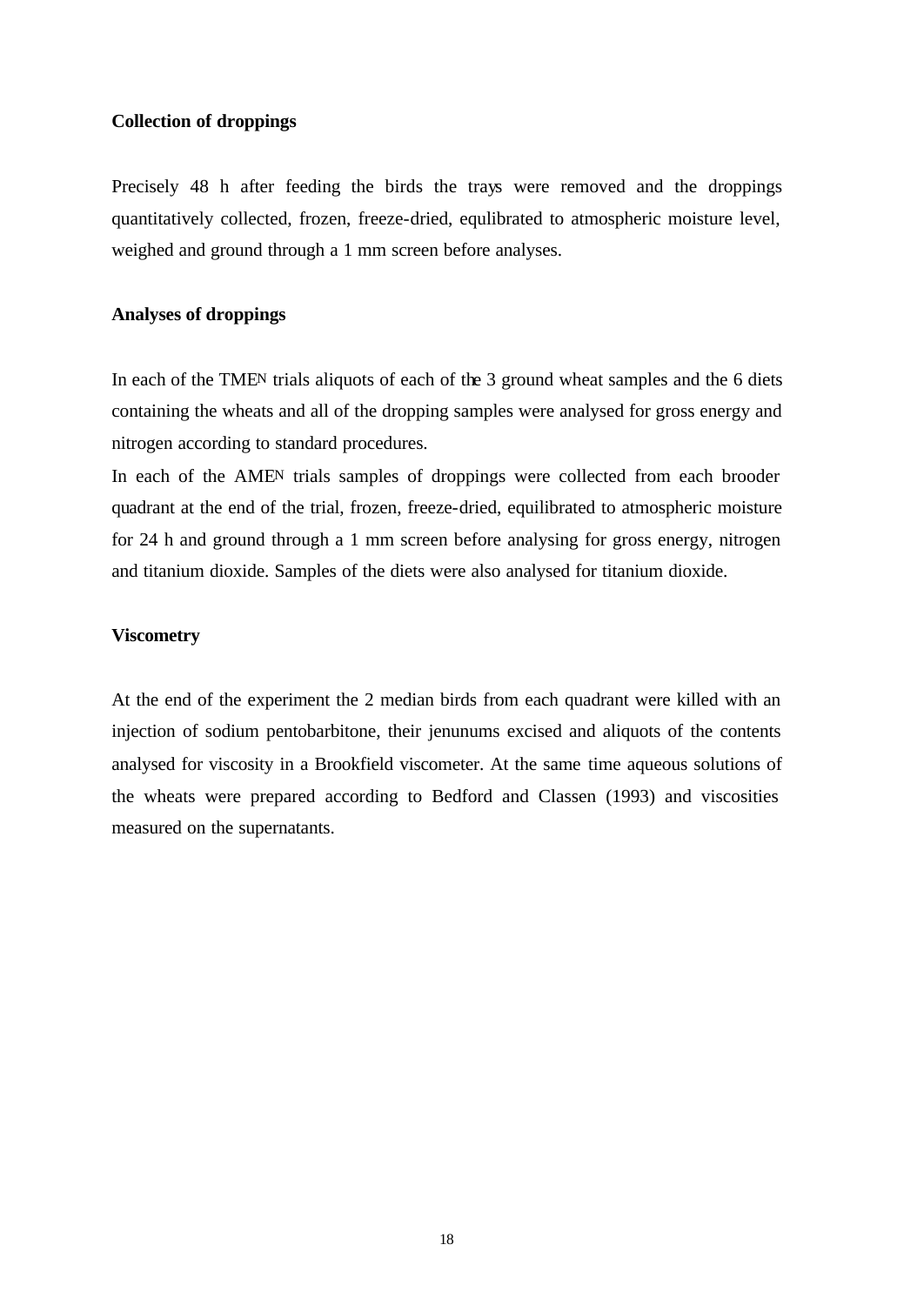#### **Results**

## **Proximate analyses of the wheats**

Tables 3, 4, 5 & 6

#### **Other analytical values for the wheats**

Tables 7, 8, 9 & 10

# **Analyses of the diets containing the wheats**

Tables 11, 12, 13, 14, 15 & 16

## **TMEN values of the wheats**

Table 17

## **TMEN and AMEN values of the diets containing the wheats**

Tables 18 & 19

# **Weight gains, food intakes and food conversion efficiencies**

Tables 20, 21 & 22

## **Viscosity**

Table 23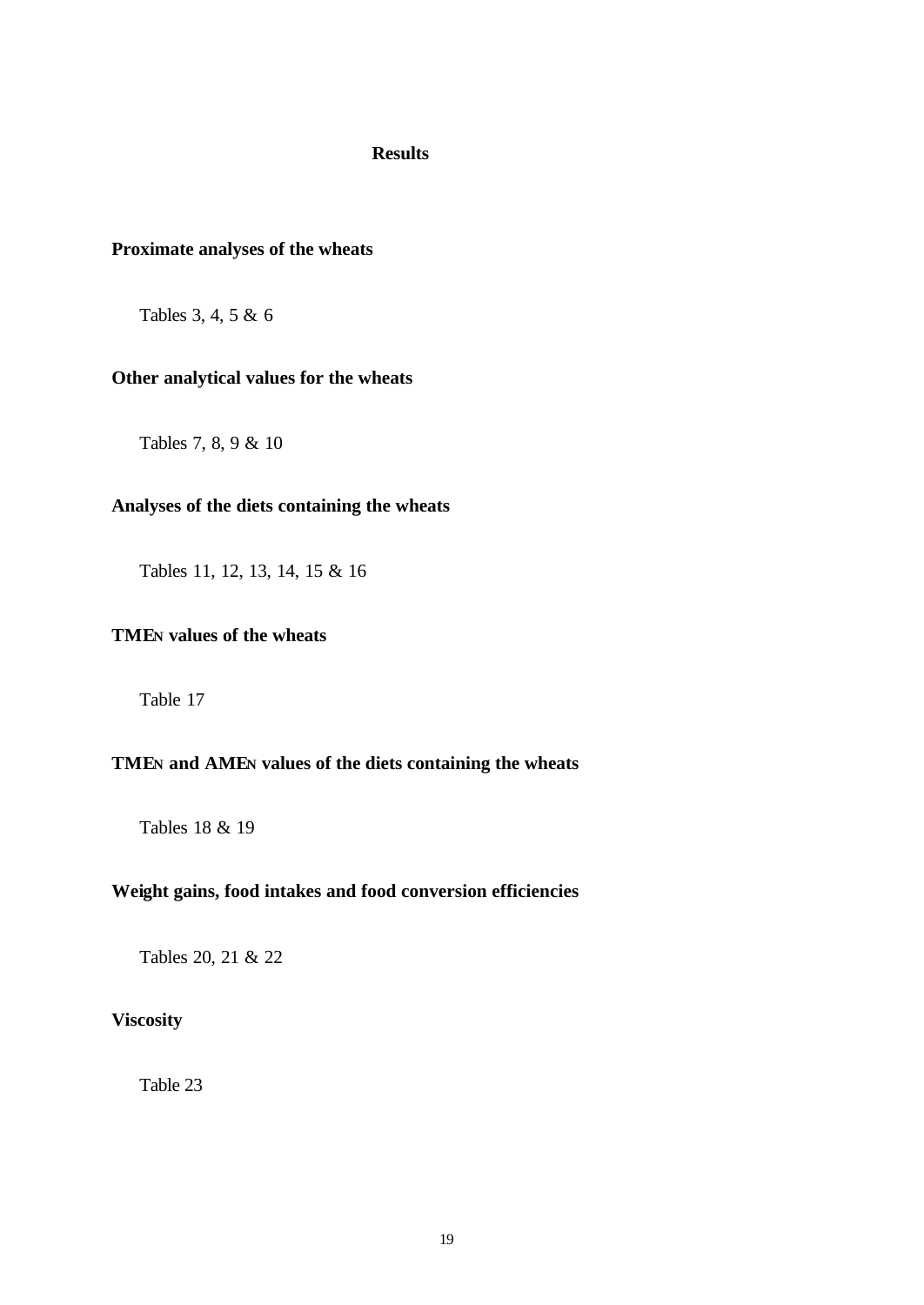| Ingredients            | Inclusion $(g/kg)$ |
|------------------------|--------------------|
| Wheat                  | 605.40             |
| Soyabean meal          | 327.10             |
| Fish meal              | 10.00              |
| Soya oil               | 20.00              |
| Sodium chloride        | 2.30               |
| Sodium bicarbonate     | 2.30               |
| DL-Methionine          | 2.10               |
| L-Lysine hydrochloride | 0.40               |
| Limestone              | 11.50              |
| Dicalcium phosphate    | 13.80              |
| Vitamin/mineral premix | 5.00               |

# Diet Composition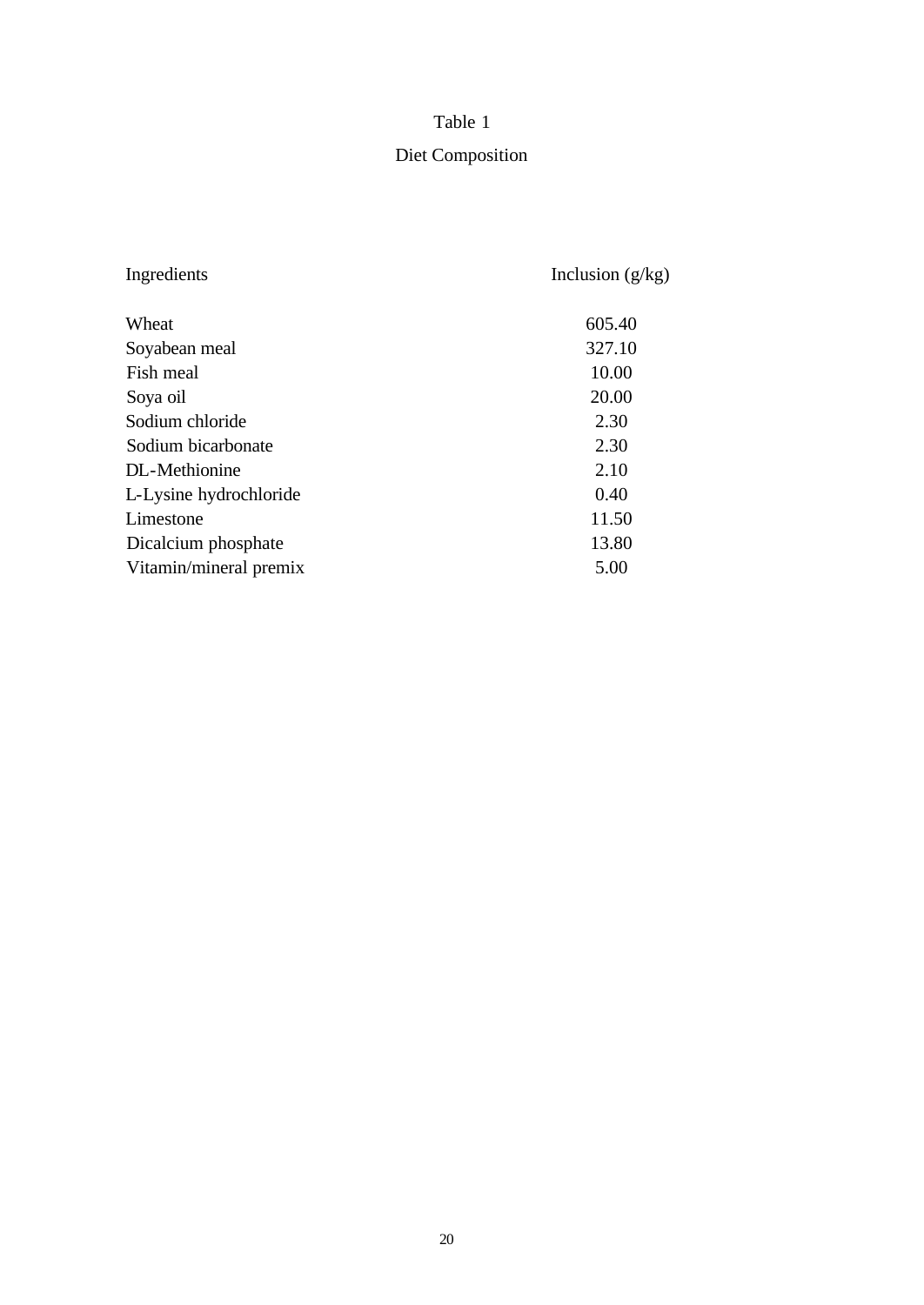# Table 2 Protocol for TMEN

| Monday    | 0800 h | Food removed from 80 individually caged birds      |
|-----------|--------|----------------------------------------------------|
| Monday    | 1600 h | Each bird given 10 ml aqueous glucose              |
| Tuesday   | 1600 h | Each bird given 10 ml aqueous glucose              |
| Wednesday | 0800 h | Each bird given 10 g of wheat (or glucose) by tube |
| Thursday  | 1600 h | Each bird given 10 ml water                        |
| Friday    | 0800 h | Each bird's excreta quantitatively collected       |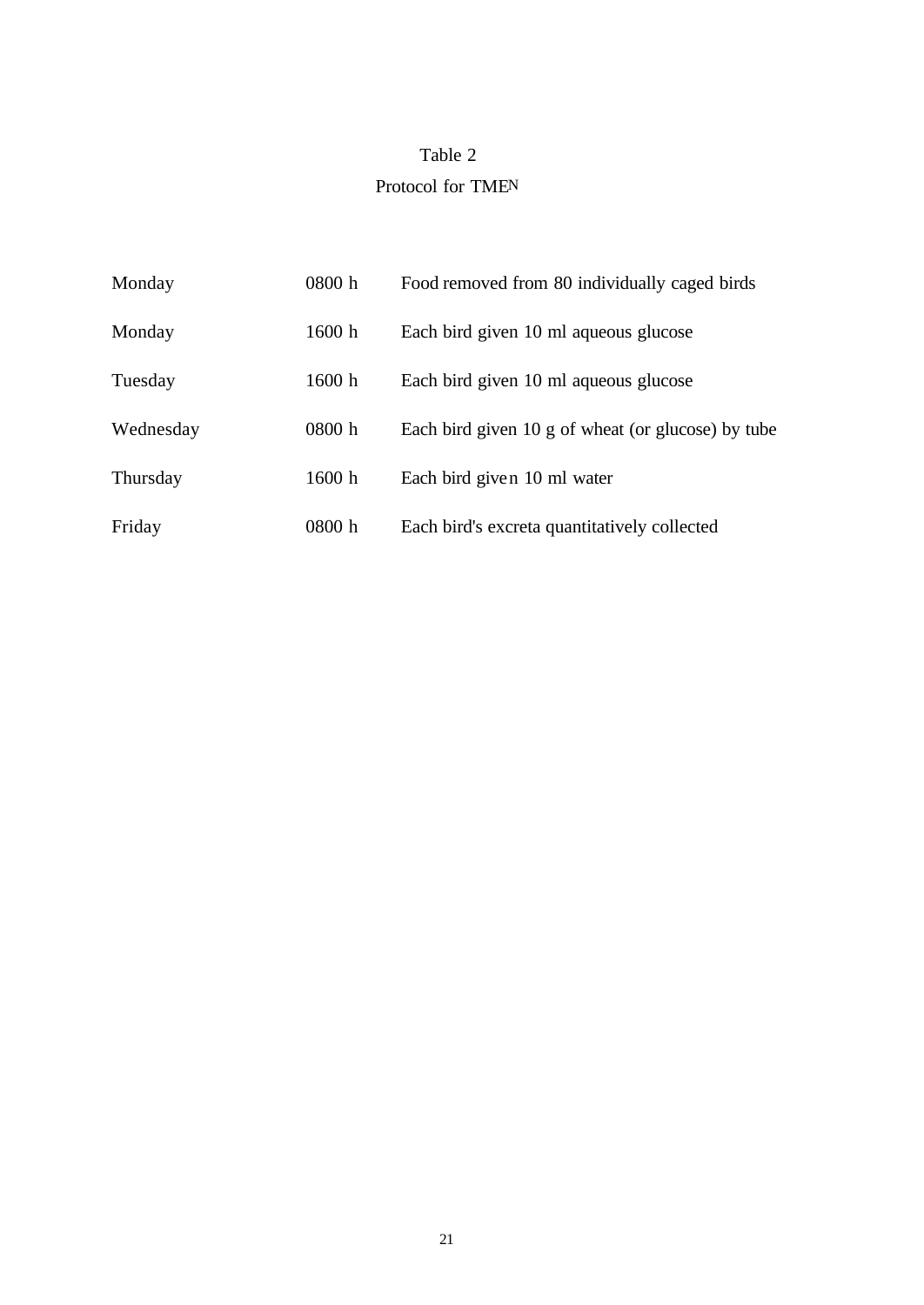# Analyses (g/kg, as received) of Consort for dry matter, oil (B), nitrogen (crude protein) and ash after different periods in storage of all UK wheats

| Wheat   | Storage<br>period<br>(weeks) | Dry matter | Oil(B) | Nitrogen<br>(crude protein) | Ash  |
|---------|------------------------------|------------|--------|-----------------------------|------|
| Consort |                              | 823.0      | 11.2   | 15.4(96.0)                  | 12.8 |
|         | 9                            | 815.0      | 11.2   | 15.3(95.9)                  | 12.8 |
|         | 17                           | 820.6      | 11.9   | 15.6(97.8)                  | 11.7 |
|         | 25                           | 818.0      | 20.7   | 15.0(93.5)                  | 14.3 |
|         | 33                           | 820.1      | 19.0   | 14.8(92.5)                  | 10.9 |
|         | 53                           | 823.9      | 21.9   | 13.9 (86.9)                 | 11.0 |
|         |                              |            |        |                             |      |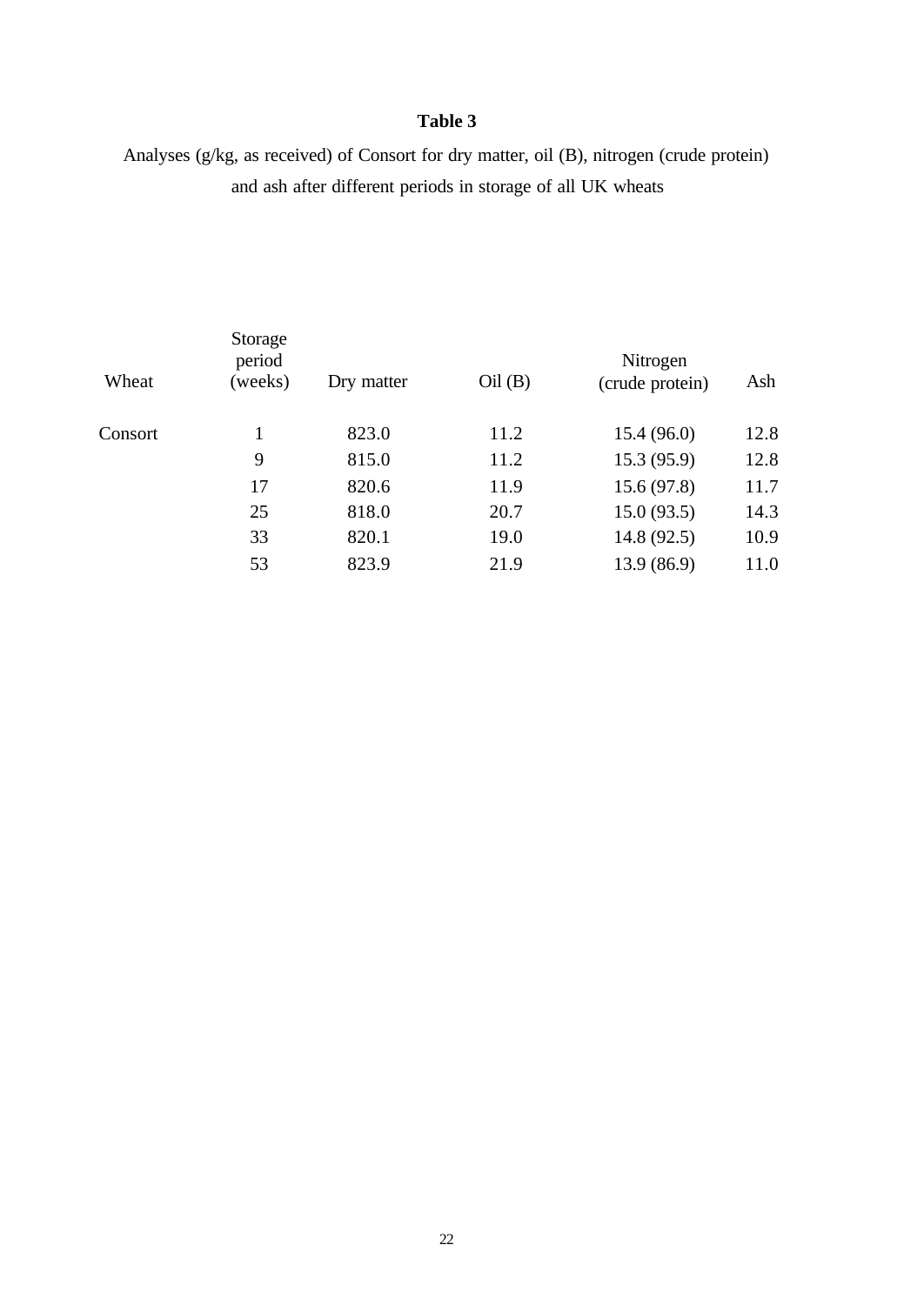# Analyses (g/kg, as received) of Brigadier for dry matter, oil (B), nitrogen (crude protein) and ash afterdifferent periods in storage of all UK wheats

|                                                 | Nitrogen<br>(crude protein)<br>Ash |
|-------------------------------------------------|------------------------------------|
| 13.6(84.7)<br><b>Brigadier</b><br>819.6<br>11.4 | 13.1                               |
| 14.3 (89.3)<br>9<br>814.0<br>10.6               | 12.6                               |
| 14.2(88.5)<br>17<br>824.4<br>11.2               | 11.8                               |
| 25<br>15.1(94.3)<br>820.0<br>17.7               | 14.8                               |
| 14.3 (89.4)<br>33<br>823.2<br>15.8              | 12.6                               |
| 53<br>819.5<br>13.7(85.6)<br>17.1               | 12.5                               |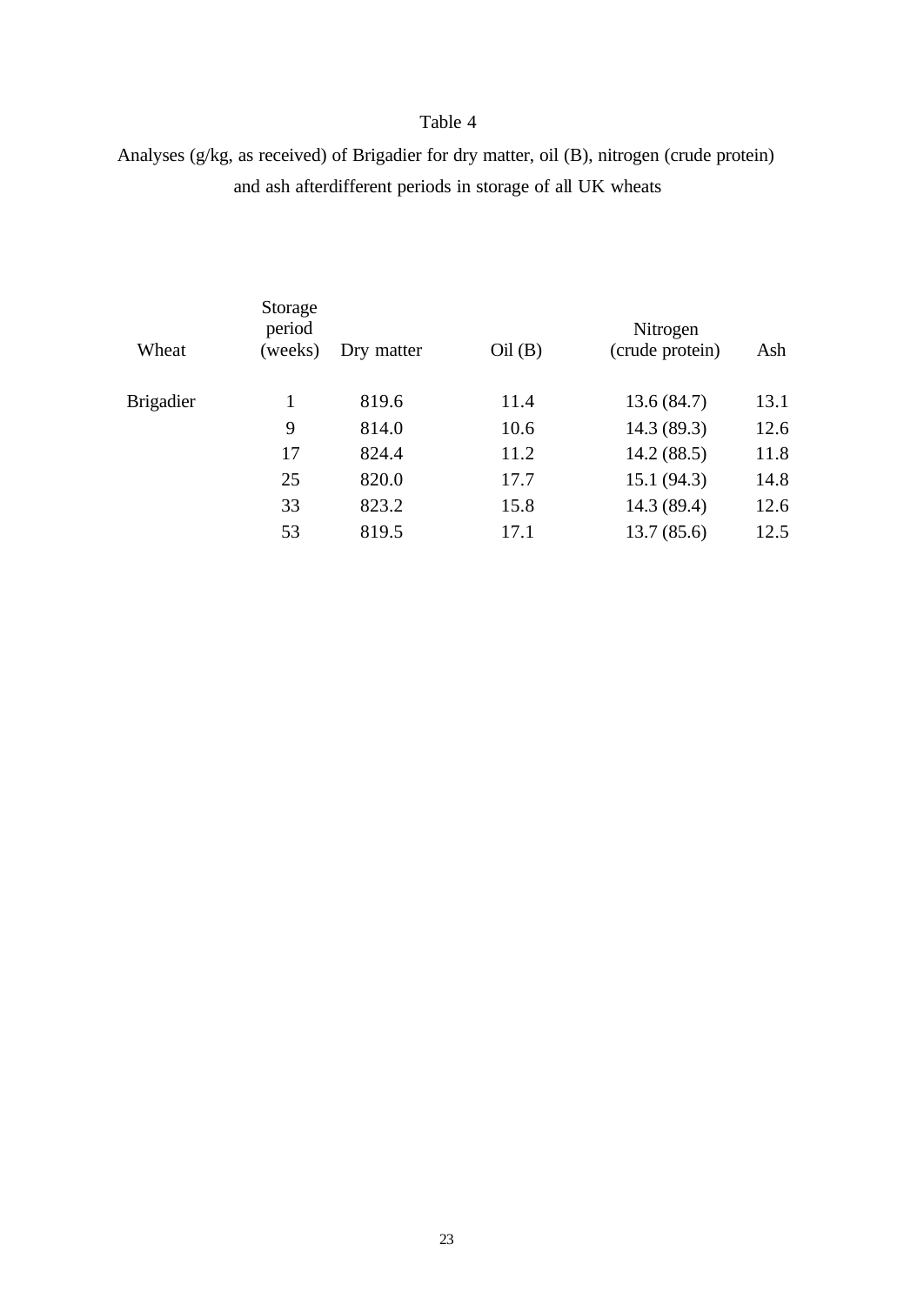Analyses (g/kg, as received) of Rialto for dry matter, oil (B), nitrogen (crude protein) and ash after different periods in storage of all UK wheats

| Wheat  | Storage<br>period<br>(weeks) | Dry matter | Oil(B) | Nitrogen<br>(crude protein) | Ash  |
|--------|------------------------------|------------|--------|-----------------------------|------|
| Rialto | 1                            | 816.0      | 11.6   | 16.5(103.0)                 | 12.8 |
|        | 9                            | 813.3      | 11.5   | 16.8(105.2)                 | 12.3 |
|        | 17                           | 822.3      | 10.8   | 17.3(108.1)                 | 12.2 |
|        | 25                           | 814.0      | 17.9   | 18.0(112.5)                 | 15.0 |
|        | 33                           | 824.0      | 16.6   | 17.3(108.1)                 | 13.0 |
|        | 53                           | 824.7      | 20.6   | 15.7(98.1)                  | 12.6 |
|        |                              |            |        |                             |      |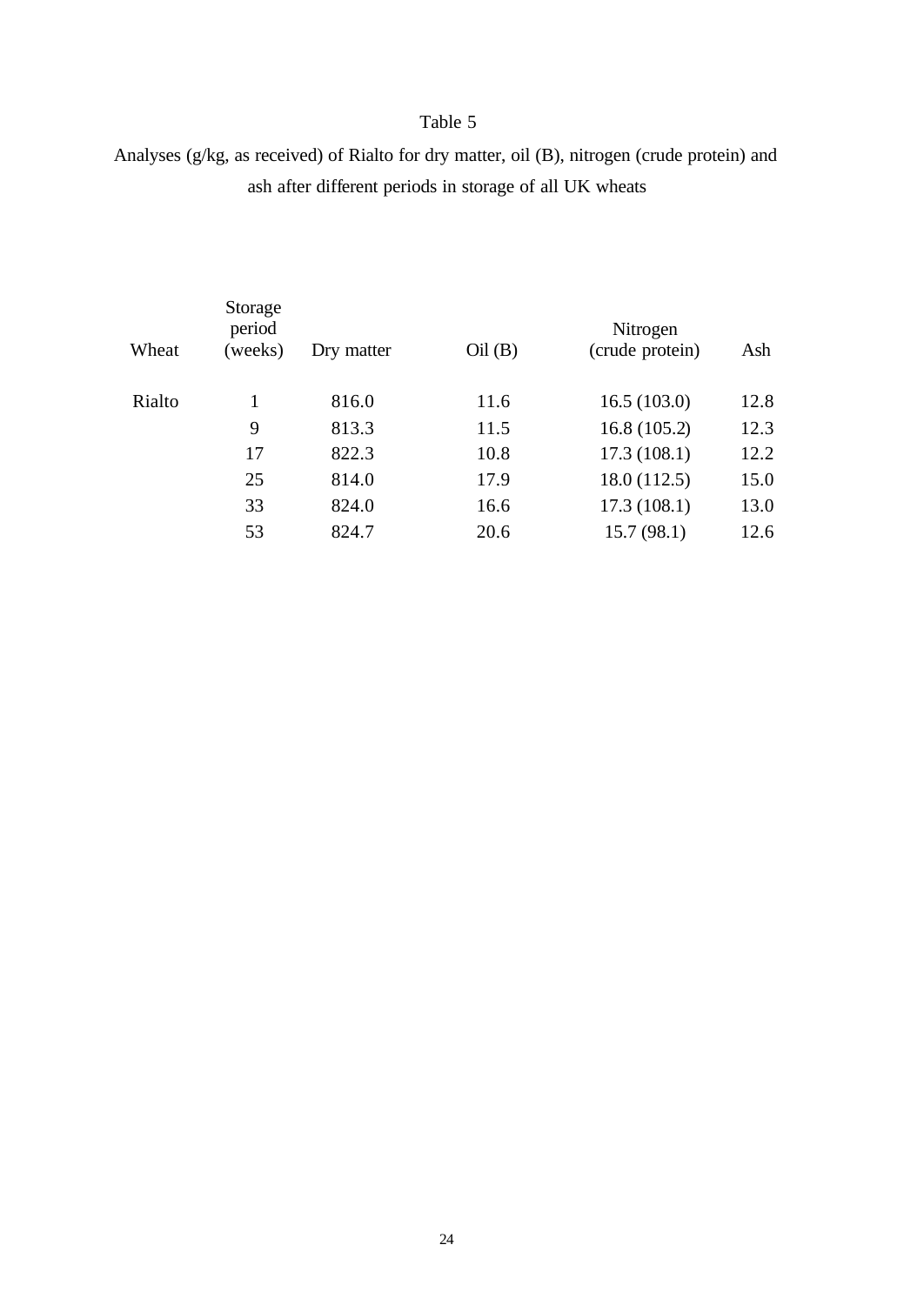Means of the analyses (g/kg, as received) of the wheats for dry matter, oil (B), nitrogen(crude protein) and ash after different periods in storage of all UK wheats

| Wheat                           | Dry<br>matter | Oil (B) | Nitrogen<br>(crude protein) | Ash  |
|---------------------------------|---------------|---------|-----------------------------|------|
| Consort                         | 820.1         | 16.0    | 15.0 (93.8)                 | 12.2 |
| <b>Brigadier</b>                | 820.1         | 14.0    | 14.2(88.6)                  | 12.9 |
| Rialto                          | 819.0         | 14.8    | 16.9(105.8)                 | 13.0 |
| Overall mean                    | 819.8         | 14.9    | 15.4 (96.0)                 | 12.7 |
| Period of<br>storage<br>(weeks) |               |         |                             |      |
| $\mathbf 1$                     | 819.5         | 11.4    | 15.2(94.6)                  | 12.9 |
| 9                               | 814.1         | 11.1    | 15.5(96.8)                  | 12.6 |
| 17                              | 822.4         | 11.3    | 15.7(98.1)                  | 11.9 |
| 25                              | 817.3         | 18.8    | 16.0(100.1)                 | 14.7 |
| 33                              | 822.4         | 17.1    | 15.5(96.7)                  | 12.2 |
| 53                              | 822.7         | 19.9    | 14.4 (90.2)                 | 12.0 |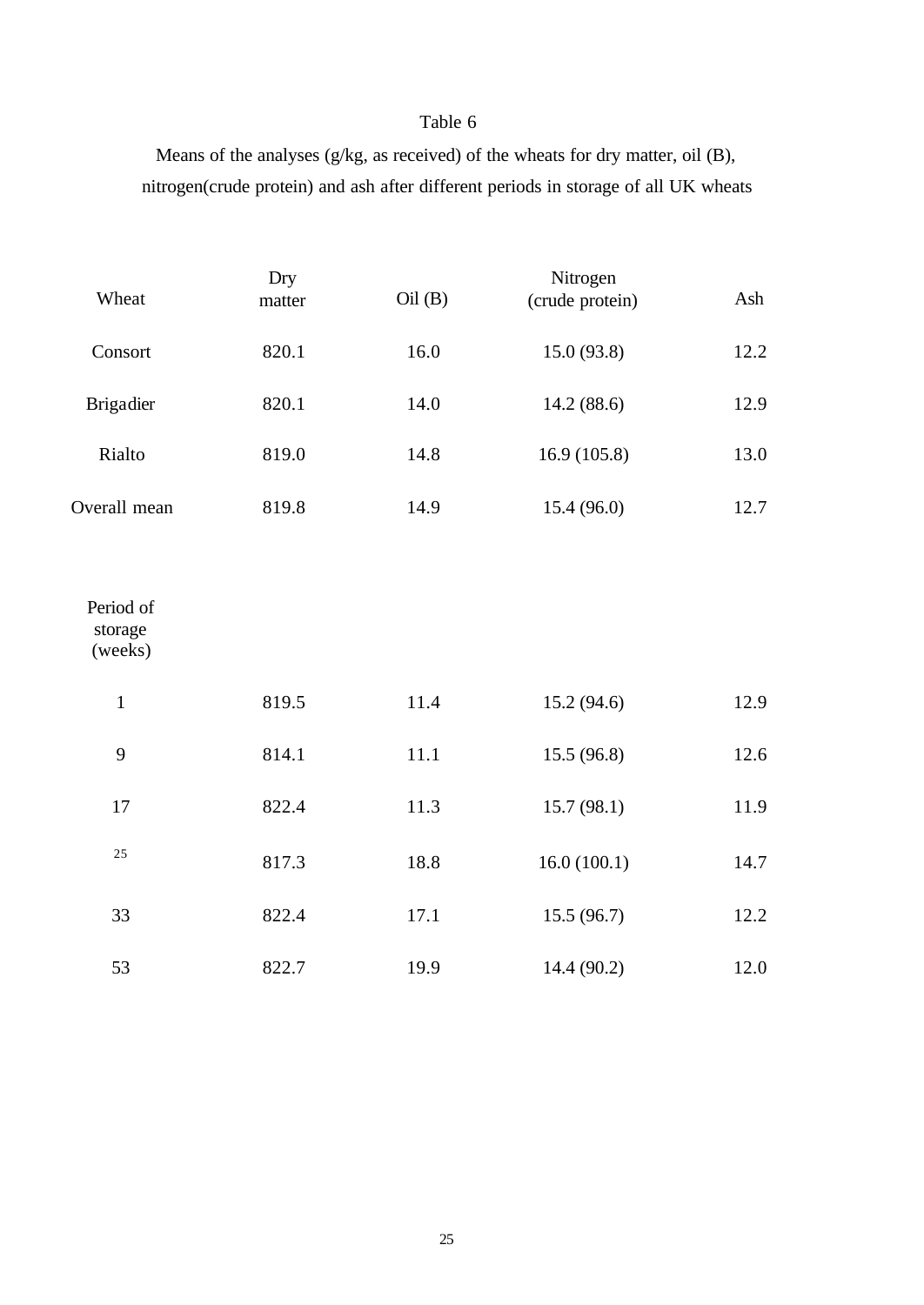The viscosity (cps), thousand grain weight (g), and gross energy (MJ/kg) of Consort(as received) after different periods in storage

| Wheat   | Storage<br>period<br>(weeks) | Viscosity | Thousand<br>grain weight | Gross energy |
|---------|------------------------------|-----------|--------------------------|--------------|
| Consort |                              | 4.0       | 56.9                     | 15.54        |
|         | 9                            | 3.8       | 55.7                     | 15.04        |
|         | 17                           | 4.0       | 55.3                     | 15.35        |
|         | 25                           | 3.8       | 56.5                     | 15.39        |
|         | 33                           | 4.0       | 52.8                     | 15.29        |
|         | 53                           | 4.2       | 58.2                     | 15.32        |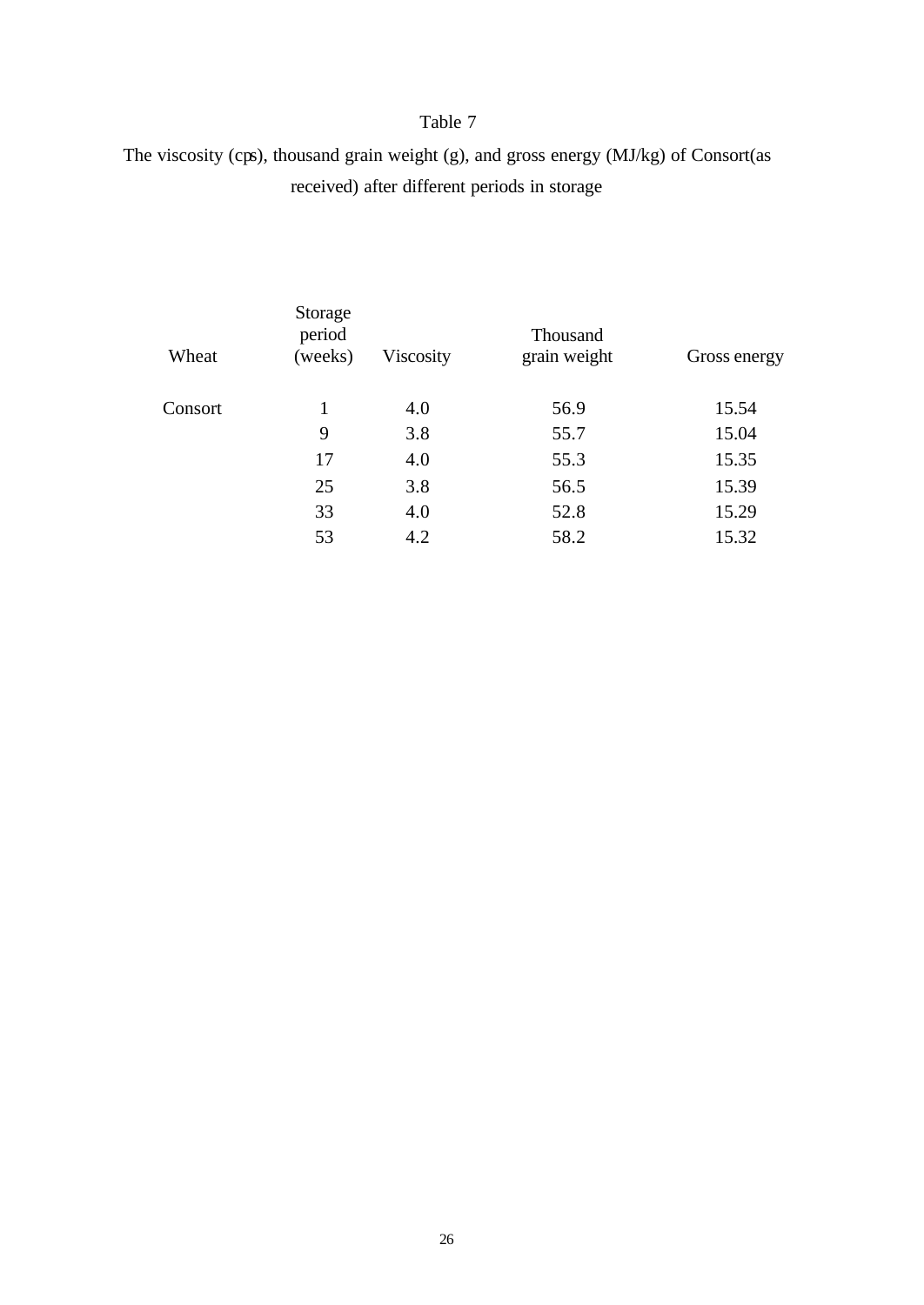The viscosity (cps), thousand grain weight (g), and gross energy (MJ/kg) of Brigadier(as received) after different periods in storage

| Storage<br>period<br>(weeks) | Viscosity | <b>Thousand</b><br>grain weight | Gross energy |
|------------------------------|-----------|---------------------------------|--------------|
| 1                            | 5.9       | 59.3                            | 15.25        |
| 9                            | 6.0       | 60.5                            | 15.21        |
| 17                           | 6.7       | 58.0                            | 15.16        |
| 25                           | 4.6       | 60.0                            | 15.28        |
| 33                           | 5.4       | 54.1                            | 15.29        |
| 53                           | 5.4       | 58.0                            | 15.27        |
|                              |           |                                 |              |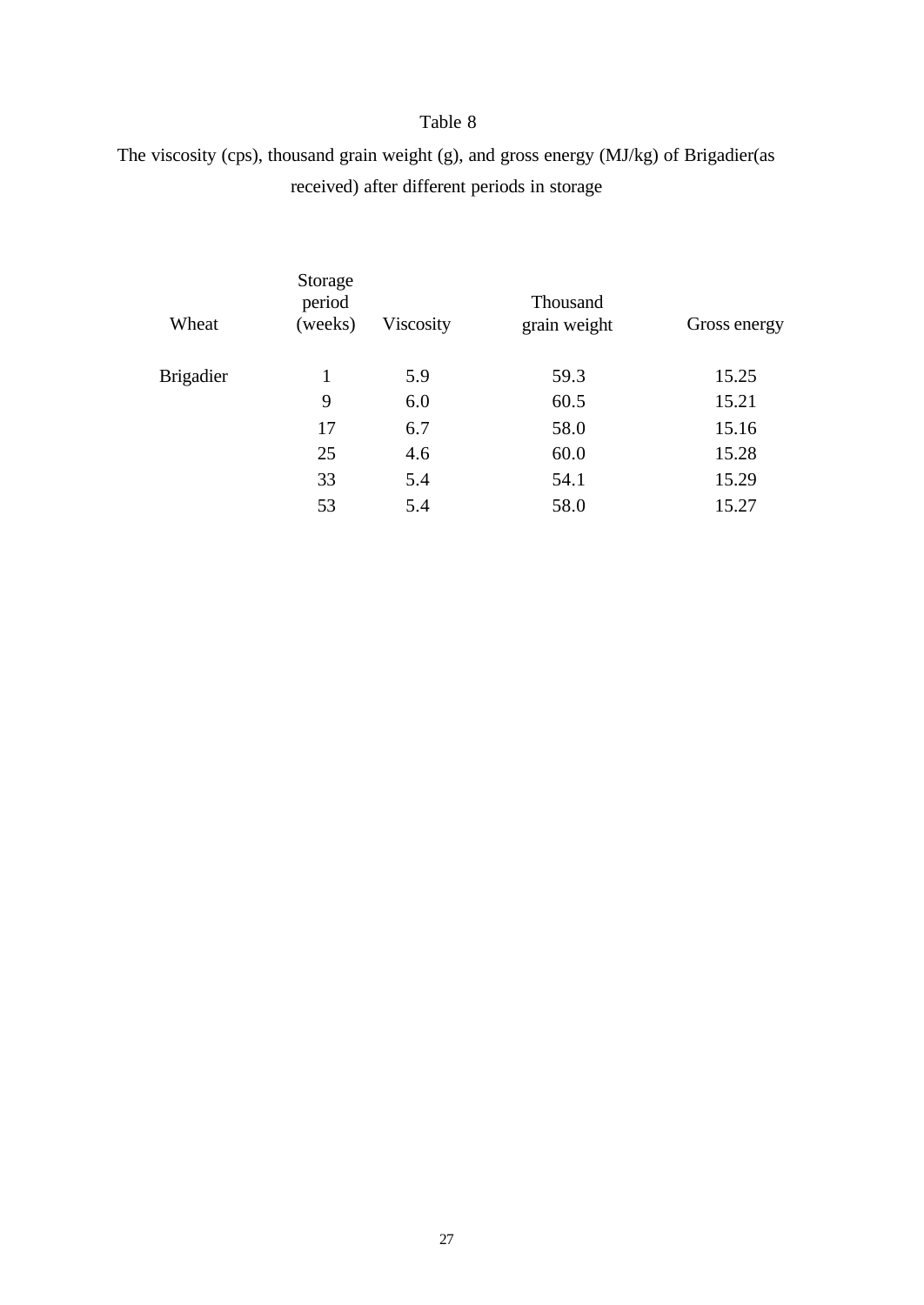# The viscosity (cps), thousand grain weight (g), and gross energy (MJ/kg) of Rialto (as received) after different periods in storage

| Wheat  | Storage<br>period<br>(weeks) | Viscosity | <b>Thousand</b><br>grain weight | Gross energy |
|--------|------------------------------|-----------|---------------------------------|--------------|
| Rialto | 1                            | 12.3      | 57.0                            | 15.36        |
|        | 9                            | 9.3       | 54.5                            | 15.16        |
|        | 17                           | 9.7       | 54.5                            | 15.30        |
|        | 25                           | 8.9       | 55.1                            | 15.34        |
|        | 33                           | 8.2       | 53.5                            | 15.50        |
|        | 53                           | 9.2       | 53.6                            | 15.35        |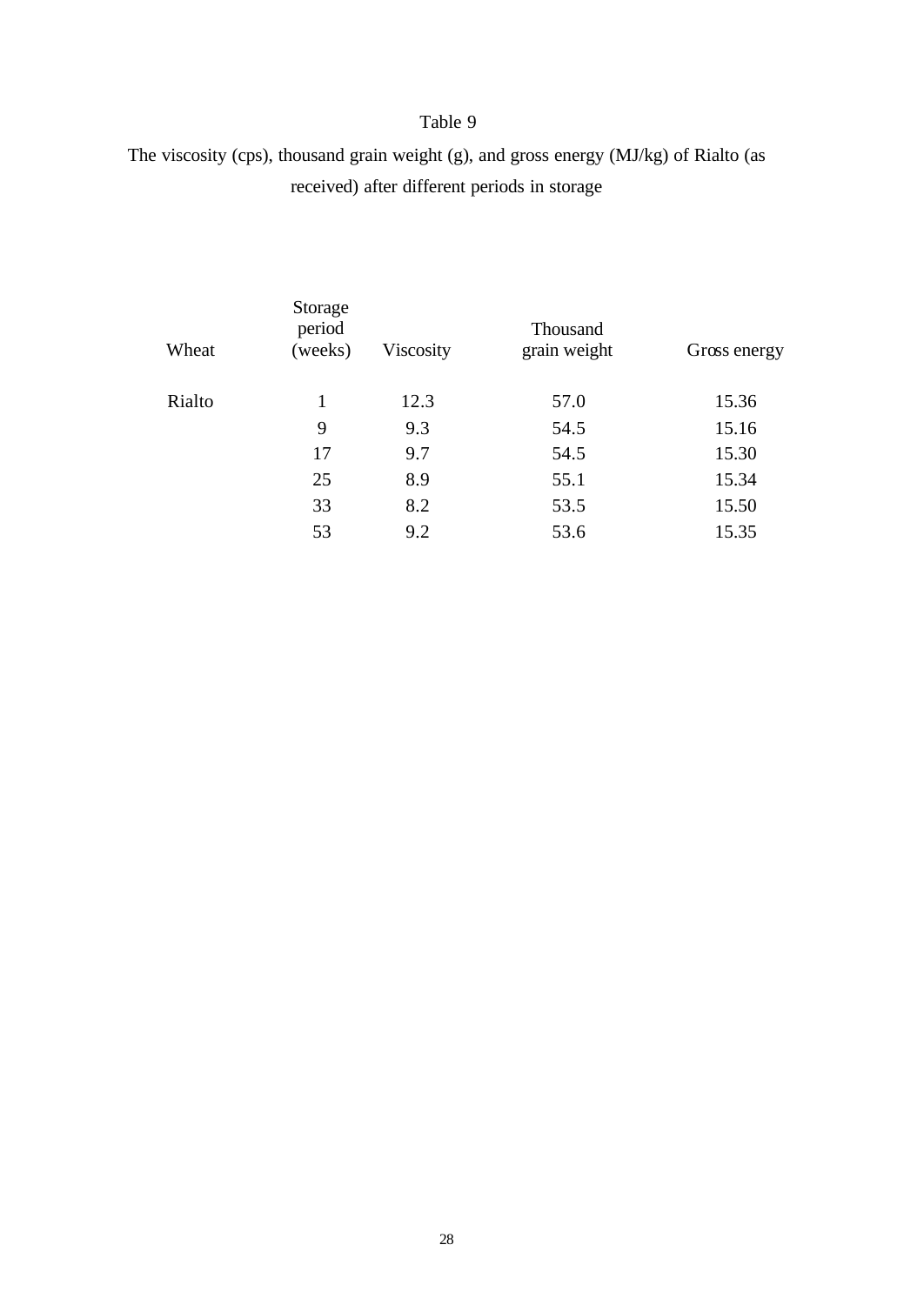Means of the viscosities (cps), thousand grain weight (g), and gross energy (MJ/kg) of the wheats (all as received) after different periods in storage

| Wheat             | Viscosity | Thousand<br>grain weight | Gross energy |
|-------------------|-----------|--------------------------|--------------|
| Consort           | 4.0       | 55.9                     | 15.32        |
| <b>Brigadier</b>  | 5.6       | 58.3                     | 15.24        |
| Rialto            | 9.6       | 54.6                     | 15.34        |
| Overall mean      | 6.4       | 56.3                     | 15.30        |
|                   |           |                          |              |
| Period of storage |           |                          |              |
| $\mathbf{1}$      | 7.4       | 57.7                     | 15.38        |
| 9                 | 6.4       | 56.9                     | 15.14        |
| 17                | 6.8       | 55.9                     | 15.27        |
| 25                | 5.8       | 57.2                     | 15.34        |
| 33                | 5.9       | 53.4                     | 15.36        |
| 53                | 6.3       | 56.6                     | 15.31        |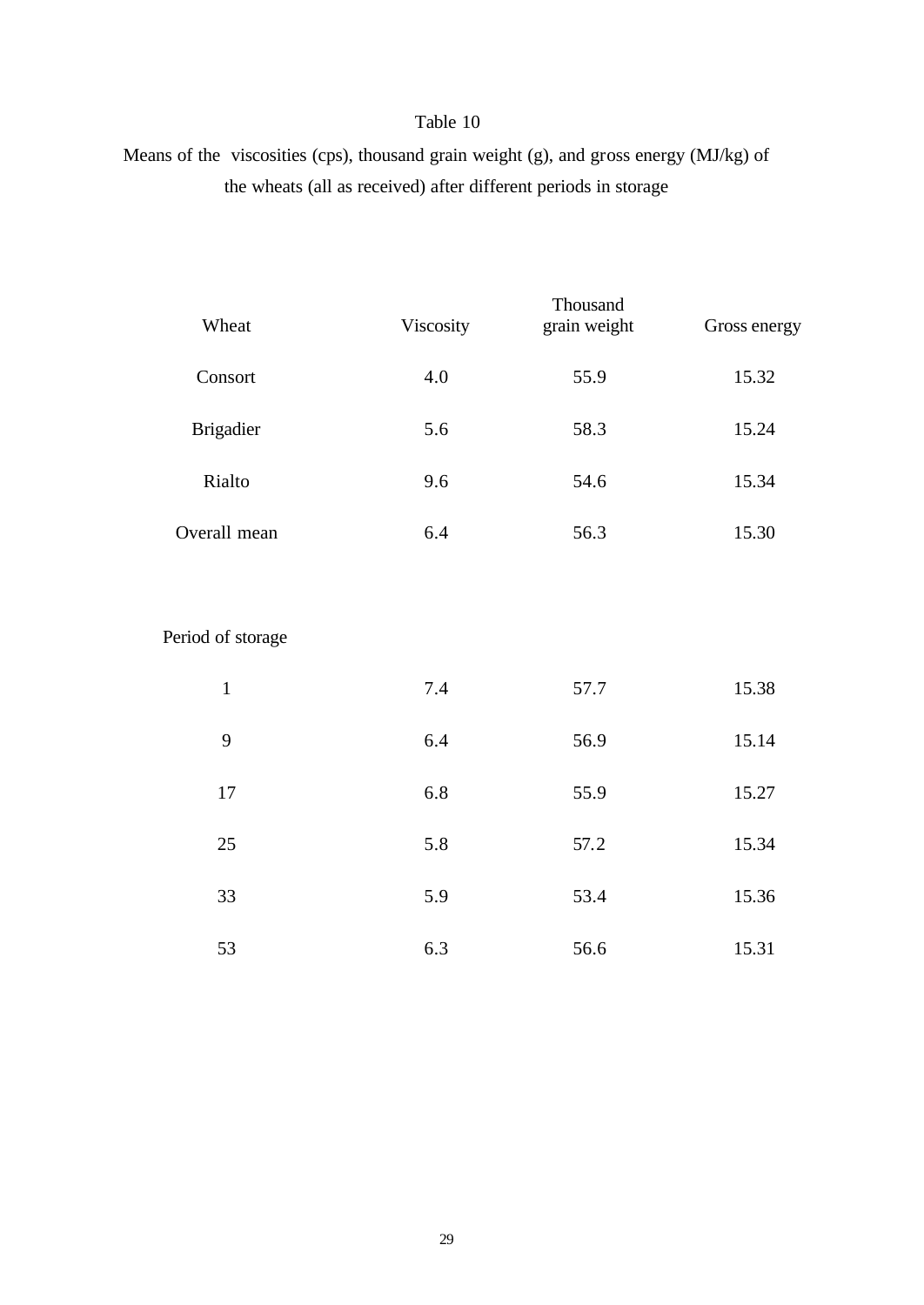Crude protein contents (g/kg) of the diets containing Consort

| Overall mean                             | 200.2                     |                                         |                                |                             |                                     |                                       |
|------------------------------------------|---------------------------|-----------------------------------------|--------------------------------|-----------------------------|-------------------------------------|---------------------------------------|
| Unsupplemented (-)<br>Supplemented $(+)$ | 199.4<br>201.1            |                                         |                                |                             |                                     |                                       |
|                                          |                           |                                         | Storage period<br>(weeks)      |                             |                                     |                                       |
|                                          | $\mathbf{1}$              | 9                                       | 17                             | 25                          | 33                                  | 53                                    |
| Unsupplemented (-)<br>Supplemented $(+)$ | $219.0^a$<br>$202.6^{cd}$ | $191.3^{\rm ef}$<br>$191.1^{\text{ef}}$ | $202.8$ bcd<br>$204.6^{\circ}$ | $196.4^{de}$<br>$210.0^{b}$ | $195.9^{\text{def}}$<br>$188.6^{f}$ | $201.0$ <sup>cd</sup><br>$199.8^{cd}$ |
| Mean                                     | $210.8^a$                 | $191.2^c$                               | $203.7^{\circ}$                | $203.2^{b}$                 | $192.2^{\circ}$                     | $200.4^b$                             |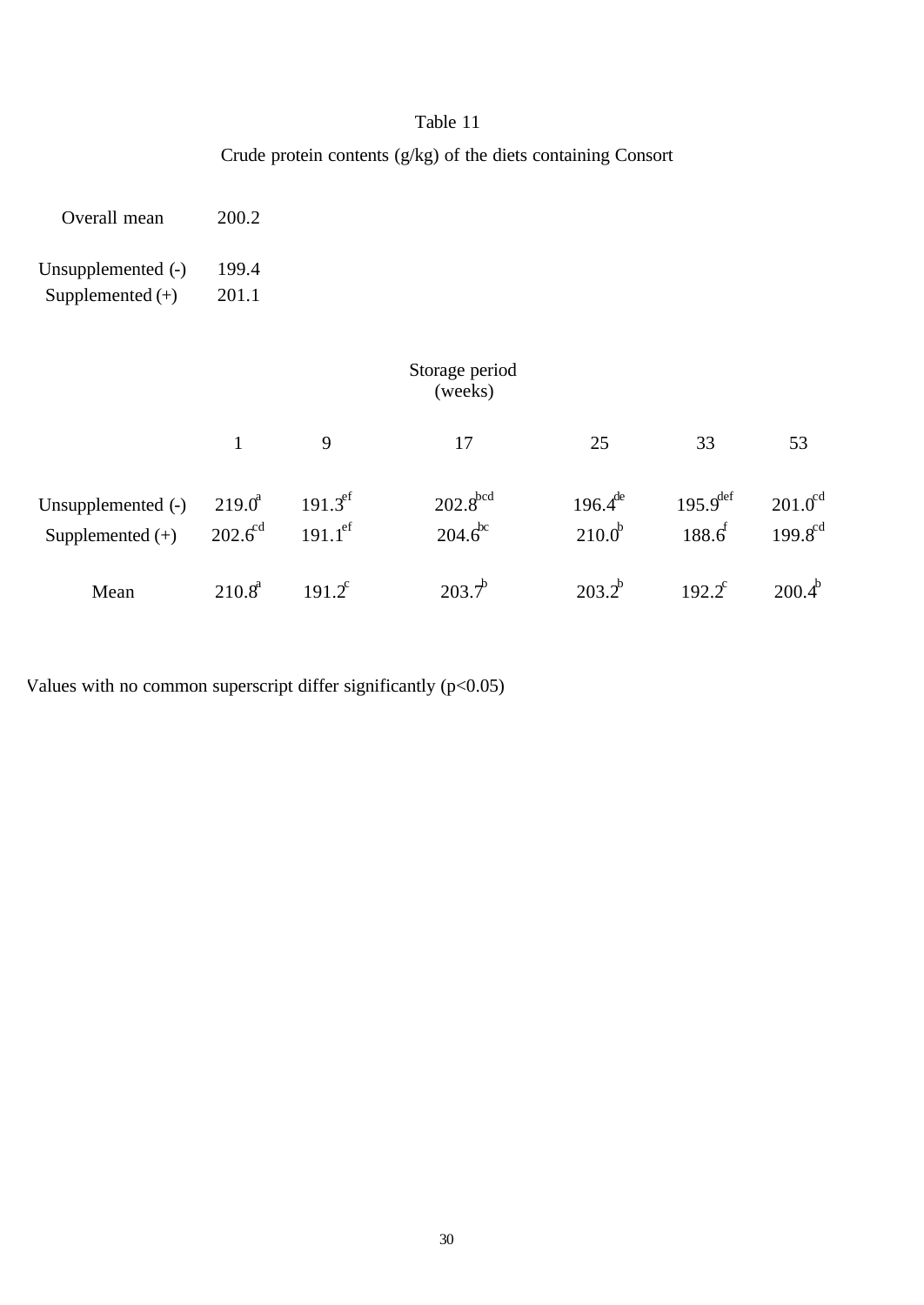# Dry matter contents (g/kg) of the diets containing Consort

| Overall mean       |              | 868.8 |                        |                           |             |                      |                 |
|--------------------|--------------|-------|------------------------|---------------------------|-------------|----------------------|-----------------|
| Unsupplemented (-) |              | 868.2 |                        |                           |             |                      |                 |
| Supplemented $(+)$ |              | 869.4 |                        |                           |             |                      |                 |
|                    |              |       |                        | Storage period<br>(weeks) |             |                      |                 |
|                    | $\mathbf{1}$ |       | 9                      | 17                        | 25          | 33                   | 53              |
| Unsupplemented (-) | $912.3^a$    |       | $854.6^{h}$            | $861.8^{de}$              | $857.8^{g}$ | $863.2^{d}$          | $859.4^{fg}$    |
| Supplemented $(+)$ | $908.0^{b}$  |       | $861.0$ <sup>def</sup> | $860.6$ <sup>ef</sup>     | $857.2^8$   | $868.0$ <sup>c</sup> | $861.6^{de}$    |
| Mean               | $910.2^a$    |       | $857.8^{d}$            | $861.2^c$                 | $857.5^{d}$ | $865.6^{b}$          | $860.5^{\circ}$ |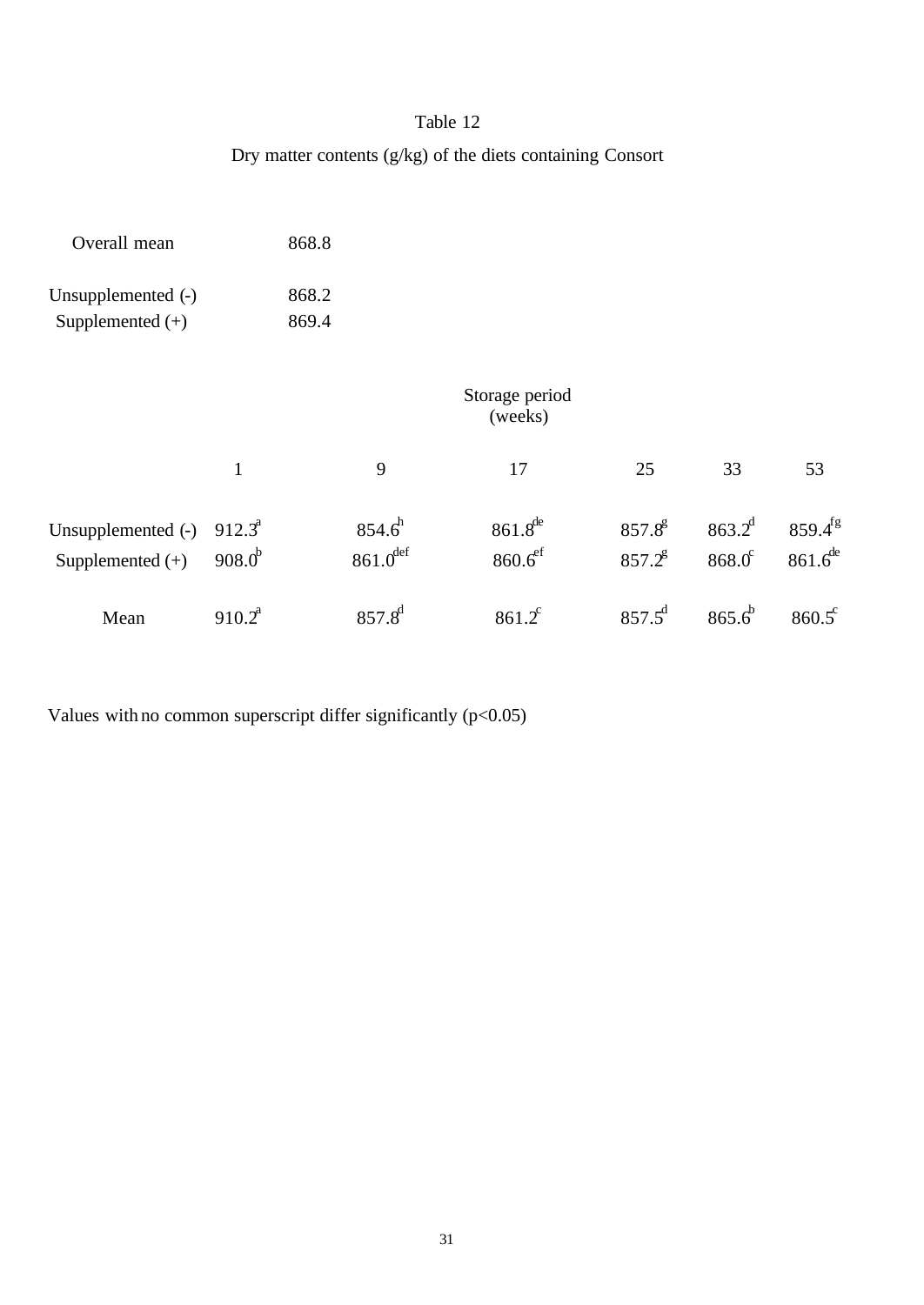# Crude protein contents (g/kg) of the diets containing Brigadier

| Overall mean                             |                            | 197.5                               |                            |                          |                                      |                              |
|------------------------------------------|----------------------------|-------------------------------------|----------------------------|--------------------------|--------------------------------------|------------------------------|
| Unsupplemented (-)                       |                            | 196.0                               |                            |                          |                                      |                              |
| Supplemented $(+)$                       |                            | 199.0                               |                            |                          |                                      |                              |
|                                          |                            |                                     | Storage period<br>(weeks)  |                          |                                      |                              |
|                                          | $\mathbf{1}$               | 9                                   | 17                         | 25                       | 33                                   | 53                           |
| Unsupplemented (-)<br>Supplemented $(+)$ | $206.8^{b}$<br>$206.6^{b}$ | $193.2^{\text{cde}}$<br>$173.4^{f}$ | $203.2^{b}$<br>$205.6^{b}$ | $187.6^e$<br>$214.3^{a}$ | $189.8^{de}$<br>$194.8^{\text{cde}}$ | $195.4^{cd}$<br>$196.6^{bc}$ |
| Mean                                     | $206.6^a$                  | $183.2^e$                           | $204.4^{ab}$               | $201.0^{\rm bc}$         | $192.3^{\text{d}}$                   | $197.5^{cd}$                 |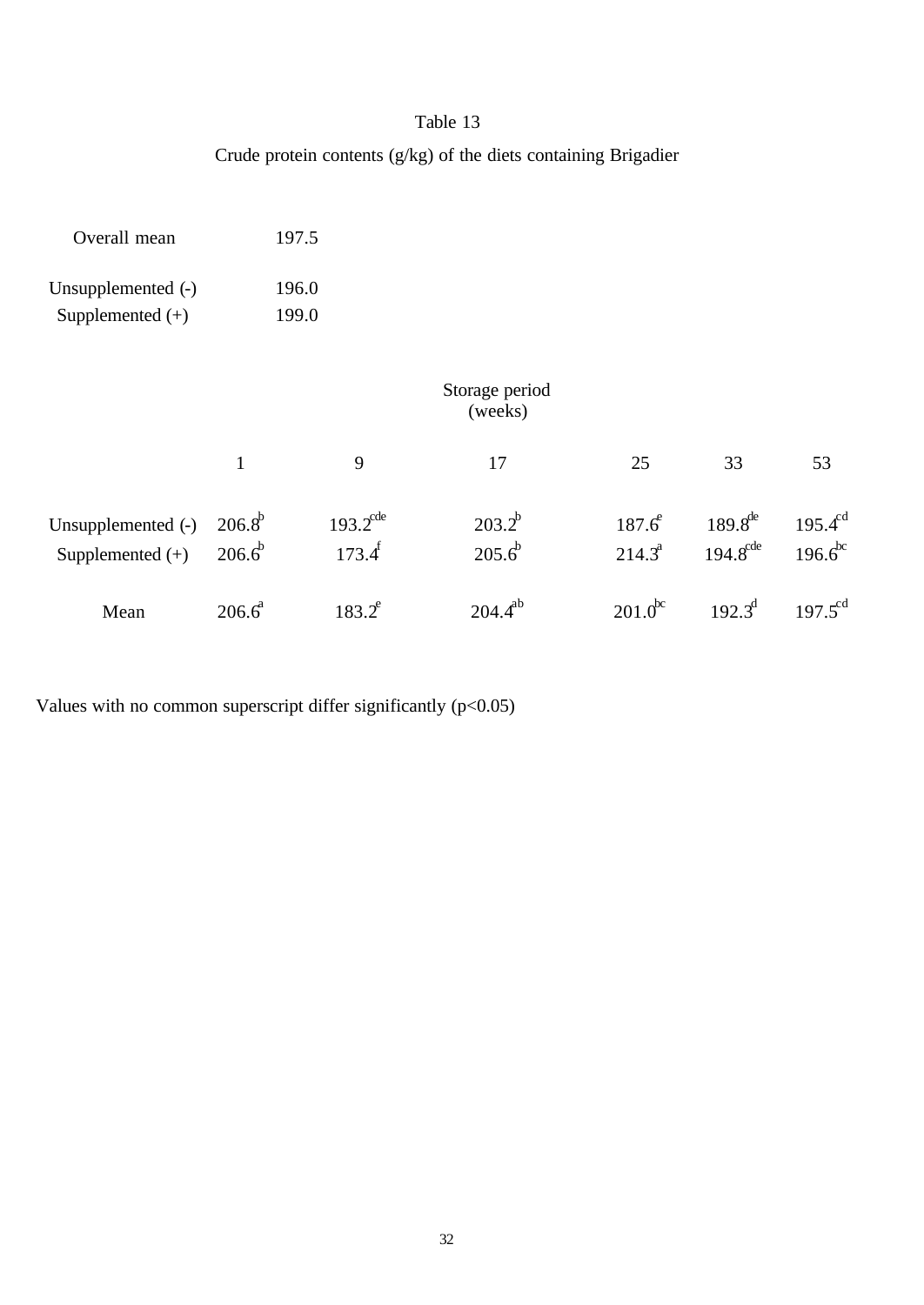Dry matter contents (g/kg) of the diets containing Brigadier

| Overall mean                             |                        | 871.0                             |                                |                              |              |                                                                                  |                            |
|------------------------------------------|------------------------|-----------------------------------|--------------------------------|------------------------------|--------------|----------------------------------------------------------------------------------|----------------------------|
| Unsupplemented (-)<br>Supplemented $(+)$ |                        | $866.2^{b}$<br>$875.\tau^{\rm a}$ |                                |                              |              |                                                                                  |                            |
|                                          |                        |                                   |                                | Storage period<br>(weeks)    |              |                                                                                  |                            |
|                                          | $\mathbf{1}$           |                                   | 9                              | 17                           | 25           | 33                                                                               | 53                         |
| Unsupplemented (-)<br>Supplemented $(+)$ | $899.6^a$<br>$901.5^a$ |                                   | $850.8^{f}$<br>$899.7^{\circ}$ | $862.5^{\circ}$<br>$863.2^c$ |              | $861.7^{\text{d}}$ $859.4^{\text{e}}$<br>$860.8^{\text{de}}$ $862.2^{\text{cd}}$ | $863.0^\circ$<br>$867.0^b$ |
| Mean                                     | $900.6^a$              |                                   | $875.2^{b}$                    | $862.8^{d}$                  | $861.3^{de}$ | $860.8^e$                                                                        | $865.0^{\circ}$            |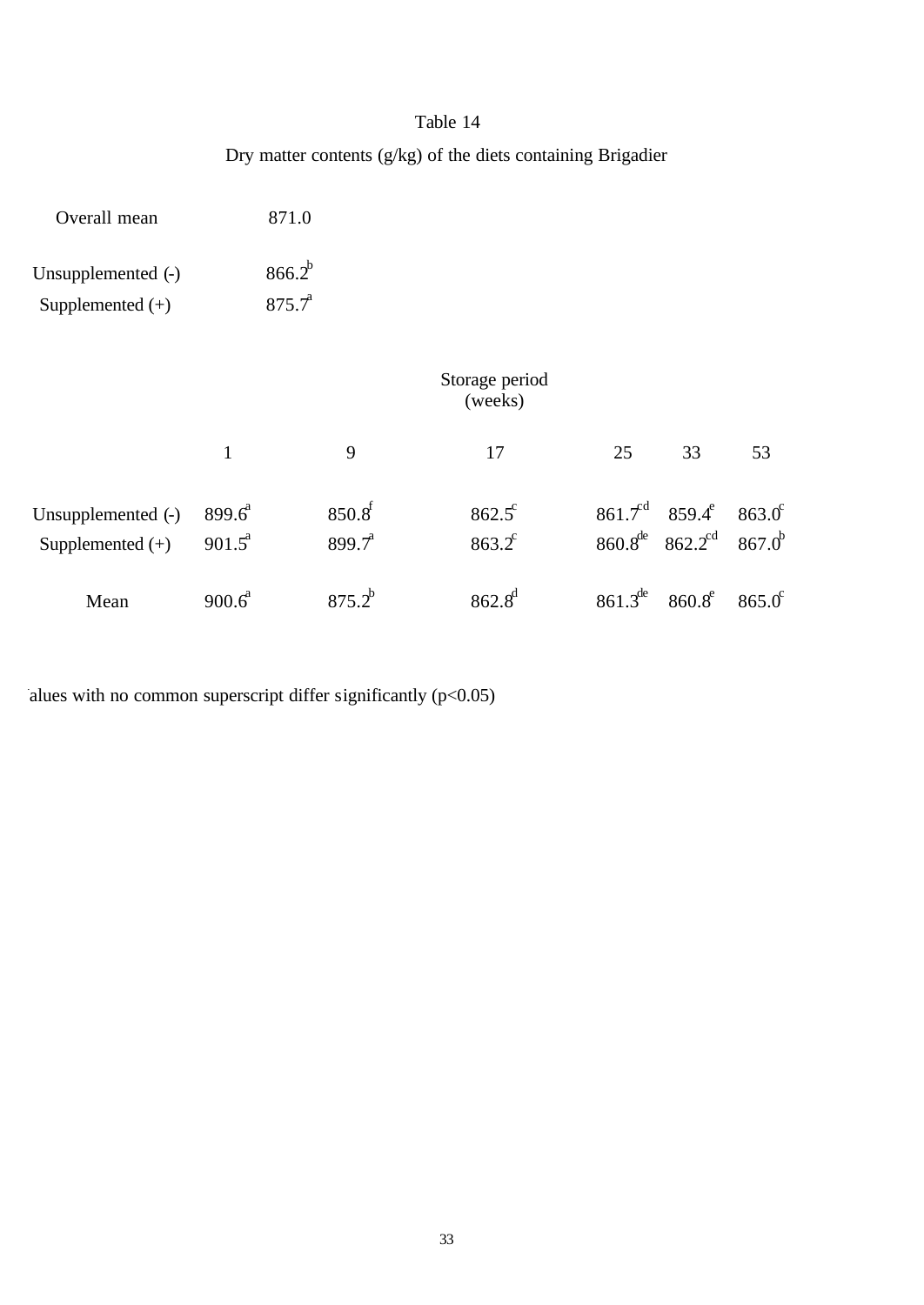# **Crude protein contents (g/kg) of the diets containing Rialto**

| Overall mean       | 204.4              |
|--------------------|--------------------|
| Unsupplemented (-) | $207.0^{\text{a}}$ |
| Supplemented $(+)$ | $201.8^{b}$        |

|                                          | Storage period<br>(weeks)      |                                        |                                           |             |                                                                                                                  |                 |  |  |
|------------------------------------------|--------------------------------|----------------------------------------|-------------------------------------------|-------------|------------------------------------------------------------------------------------------------------------------|-----------------|--|--|
|                                          | $\mathbf{1}$                   | 9                                      | 17                                        | 25          | 33                                                                                                               | 53              |  |  |
| Unsupplemented (-)<br>Supplemented $(+)$ | $216.2^{b}$<br>$221.7^{\circ}$ | $202.0^{\circ}$<br>$200.2^{\text{de}}$ | $209.8^{\circ}$<br>$198.0$ <sup>def</sup> |             | $208.0^{\circ}$ 196.0 <sup>ef</sup> 210.2 <sup>c</sup><br>$198.0^{def}$ 195.2 <sup>ef</sup> 197.8 <sup>def</sup> |                 |  |  |
| Mean                                     | $219.0^{\circ}$                | $201.1^{b}$                            | $2039^b$                                  | $203.0^{b}$ | $195.6^{\circ}$                                                                                                  | $204.0^{\circ}$ |  |  |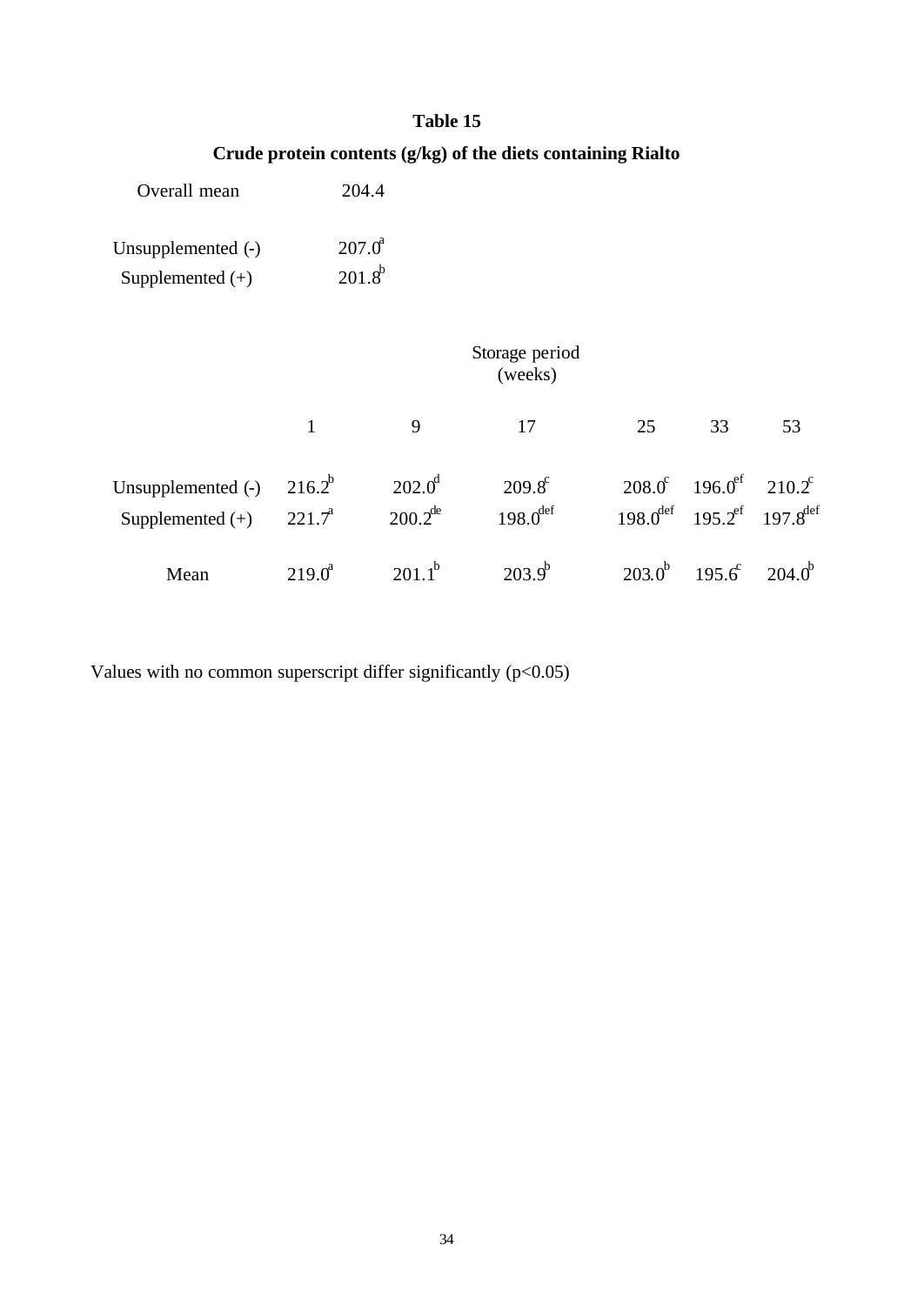Dry matter contents (g/kg) of the diets containing Rialto

| Overall mean                             | 867.0                      |                          |                                 |                               |                                    |                                 |
|------------------------------------------|----------------------------|--------------------------|---------------------------------|-------------------------------|------------------------------------|---------------------------------|
| Unsupplemented (-)                       | $865.6^{b}$                |                          |                                 |                               |                                    |                                 |
| Supplemented $(+)$                       | $868.4^{a}$                |                          |                                 |                               |                                    |                                 |
|                                          |                            |                          | Storage period<br>(weeks)       |                               |                                    |                                 |
|                                          | $\mathbf{1}$               | 9                        | 17                              | 25                            | 33                                 | 53                              |
| Unsupplemented (-)<br>Supplemented $(+)$ | $905.0^{b}$<br>$908.8^{a}$ | $856.2^8$<br>$849.4^{h}$ | $860.9^{d}$<br>$858.5^{\rm ef}$ | $859.0^\circ$<br>$856.7^{fg}$ | $864.9^{\circ}$<br>$863.1^{\circ}$ | $864.1^{\circ}$<br>$856.9^{fg}$ |
| Mean                                     | $906.9^a$                  | $852.8^e$                | 859.7                           | $857.8^{d}$                   | 864.0 <sup>b</sup>                 | $860.5^{\circ}$                 |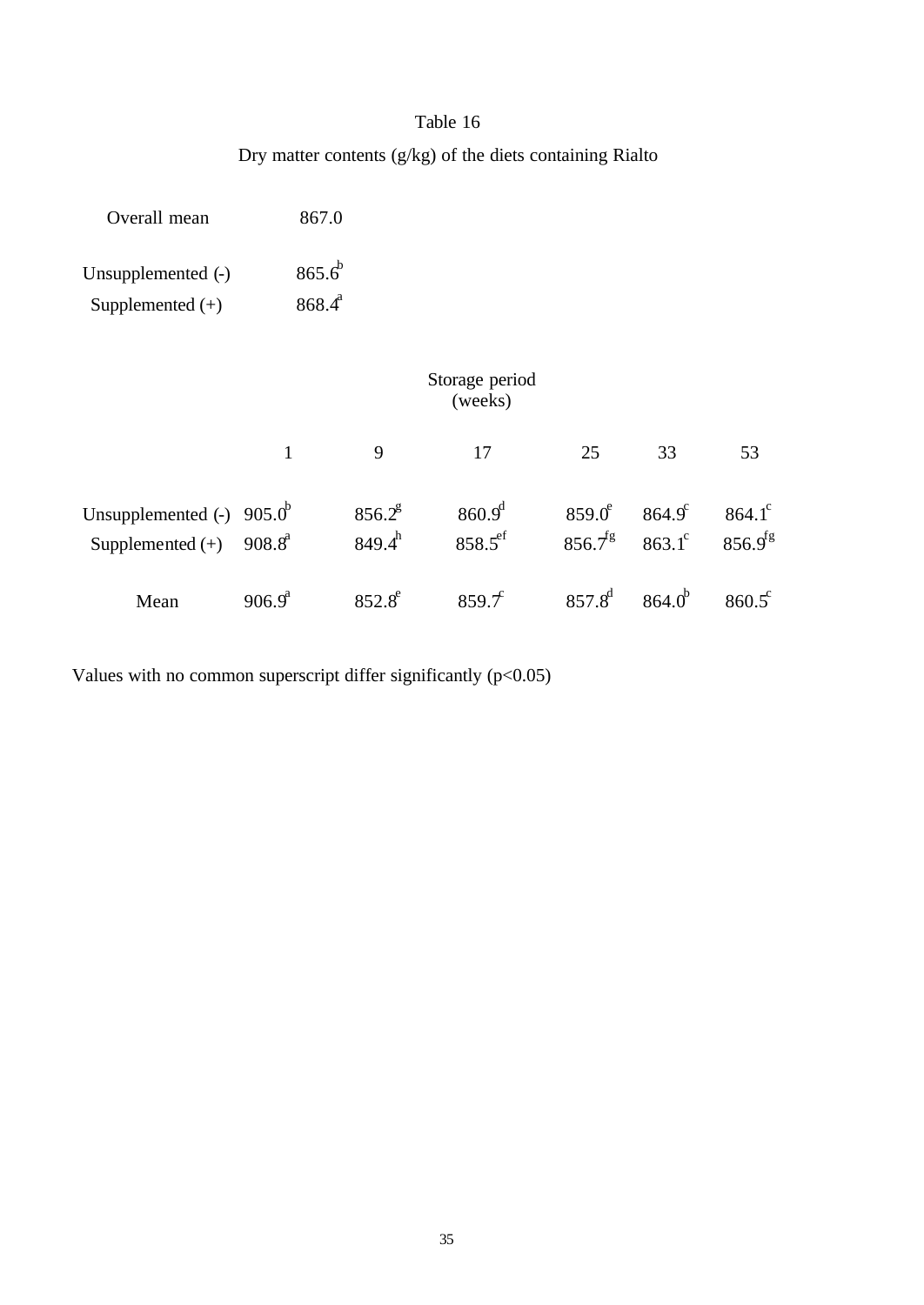TMEN (MJ/kg, as received) of different (viscosity) wheats after different periods of storage

| Overall mean           | 12.92              |                      |               |
|------------------------|--------------------|----------------------|---------------|
| Storage period (weeks) | Rialto             | <b>Brigadier</b>     | Consort       |
| $\mathbf{1}$           | $13.86^{a}$        | 12.91 <sup>bcd</sup> | $13.26^{bc}$  |
| 9                      | $13.22^{bc}$       | $13.35^{bc}$         | $13.14^{bcd}$ |
| 17                     | $13.35^{bc}$       | $12.71^{de}$         | $13.37^{b}$   |
| 25                     | $12.88^{\rm cd}$   | $12.31^{\text{ef}}$  | $13.14^{bcd}$ |
| 53                     | 12.00 <sup>f</sup> | $12.13^{f}$          | $12.17^f$     |
| Mean                   | $13.06^{a}$        | $12.68^{b}$          | $13.02^a$     |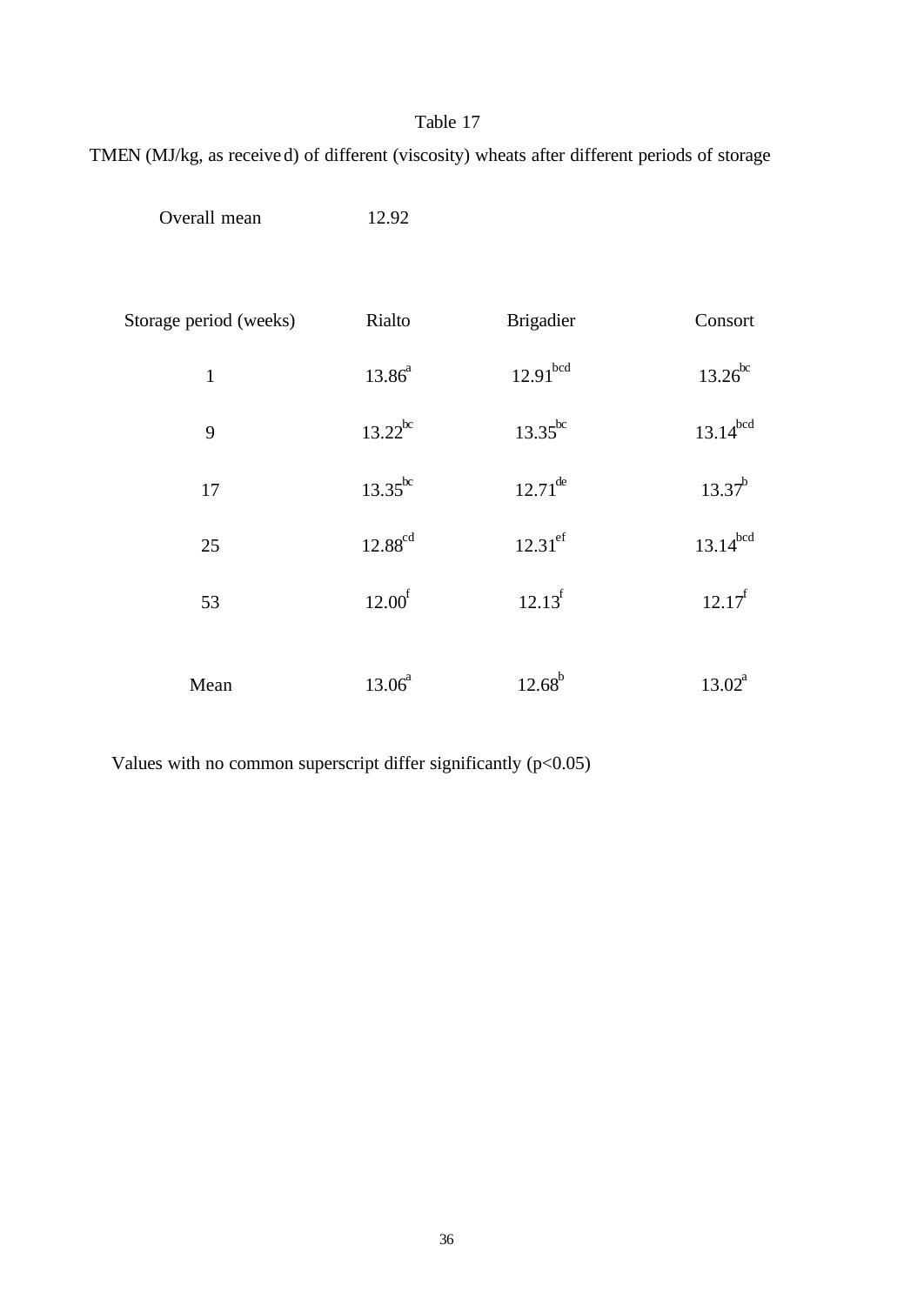TMEN (MJ/kg, as received) of diets containing different (viscosity) wheats, stored for different periods of time, with and without the addition of enzyme

| Overall mean       | 12.92                |                         |                         |                     |                                         |                 |
|--------------------|----------------------|-------------------------|-------------------------|---------------------|-----------------------------------------|-----------------|
|                    |                      | Unsupplemented (-)      |                         | Supplemented (+)    |                                         |                 |
|                    | 13.3                 |                         |                         | 13.31 <sup>NS</sup> |                                         |                 |
|                    | Rialto               |                         | <b>Brigadier</b>        | Consort             |                                         |                 |
| Unsupplemented (-) | $13.16^{b}$          |                         | $13.44^{a}$             | $13.28^{ab}$        |                                         |                 |
| Supplemented (+)   | $13.37^{a}$          |                         | $13.38^{a}$             | $13.17^{b}$         |                                         |                 |
| Mean               | $13.26^{a}$          |                         | $13.41^{b}$             | $13.23^a$           |                                         |                 |
|                    |                      |                         | Storage period (weeks)  |                     |                                         |                 |
|                    | $\mathbf{1}$         | 9                       | 17                      |                     | 25                                      | 53              |
| Unsupplemented (-) | $13.93^{a}$          | $13.26^c$               | $13.51^{b}$             |                     | $13.07^{\text{d}}$ 12.67 <sup>e</sup>   |                 |
| Supplemented (+)   | $13.98^{a}$          | $13.52^{b}$             | $13.30^{bc}$            |                     | $13.06^{\text{d}}$ 12.68 <sup>e</sup>   |                 |
| Mean               | $13.96^{a}$          | $13.39^{b}$             | $13.40^{b}$             |                     | $13.06^c$ 12.68 <sup>d</sup>            |                 |
| Rialto             | $13.98^{a}$          | $13.36^{b}$             | $13.40^{b}$             |                     | $13.04^c$                               | $12.54^d$       |
| <b>Brigadier</b>   | 14.00 <sup>a</sup>   | $13.47^{b}$             | $13.38^{b}$             |                     | $13.21^{bc}$ 12.97 <sup>°</sup>         |                 |
| Consort            | $13.89^{a}$          | $13.35^{b}$             | $13.43^{b}$             |                     | $12.94^c$ $12.52^d$                     |                 |
|                    |                      |                         |                         |                     |                                         |                 |
| Rialto $(-)$       | $13.98^{ab}$         | $13.22^{ef}$            | $13.40^{\text{def}}$    |                     | $12.75^8$ 12.43 <sup>8</sup>            |                 |
| Rialto $(+)$       | $13.98^{ab}$         | $13.51^{\text{cdef}}$   | $13.41^{\text{def}}$    |                     | $13.33^{\text{def}}$ 12.64 <sup>g</sup> |                 |
| Brigadier (-)      | 14.01 <sup>a</sup>   | $13.34$ <sup>def</sup>  | $13.48^{\text{cdef}}$   |                     | $13.16^{f}$ 13.19 <sup>f</sup>          |                 |
| Brigadier (+)      | 14.00 <sup>a</sup>   | $13.60$ <sub>bcde</sub> | $13.29$ <sup>def</sup>  |                     | $13.26^{\text{ef}}$ 12.76 <sup>g</sup>  |                 |
| Consort (-)        | 13.81 <sup>abc</sup> | $13.24^{ef}$            | $13.66$ <sup>abcd</sup> |                     | $13.29^{\text{def}}$ 12.40 <sup>g</sup> |                 |
| Consort $(+)$      | $13.98^{\rm ab}$     | $13.46^{\text{cdef}}$   | $13.19^{f}$             |                     | $12.60^8$                               | $12.63^{\circ}$ |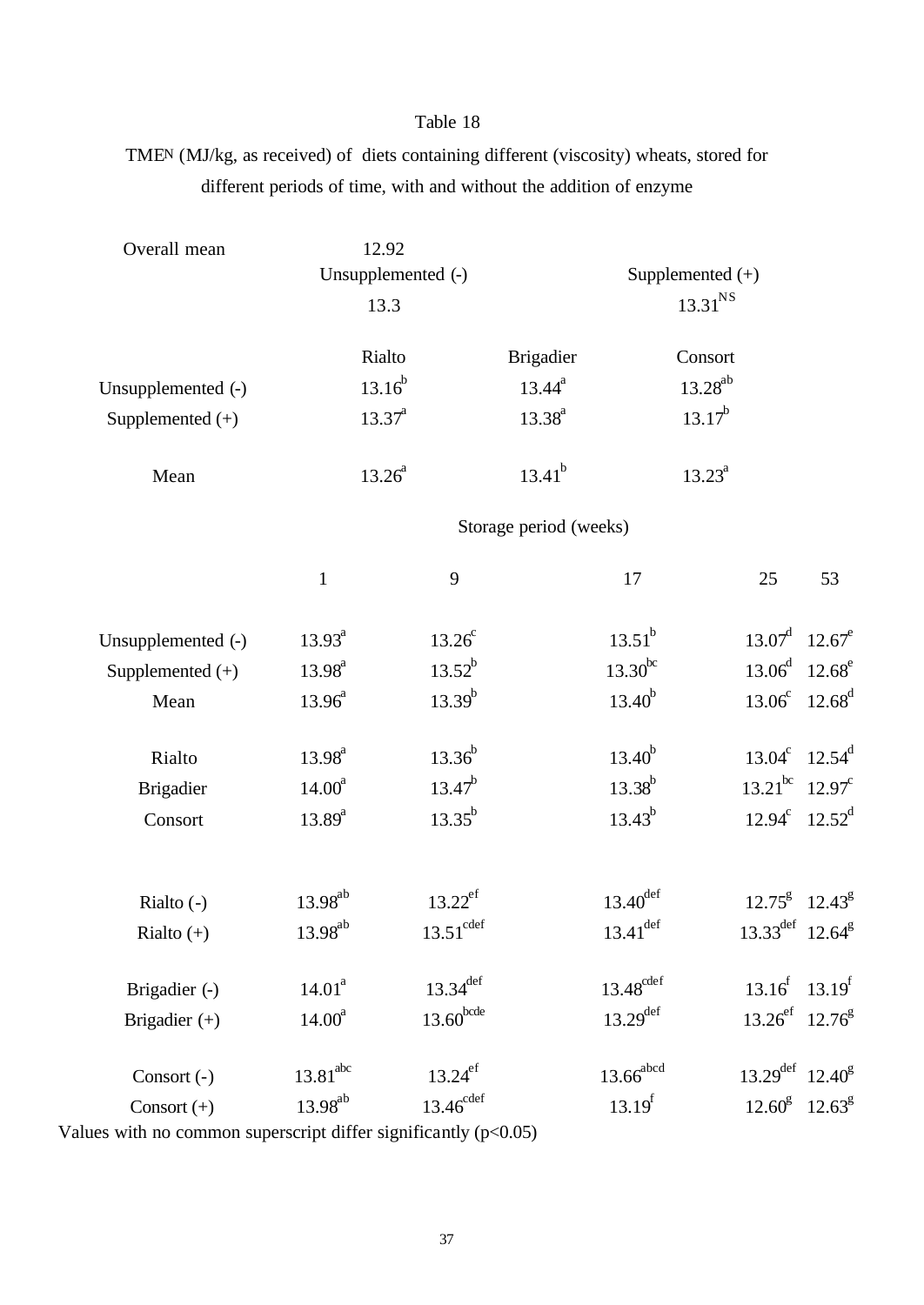AMEN (MJ/kg, as received) of diets containing different (viscosity) wheats, stored for different periods of time, with and without the addition of enzyme

| Overall mean       |                      | 11.35              |                     |                        |                                   |                            |                         |
|--------------------|----------------------|--------------------|---------------------|------------------------|-----------------------------------|----------------------------|-------------------------|
|                    |                      | Unsupplemented (-) |                     |                        |                                   | Supplemented $(+)$         |                         |
|                    |                      | $11.32^a$          |                     |                        |                                   | $11.38^{a}$                |                         |
|                    |                      | Rialto             |                     | <b>Brigadier</b>       |                                   | Consort                    |                         |
| Unsupplemented (-) |                      | 11.13              |                     | 11.6                   |                                   | 11.25                      |                         |
| Supplemented $(+)$ |                      | 11.21              |                     | 11.4                   |                                   | 11.51                      |                         |
| Mean               |                      | $11.17^c$          |                     | $11.49^{a}$            |                                   | $11.38^{b}$                |                         |
|                    |                      |                    |                     | Storage period (weeks) |                                   |                            |                         |
|                    | $\mathbf{1}$         |                    | 9                   |                        | 17                                | 25                         | 53                      |
| Unsupplemented (-) | $11.52^{b}$          |                    | $10.57^{f}$         |                        | $11.30^{cd}$                      | $11.43^{bc}$               | $11.77^{\text{a}}$      |
| Supplemented $(+)$ | $11.72^a$            |                    | $10.79^e$           |                        | $11.23^d$                         | $11.46^{bc}$               | $11.71^a$               |
| Mean               | $11.62^a$            |                    | $10.68^d$           |                        | $11.26^c$                         | $11.44^{b}$                | $11.74^{a}$             |
| Rialto             | $11.24^{\rm ef}$     |                    | $10.37^h$           |                        | $11.12^{f}$                       | $11.56^{cd}$               | $11.57^{\text{cd}}$     |
| <b>Brigadier</b>   | $11.87^{ab}$         |                    | $10.86^\mathrm{g}$  |                        | $11.42^{de}$                      | $11.38^{de}$               | $11.94^{a}$             |
| Consort            | $11.73^{abc}$        |                    | 10.80 <sup>g</sup>  |                        | $11.25^{\rm ef}$                  | $11.40^{\text{de}}$        | $11.70^{\rm bc}$        |
| Rialto $(-)$       | $11.12^{jkl}$        |                    | 10.14 <sup>n</sup>  |                        | $11.22^{\rm hijk}$                | $11.45^{\text{defghi}}$    | 11.73 <sup>abcd</sup>   |
| Rialto $(+)$       | $11.36^{\rm fghij}$  |                    | $10.60^{\rm m}$     |                        | $11.02^{k1}$                      | $11.66^{bcdef}$            | $11.42^{\rm efghi}$     |
| Brigadier (-)      | $11.97^{\circ}$      |                    | $10.83^{\text{lm}}$ |                        | $11.62^{bcdefg}$                  | $11.52^{\text{cdefgh}}$    | $11.91^{ab}$            |
| Brigadier $(+)$    | $11.77^{\text{abc}}$ |                    | 10.90 <sup>1</sup>  |                        | $11.20^{\mathrm{lijk}}$           | $11.24$ <sup>hijk</sup>    | $11.97^{\text{a}}$      |
| Consort (-)        | $11.46^{\rm defghi}$ |                    | $10.73^{\rm m}$     |                        | $11.06^{\mbox{\scriptsize{jkl}}}$ | 11.33 <sup>ghij</sup>      | $11.67^{\text{abcdef}}$ |
| Consort $(+)$      | $12.01^a$            |                    | $10.88^{\rm lm}$    |                        | $11.44^{\rm defghi}$              | $11.47^{\mathrm{cdefghi}}$ | $11.74^{\text{abcd}}$   |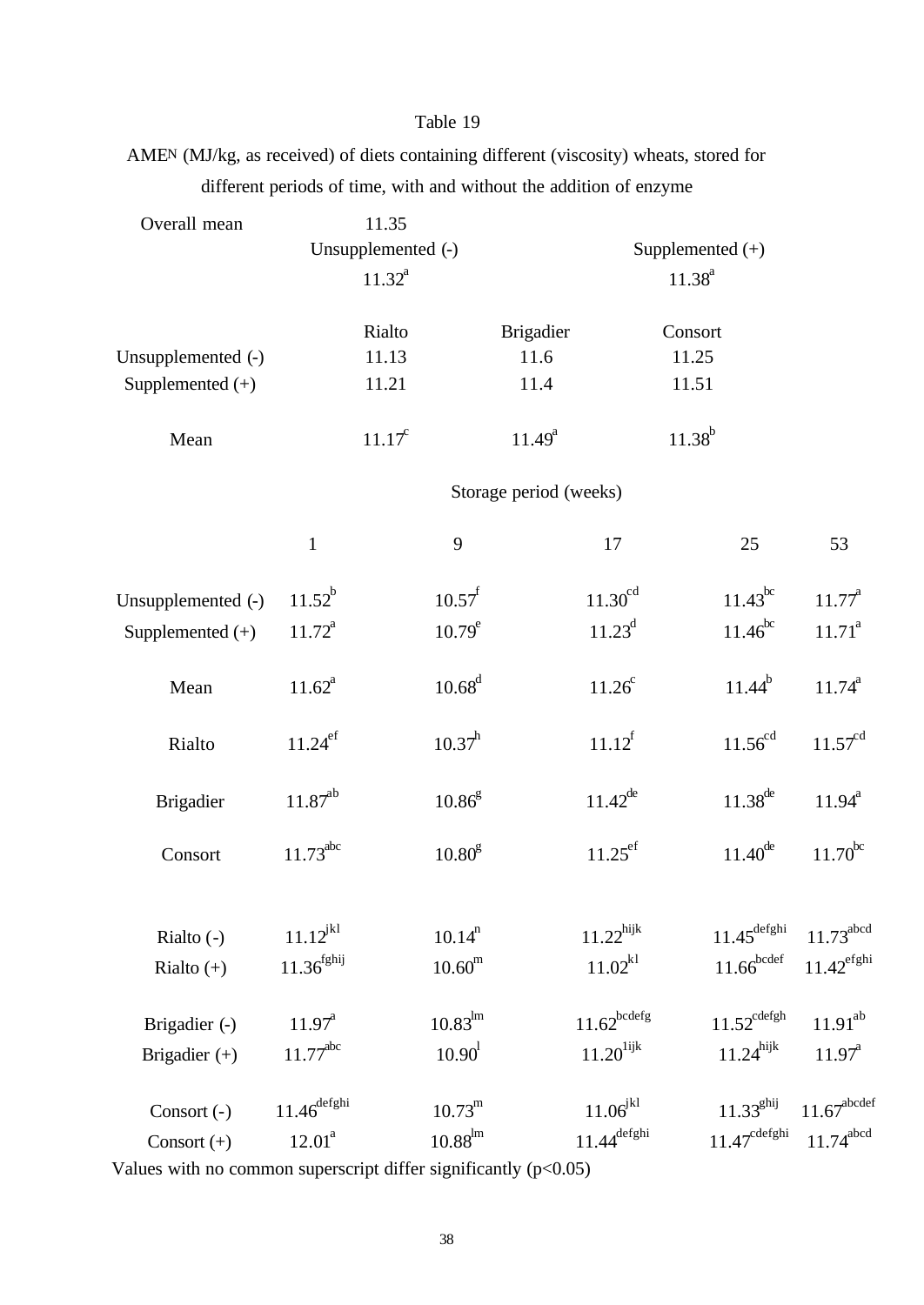Weight gains (g, 0-21 d) of birds fed on diets containing different (viscosity) wheats, stored for different periods of time, with and without the addition of enzyme

| Overall mean                           |                               | 583                                      |                                              |                    |                                               |                       |
|----------------------------------------|-------------------------------|------------------------------------------|----------------------------------------------|--------------------|-----------------------------------------------|-----------------------|
|                                        |                               | Unsupplemented (-)<br>$566^{\mathrm{b}}$ |                                              |                    | Supplemented $(+)$<br>$594^{\circ}$           |                       |
| Unsupplemented (-)<br>Supplemented (+) |                               | Rialto<br>$551^b$<br>$580^a$             | <b>Brigadier</b><br>$586^{\circ}$<br>$603^a$ |                    | Consort<br>578 <sup>ab</sup><br>$599^{\circ}$ |                       |
| Mean                                   |                               | $566^{\mathrm{b}}$                       | $594^{\mathrm{a}}$                           |                    | $589^{\circ}$                                 |                       |
|                                        |                               |                                          | Storage period (weeks)                       |                    |                                               |                       |
|                                        | $\mathbf{1}$                  | 9                                        |                                              | 17                 | 25                                            | 53                    |
| Unsupplemented (-)                     | $516^{\rm def}$               | 547 <sup>cde</sup>                       |                                              | $702^{\mathrm{a}}$ | $581^\circ$                                   | $512^{\mathrm{ef}}$   |
| Supplemented $(+)$                     | $506^{\mathrm{f}}$            | $570^\circ$                              |                                              | $704^{\mathrm{a}}$ | $639^b$                                       | $550^{\text{cd}}$     |
| Mean                                   | $511^d$                       | $559^\circ$                              |                                              | 703 <sup>a</sup>   | $610^b$                                       | $531^d$               |
| Rialto                                 | 509 <sup>fg</sup>             | $548^{\mathrm{ef}}$                      |                                              | $683^{ab}$         | $578^{\text{de}}$                             | $511^{\rm fg}$        |
| <b>Brigadier</b>                       | $520^{\text{fg}}$             | $552^{\mathrm{ef}}$                      |                                              | $719^a$            | 607 <sup>cd</sup>                             | $535^{\text{efg}}$    |
| Consort                                | $505^{\rm g}$                 | $576$ <sup>de</sup>                      |                                              | 708 <sup>a</sup>   | $646^{bc}$                                    | $548^{\mathrm{ef}}$   |
| Rialto $(-)$                           | $520^{\rm hijk}$              | $510^{\rm ijk}$                          |                                              | 669 <sup>abc</sup> | $565^{\mathrm{efghi}}$                        | 490 <sup>k</sup>      |
| Rialto $(+)$                           | $497^{\mbox{\scriptsize jk}}$ | $586^{\rm defgh}$                        |                                              | $696^{\rm ab}$     | $591^{\deg}$                                  | $532^{ghijk}$         |
| Brigadier (-)                          | $519^{\text{hijk}}$           | $612^{\text{cde}}$                       |                                              | $714^a$            | $598^{\rm def}$                               | 487 <sup>k</sup>      |
| Brigadier $(+)$                        | $522^{\mathrm{ghijk}}$        | $492^k$                                  |                                              | $724^a$            | $693^{ab}$                                    | $582^{\text{defgh}}$  |
| Consort (-)                            | $510^{\rm ijk}$               | $520^{\rm hijk}$                         |                                              | $723^{\mathrm{a}}$ | $580^{\rm defgh}$                             | $560^{\text{efghi}}$  |
| Consort $(+)$                          | $501^{\rm ijk}$               | 633 <sup>bcd</sup>                       |                                              | $693^{ab}$         | $634^{bcd}$                                   | $536^{\text{fghijk}}$ |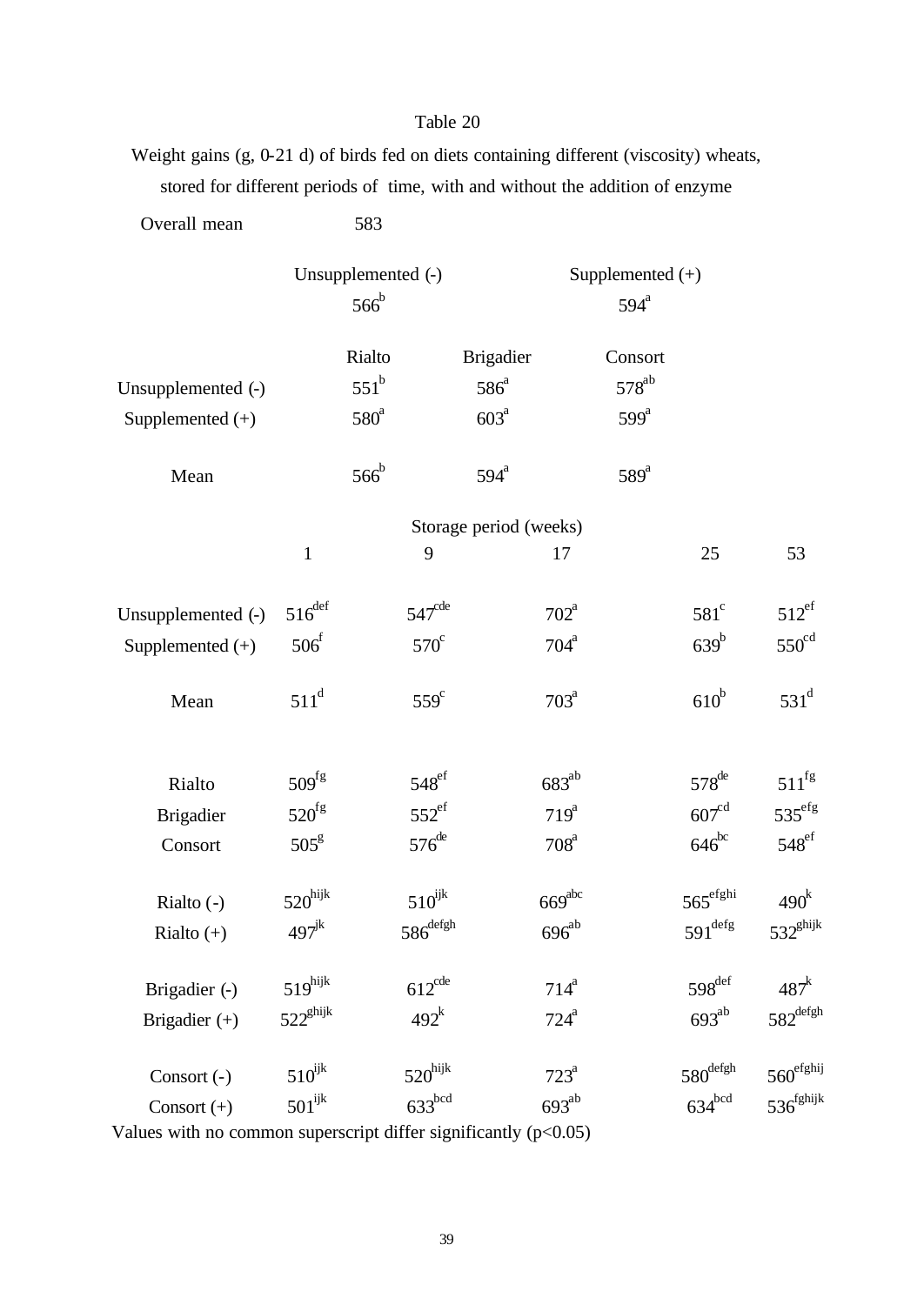Food intakes (g, 0-21 d) of birds fed on diets containing different (viscosity) wheats, stored for different periods of time, with and without the addition of enzyme different

|                    |                       |                    | periods in storage           |                        |                     |                    |                          |                         |
|--------------------|-----------------------|--------------------|------------------------------|------------------------|---------------------|--------------------|--------------------------|-------------------------|
| Overall mean       |                       | 930                |                              |                        |                     |                    |                          |                         |
|                    |                       | Unsupplemented (-) |                              |                        |                     | Supplemented $(+)$ |                          |                         |
|                    |                       | 920.0              |                              |                        |                     | $941^{NS}$         |                          |                         |
|                    |                       | Rialto             |                              | Brigadier              |                     | Consort            |                          |                         |
| Unsupplemented (-) |                       | $894^{bc}$         |                              | $933^{ac}$             |                     | $931^{ac}$         |                          |                         |
| Supplemented $(+)$ |                       | $926^{ac}$         |                              | $952^{\circ}$          |                     | $945^{\circ}$      |                          |                         |
| Mean               |                       | $910^b$            |                              | $943^{\circ}$          |                     | $937^{ab}$         |                          |                         |
|                    |                       |                    |                              | Storage period (weeks) |                     |                    |                          |                         |
|                    | $\mathbf{1}$          |                    | 9                            |                        | 17                  |                    | 25                       | 53                      |
| Unsupplemented (-) | $845^{\text{de}}$     |                    | $905^{\circ}$                |                        | $1073^{\circ}$      |                    | 901 <sup>cd</sup>        | $874^{\text{cde}}$      |
| Supplemented (+)   | $836^e$               |                    | $929^{bc}$                   |                        | 1081 <sup>a</sup>   |                    | $973^b$                  | 887 <sup>cde</sup>      |
| Mean               | $840^\circ$           |                    | $917^b$                      |                        | $1077^a$            |                    | $937^b$                  | $880^{bc}$              |
| Rialto             | $927^f$               |                    | $902^{\hbox{\small{bcdef}}}$ |                        | $1072^a$            |                    | $896^{\rm cdef}$         | $853^{\mathrm{ef}}$     |
| <b>Brigadier</b>   | $860^{\rm def}$       |                    | $937$ <sup>bc</sup>          |                        | 1081 <sup>a</sup>   |                    | $971^b$                  | $865$ <sup>def</sup>    |
| Consort            | $834^f$               |                    | $911^{\rm bede}$             |                        | $1077^{\rm a}$      |                    | $944^{bc}$               | 923 <sup>bcd</sup>      |
| Rialto (-)         | $837^{\rm jklm}$      |                    | $867^{\text{hijklm}}$        |                        | $1046^{\rm abcd}$   |                    | $871^{\text{hijklm}}$    | $848^{\rm ijklm}$       |
| Rialto $(+)$       | $817^{\rm lm}$        |                    | $937^{\rm efghi}$            |                        | $1098^{a}$          |                    | $921^{\rm effshijk}$     | $857^{\text{hijklm}}$   |
| Brigadier (-)      | $836^{\rm jklm}$      |                    | $997$ bcdef                  |                        | $1079^{\text{abc}}$ |                    | $930^{\rm efghij}$       | $827^{\mathrm{klm}}$    |
| Brigadier (+)      | $884^{\rm ghijklm}$   |                    | $877^{\rm{ghijklm}}$         |                        | $1084^{\rm ab}$     |                    | $1012^{\rm abcde}$       | $903^{\rm fghijk}$      |
| Consort (-)        | $862^{\text{hijklm}}$ |                    | $851^{\text{hijklm}}$        |                        | $1093^a$            |                    | $902^{\mathrm{fghijkl}}$ | $946^{\rm efgh}$        |
| Consort $(+)$      | $805^{\rm m}$         |                    | $971^{\deg}$                 |                        | $1061^{\rm abcd}$   |                    | $986^{\mathrm{cdef}}$    | 900 <sup>fghijklm</sup> |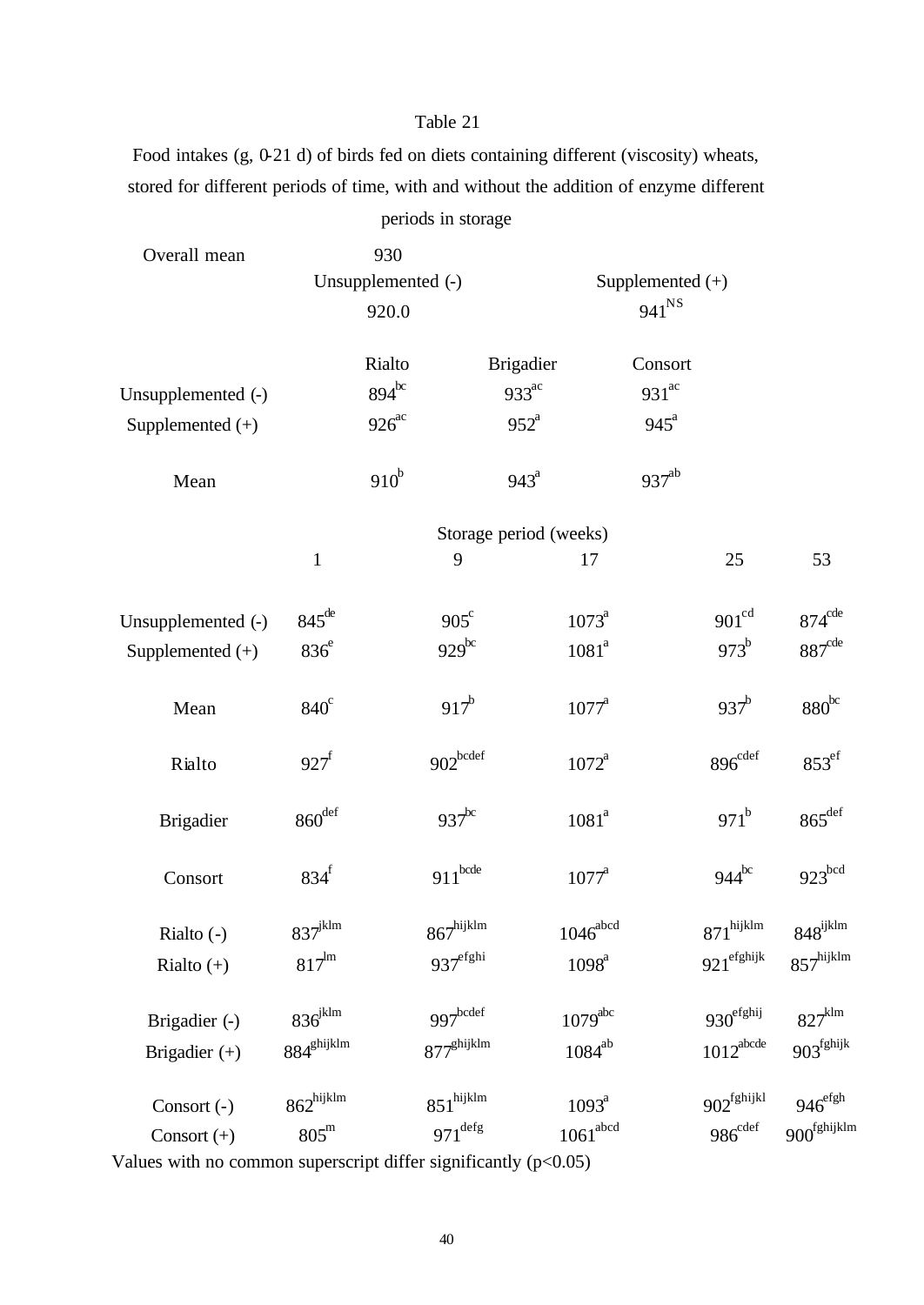Food conversion efficiencies (g gain/g food, 0-21 d) of birds fed on diets containing different (viscosity) wheats, stored for different periods of time, with and without the addition of enzymedifferent periods in storage

| Overall mean       |                          | 0.625  |                                     |                                     |                       |                         |                        |  |
|--------------------|--------------------------|--------|-------------------------------------|-------------------------------------|-----------------------|-------------------------|------------------------|--|
|                    | Unsupplemented (-)       |        |                                     | Supplemented $(+)$                  |                       |                         |                        |  |
|                    |                          | 0.621  |                                     |                                     | $0.630^{NS}$          |                         |                        |  |
|                    |                          | Rialto |                                     | <b>Brigadier</b>                    | Consort               |                         |                        |  |
| Unsupplemented (-) |                          | 0.617  |                                     | 0.6                                 | $0.619^{NS}$          |                         |                        |  |
| Supplemented $(+)$ |                          | 0.626  |                                     | 0.6                                 | $0.633^{NS}$          |                         |                        |  |
| Mean               |                          | 0.621  |                                     | 0.6                                 | $0.626^{\mathrm{NS}}$ |                         |                        |  |
|                    |                          |        |                                     | Storage period (weeks)              |                       |                         |                        |  |
|                    | $\mathbf{1}$             |        | 9                                   | 17                                  |                       | 25                      | 53                     |  |
| Unsupplemented (-) | $0.612^{cd}$             |        | 0.605 <sup>cd</sup>                 | $0.654^a$                           |                       | $0.645^{ab}$            | $0.588^{d}$            |  |
| Supplemented $(+)$ | 0.606 <sup>cd</sup>      |        | $0.613^{cd}$                        | $0.651^a$                           |                       | $0.657^{\text{a}}$      | $0.621^{bc}$           |  |
| Mean               | $0.609^b$                |        | $0.609^{\rm b}$                     | $0.653^{\text{a}}$                  |                       | $0.651^a$               | $0.604^b$              |  |
| Rialto             | $0.615^{\rm{defg}}$      |        | $0.608^{\rm efg}$                   | $0.636^{\rm abcde}$                 |                       | $0.647$ <sup>abc</sup>  | $0.601^{\text{fg}}$    |  |
| <b>Brigadier</b>   | $0.606^{\rm efg}$        |        | $0.589^{g}$                         | $0.666^a$                           |                       | $0.663^{\text{a}}$      | $0.617^{\text{cdefg}}$ |  |
| Consort            | $0.607^{\rm efg}$        |        | $0.631^{\hbox{\small{bcdef}}}$      | $0.656^{ab}$                        |                       | $0.643^{\rm abcd}$      | $0.595^{\rm g}$        |  |
| Rialto $(-)$       | $0.622^{\mathrm{cdefg}}$ |        | $0.588^{gh}$                        | $0.640^{\rm abcde}$                 |                       | $0.652^{\rm abcd}$      | $0.582^{gh}$           |  |
| Rialto $(+)$       | $0.608^{\rm{defg}}$      |        | $0.627^{\hbox{\scriptsize{bcdef}}}$ | $0.633^{\hbox{\scriptsize{bcdef}}}$ |                       | $0.642^{\mathrm{abcd}}$ | $0.620^{\text{cdefg}}$ |  |
| Brigadier (-)      | $0.622^{\mathrm{cdefg}}$ |        | $0.616^{\rm{defg}}$                 | $0.662$ <sup>abc</sup>              |                       | $0.642^{\rm abcd}$      | $0.589^{\mathrm{fgh}}$ |  |
| Brigadier $(+)$    | $0.590^{\mathrm{fgh}}$   |        | $0.562^{\rm h}$                     | $0.669^{\rm ab}$                    |                       | $0.684^{\text{a}}$      | $0.645^{\text{abcd}}$  |  |
| Consort (-)        | $0.591^{\mathrm{fgh}}$   |        | $0.611^{\rm{defg}}$                 | $0.661^{\text{abc}}$                |                       | $0.642^{\rm abcd}$      | $0.592^{\mathrm{fgh}}$ |  |
| Consort (+)        | $0.622^{\mathrm{cdefg}}$ |        | $0.650^{\rm abcd}$                  | 0.651 <sup>abcd</sup>               |                       | $0.644^{\rm abcd}$      | $0.598^{\rm efgh}$     |  |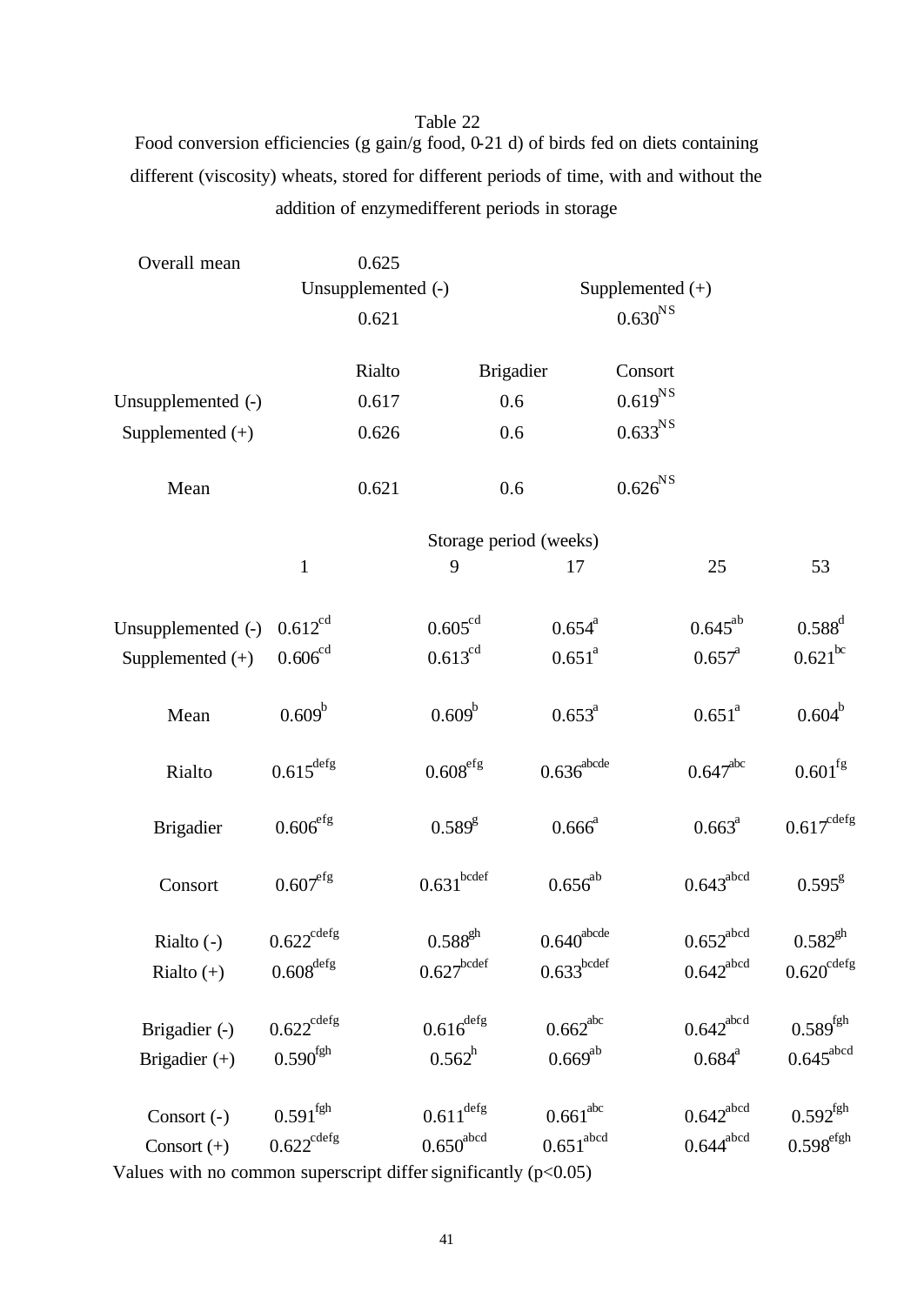Viscosities (cps) of jejunal contents taken from birds fed on diets containing different (viscosity) wheats, stored for different periods of time, with and without the addition of enzyme

| Overall mean       |                                      | 2.91             |                                         |                              |                        |                  |                       |                      |
|--------------------|--------------------------------------|------------------|-----------------------------------------|------------------------------|------------------------|------------------|-----------------------|----------------------|
|                    | Unsupplemented (-)<br>$3.42^{\circ}$ |                  |                                         | Supplemented (+)             |                        |                  |                       |                      |
|                    |                                      |                  |                                         | $2.39^{b}$                   |                        |                  |                       |                      |
|                    |                                      | Rialto<br>(high) |                                         | <b>Brigadier</b><br>(medium) |                        | Consort<br>(low) |                       |                      |
| Unsupplemented (-) |                                      | $3.79^{a}$       |                                         | $3.35^{b}$                   |                        | $3.13^{\circ}$   |                       |                      |
| Supplemented (+)   |                                      | $2.48^c$         |                                         | $2.44^c$                     |                        | $2.25^{\rm d}$   |                       |                      |
| Mean               |                                      | $3.14^{a}$       |                                         | 2.90 <sup>b</sup>            |                        | $2.69^\circ$     |                       |                      |
|                    | Storage period (weeks)               |                  |                                         |                              |                        |                  |                       |                      |
|                    | $\mathbf{1}$                         |                  | 9                                       |                              | 17                     |                  | 25                    | 53                   |
| Unsupplemented (-) | $3.61^b$                             |                  | $3.40^\circ$                            |                              | 4.06 <sup>a</sup>      |                  | 2.96 <sup>d</sup>     | $3.09^{d}$           |
| Supplemented (+)   | $2.31^f$                             |                  | $2.65^e$                                |                              | 2.66 <sup>e</sup>      |                  | $2.05^{\rm g}$        | $2.28^{f}$           |
| Mean               | $2.96^{b}$                           |                  | $3.02^b$                                |                              | 3.36 <sup>a</sup>      |                  | $2.51^d$              | $2.69^{\circ}$       |
| Rialto             | 2.69 <sup>ef</sup>                   |                  | $3.36^{b}$                              |                              | 3.90 <sup>a</sup>      |                  | $2.78^{\text{def}}$   | 2.95 <sup>cd</sup>   |
| <b>Brigadier</b>   | $3.10^{\circ}$                       |                  | $2.81^{\rm def}$                        |                              | $3.46^{b}$             |                  | $2.45^{gh}$           | $2.66$ <sup>fg</sup> |
| Consort            | 3.09 <sup>c</sup>                    |                  | $2.90^{\text{cde}}$                     |                              | $2.70^{\text{ef}}$     |                  | 2.30 <sup>h</sup>     | $2.46^{gh}$          |
| Rialto $(-)$       | $3.13^{\text{efg}}$                  |                  | $3.84^{b}$                              |                              | $4.97^{\circ}$         |                  | $3.52^{\text{cd}}$    | $3.50^{\text{cd}}$   |
| Rialto $(+)$       | $2.25^{\text{jklm}}$                 |                  | $2.89^{gh}$                             |                              | $2.84^{gh}$            |                  | $2.03^{\rm m}$        | $2.40^{ijk}$         |
| Brigadier (-)      | $3.94^{b}$                           |                  | $2.97^{\mathrm{fg}}$                    |                              | $3.99^b$               |                  | 2.91 <sup>fgh</sup>   | 2.94 <sup>fgh</sup>  |
| Brigadier (+)      | $2.26^{\text{jklm}}$                 |                  | $2.65^{\text{hi}}$                      |                              | $2.94^{\mathrm{fgh}}$  |                  | $1.99^{\rm m}$        | $2.37^{\rm i jkl}$   |
| Consort (-)        | $3.75^{bc}$                          |                  | $3.38^{\text{de}}$                      |                              | $3.21^{\text{def}}$    |                  | $2.46^{ij}$           | $2.84^{\rm gh}$      |
| Consort $(+)$      | $2.43^{ijk}$                         |                  | $2.42^{\mathrm{i}\mathrm{j}\mathrm{k}}$ |                              | $2.19$ <sup>jklm</sup> |                  | $2.14$ <sup>klm</sup> | $2.07^{\rm lm}$      |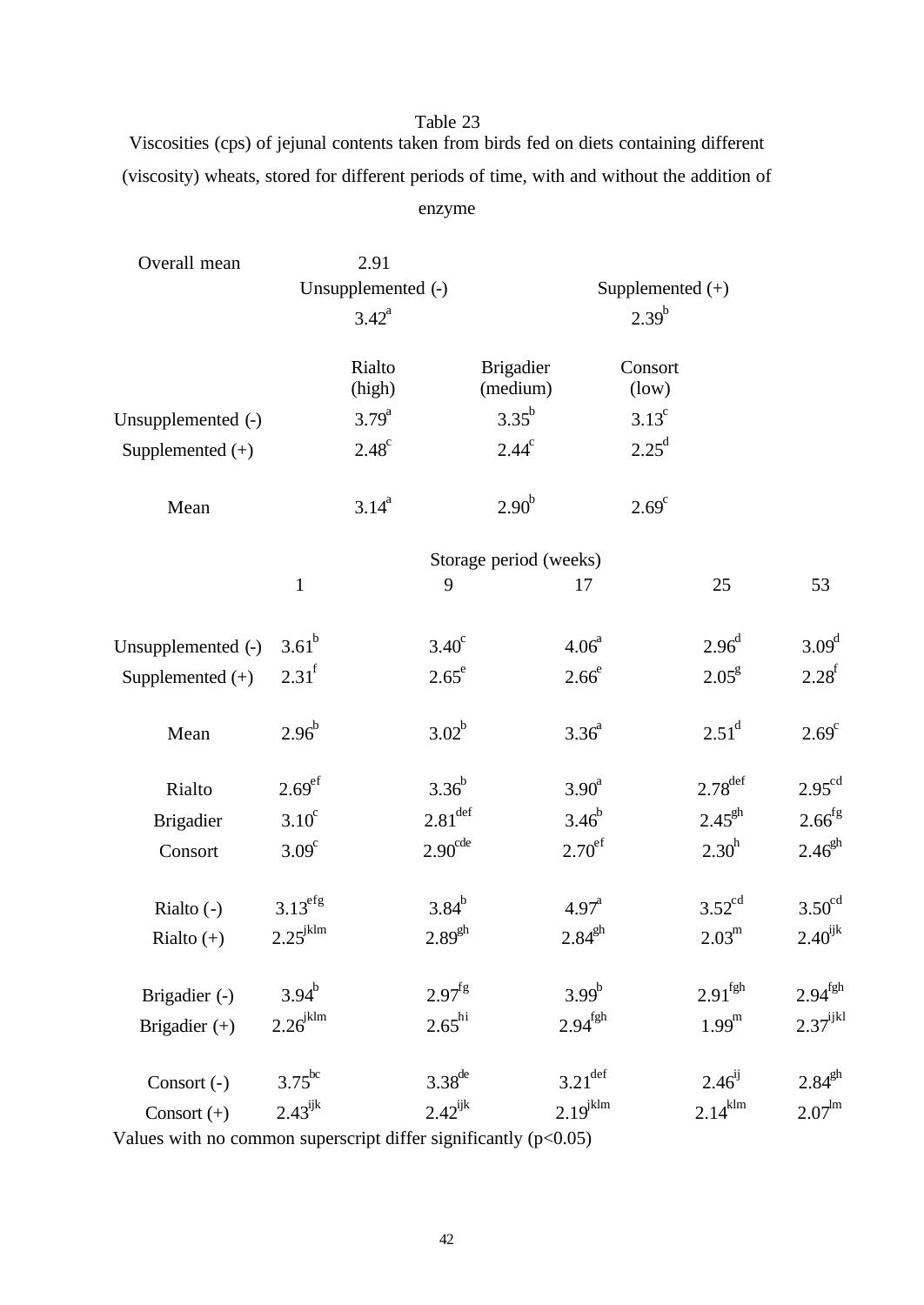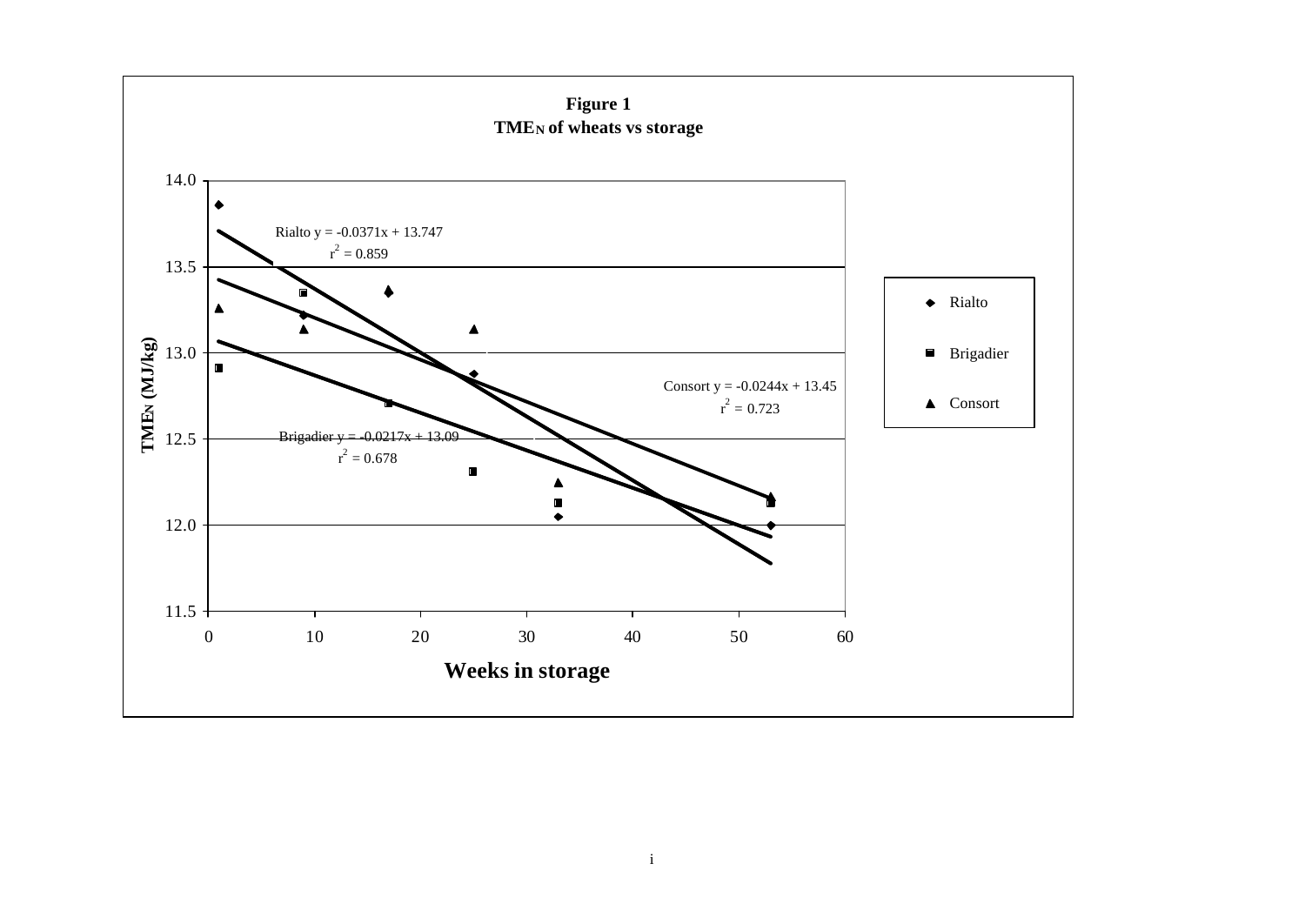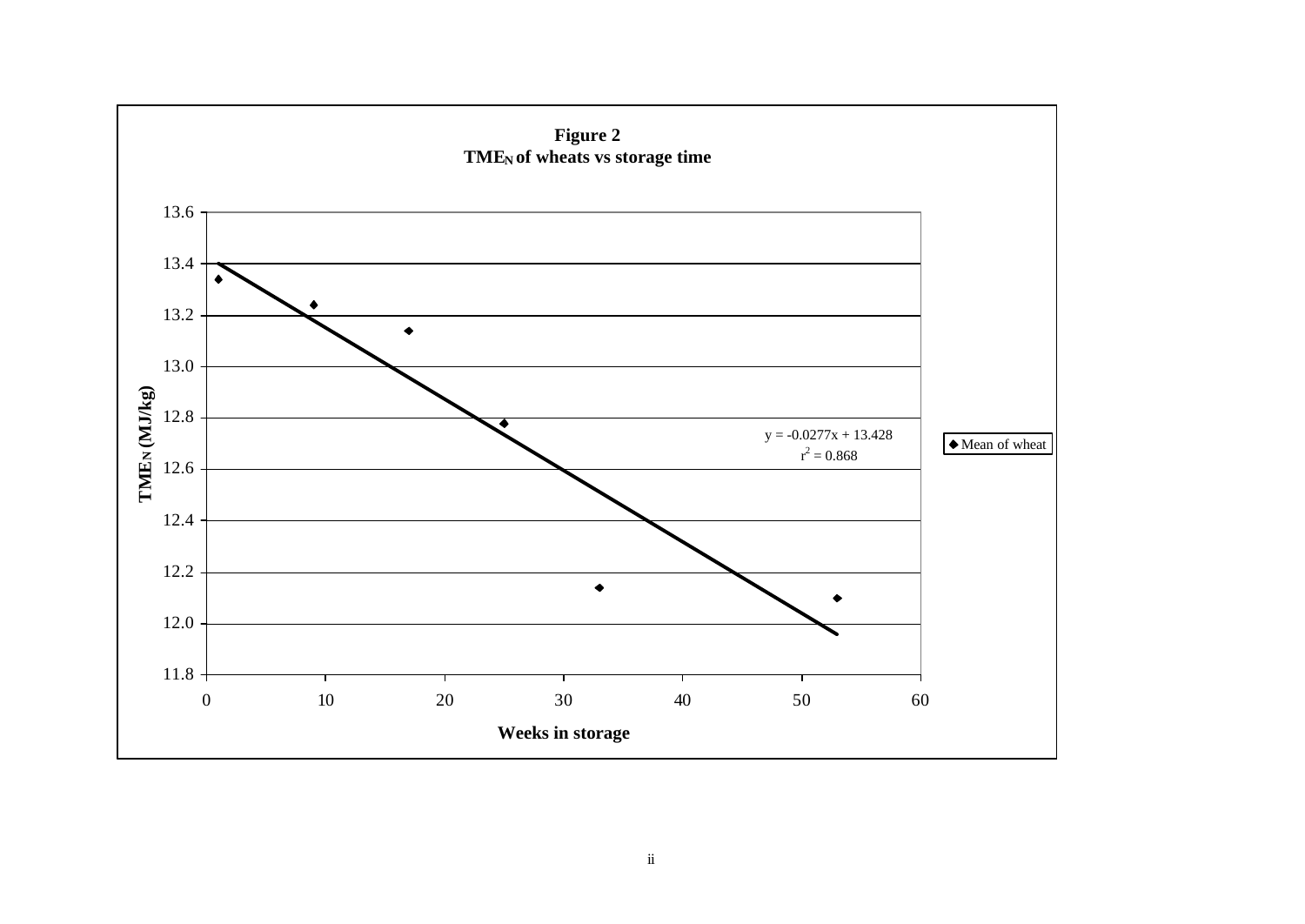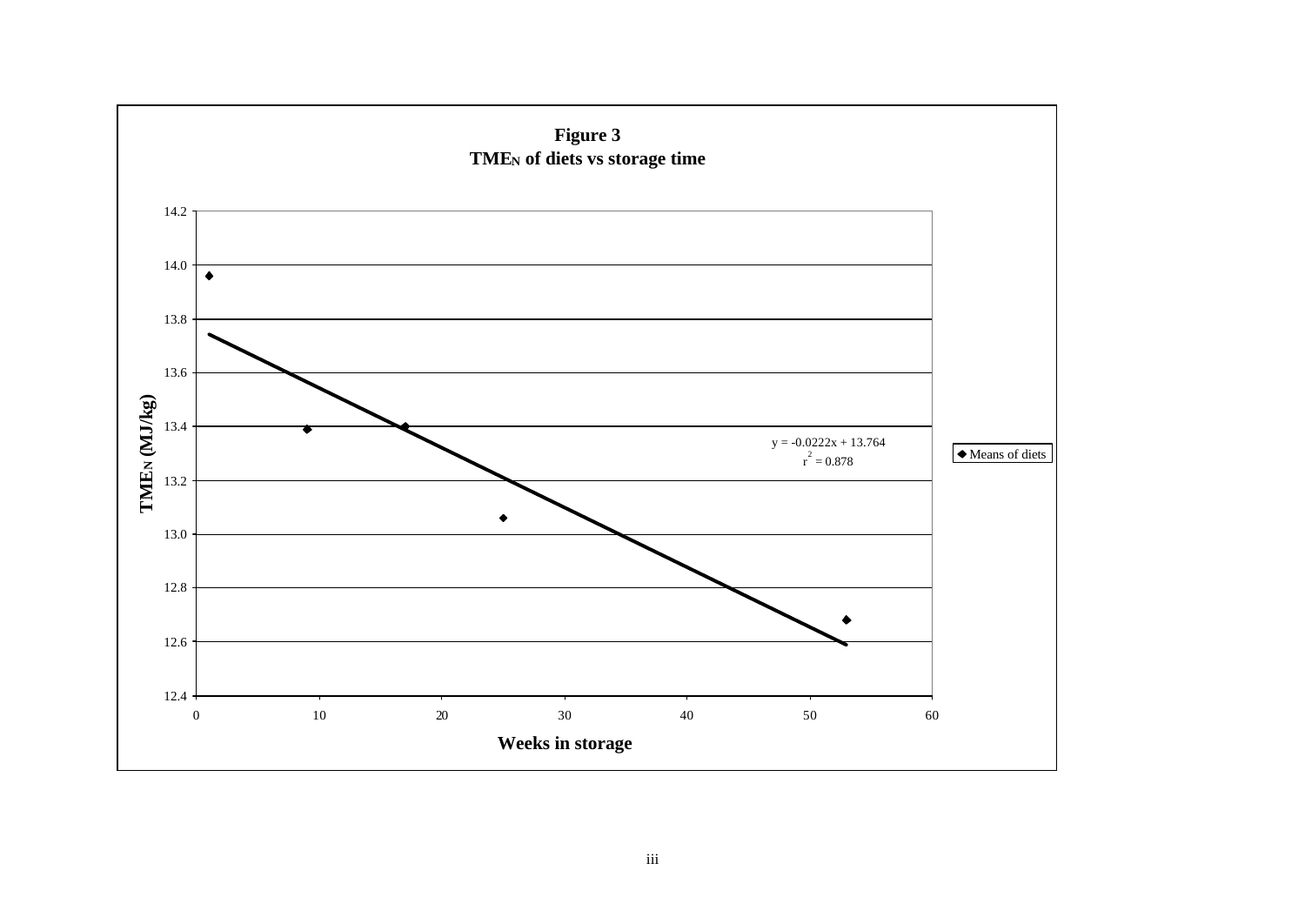